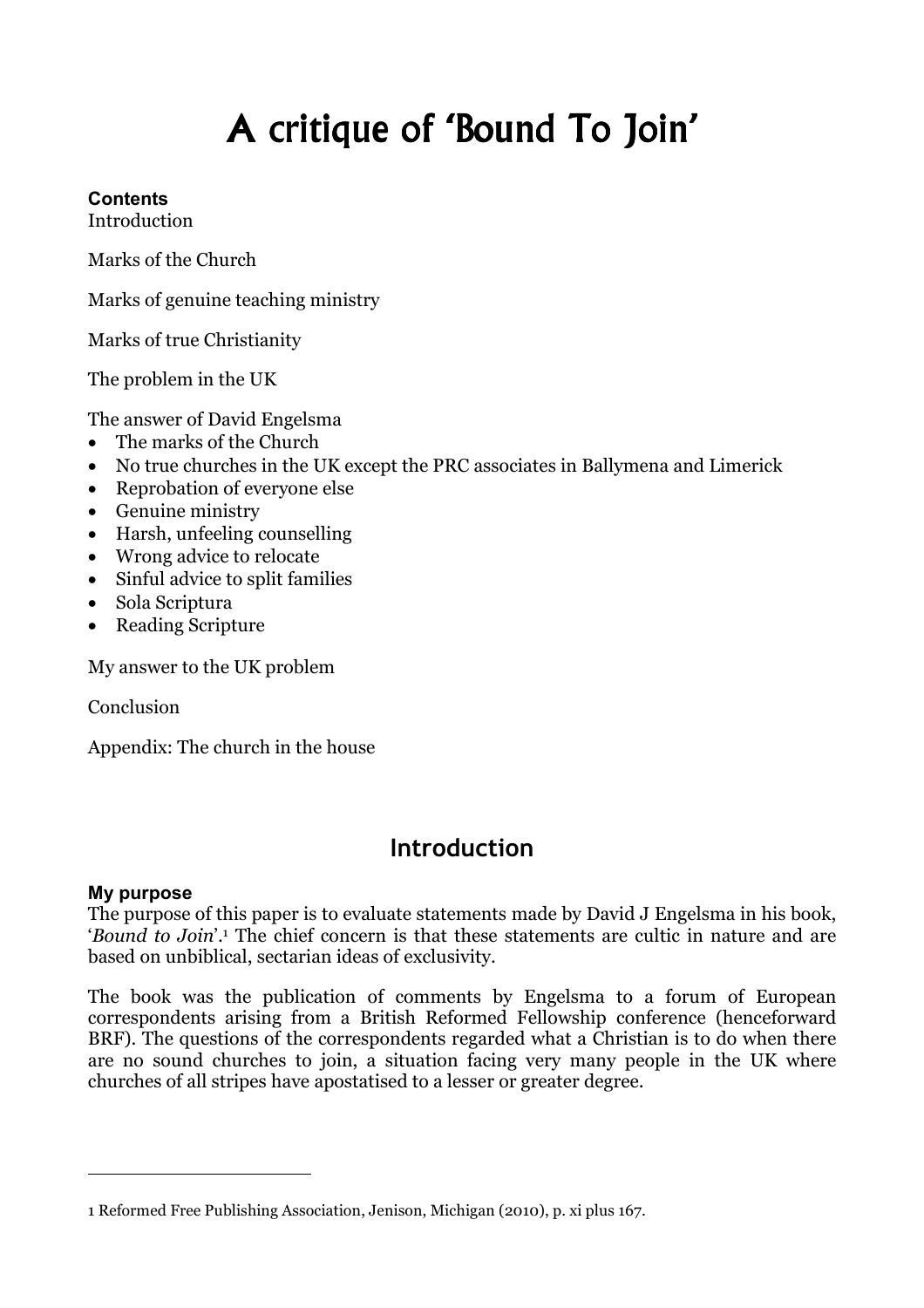#### My background

The background of this writer is that of a UK Christian who is consistently Calvinistic in the doctrines of grace and would affirm the Reformed standards on these matters. However, on baptism he is a credobaptist, but with no affiliation to any Baptist denomination. On church matters he differs from Reformed Presbyterian confessions being independent, congregational and separatist. In this he is more like John Bunyan and John Owen than John Calvin, though he esteems Calvin very highly. He also affirms the need to form genuine Biblical churches that meet in homes under the leadership of equal, plural elders. Thus he denies rigid, hierarchical, formal, institutional churches with single ministers, as being unbiblical.

#### Engelsma's background

Engelsma is a professor-emeritus of the Protestant Reformed Theological Seminary and a former pastor of the Protestant Reformed Churches (henceforward PRC), a Dutch-American, Reformed Presbyterian church that was founded in 1924 by Herman Hoeksema. These churches affirm consistent Calvinism and deny the sincere, well-meant or free offer and common grace stance found in most modern evangelical churches, which is modernised Amyraldism. In this the writer would agree with them. Engelsma is also the editor of the PRC magazine, The Standard Bearer, the author of many fine books, a debater and a frequent conference speaker at BRF conferences.

At this point I wish to add that I have long held Professor Engelsma in very high esteem. He has been of great help to me in my development in understanding doctrine for over 20 years. I have often recommended him to others and passed on his books and tapes. I believe that on the issues of sovereign grace he is the most able communicator of truth today. Indeed, I was a member of a different forum on justification by faith, which I greatly appreciated. It is with a heavy heart that I have to contradict him, and contend against him.

#### Associates of Engelsma

 $\overline{a}$ 

I will be referring to two associates of Professor Engelsma in this work as they repeat the claims made in his book and have recently disseminated them in the British Reformed Journal (BRJ), where this controversy began.2 These associates are: Rev. Angus Stewart, senior pastor of the Covenant Protestant Reformed Church (CPRC) in Ballymena, Northern Ireland, and Martyn McGeown, pastor of Limerick Reformed Church, Republic of Ireland; a minister sent by the CPRC. Both these Irish churches are associated with the PRC; both the pastors were trained by the PRC under Engelsma and others, and both parrot the claims of Engelsma under review here. I have had email correspondence with Angus Stewart on these matters.<sup>3</sup>

<sup>2</sup> The journal is the publication of the BRF. The BRJ is now effectively a front for the CPRC, a fact not denied by Stewart in his emails to me. However, it was initiated about 21 years ago by an English believer to be a support for a disparate group of UK believers in Reformed theology but from differing church backgrounds. It has a subscriber's list of about 120 people. I have had many articles published in this journal in the past and many through fellowship with a godly PRC minister who greatly helped the development of the BRJ and who was open-minded and well-loved, Ron Hanko. Ron is now in Washington State, USA.

<sup>3</sup> The CPRC in Ballymena and the Limerick Reformed Church are closely associated churches to the PRC; the CPRC is called a 'sister-church' to the PRC (whatever that means); a term with no Biblicity. [How can a local church be a sister to a denomination? This is not like with like.] However, Stewart and McGeown would deny being in the same denomination since Reformed confessions do not support trans-national church bodies. However, to all intents, purposes and outside observations, they are effectively in the PRC denomination. McGeown was sent from the CPRC to be a missionary-pastor in Limerick, thus this church is closely linked to the leadership in the CPRC.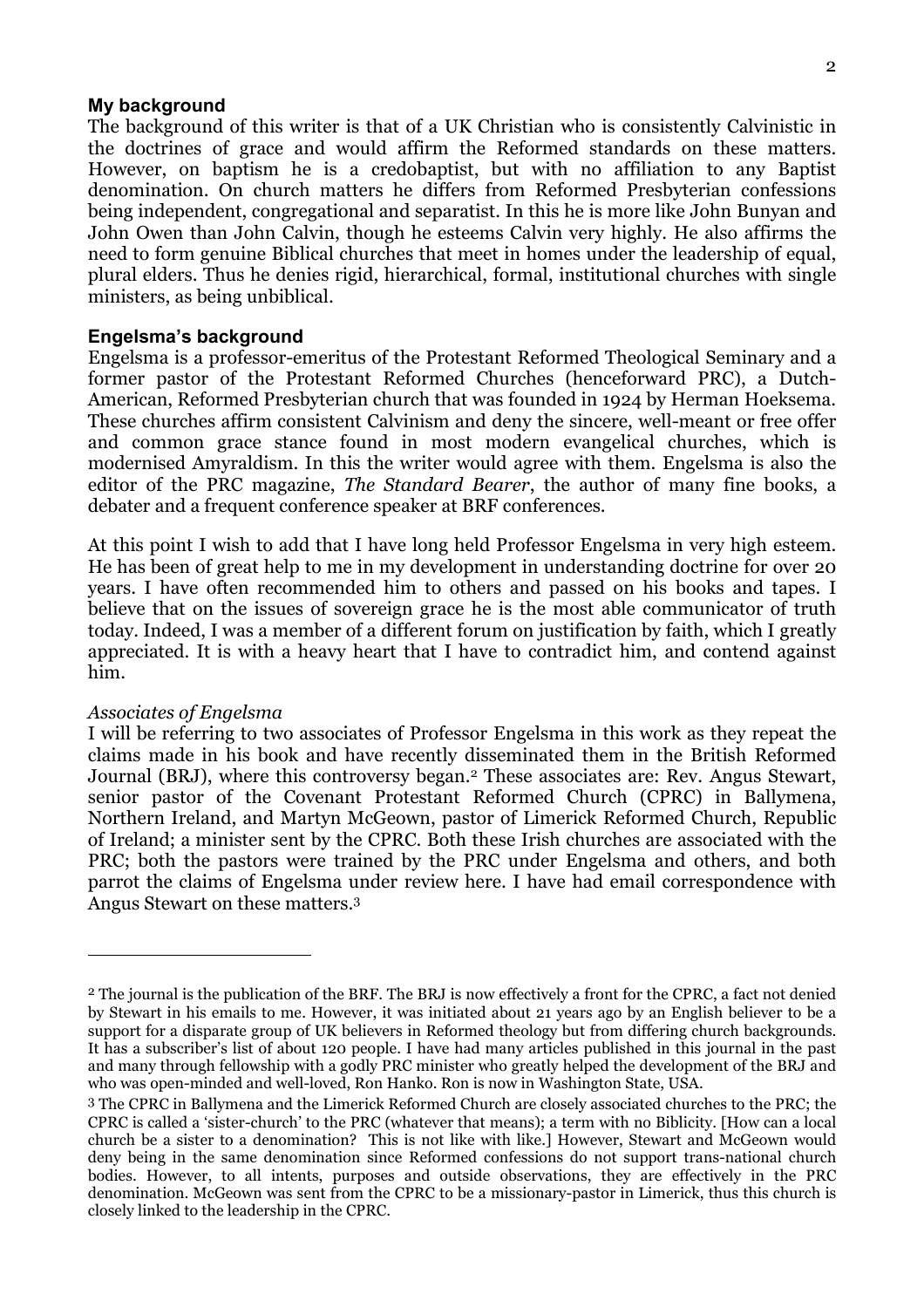#### The need for the prior authority of Scripture over tradition

This paper seeks to be absolutely Biblical; thus it will affirm Scripture over Reformed confessions if necessary. The writer esteems Reformed confessions and encourages their use as a guide to truth; however, confessions are not inspired and each age needs to form its own documents summarising Biblical doctrine since things change over time and issues that are not addressed in the historic confessions become of major contemporary importance. Likewise issues of major importance in the 16th century are of less importance today (such as vows and oaths). In fact this was common after the Reformation as each national situation produced its own confession, responding to its own needs. Thus the church after the Reformation produced scores of creedal documents; however Engelsma's denomination recognises the Three Forms of Unity alone (the Canons of the Synod of Dort; the Heidelberg Catechism and the Belgic Confession). The BRF also recognises the Westminster Standards in addition. The need to produce relevant new creeds is a part of the ignored Reformation principle, semper reformanda (the church is always reforming).

However good a confession may be, it is not Scripture, and this is a significant issue in the current discussion. This paper will rely upon Scripture alone.

Before I discuss Engelsma's statements in detail, I need to make some introductory points of fact that are relevant to the discussion.

# Marks of the Church

One of the foundational arguments made by Engelsma relates to the marks of the church and this is a key issue in the debate before us. Thus we need to consider what these marks are.

#### The Reformed marks of the church

Engelsma, following Reformed confessions (particularly the Belgic Confession Art. 29) identifies three marks of a true church, viz. faithful preaching of God's word, true practice of the sacraments and godly discipline of the church. There is nothing wrong with this but there are two observations.

The first is that this tends to put the focus on church leaders; that is, it is leaders who (in Reformed circles) only preach the word; it is leaders who (in Reformed circles) only administer the sacraments and it is leaders who enforce discipline. This is not the focus of Scripture. The second matter is that these just do not go far enough to faithfully represent Scripture.

A key problem with Reformed ecclesiology is its focus on leaders at the expense of the people. This tends to deny the Reformation truth of the priesthood of all believers; in practice Reformed churches manifest the priesthood of some believers. Thus Reformed leaders deny lay preaching and the congregation is largely silent and compliant in meeting, thus denying the teaching of 1 Corinthians 12.

#### The Biblical marks of the church

Scripture does not focus on church leaders when describing what a church is but puts the focus on the body as a whole. Note that Paul, in writing to the churches, addresses the whole church and only once mentions the leaders in a secondary way.

To all who are in Rome, beloved of God, called to be saints: Rm 1:7

To the church of God which is at Corinth, to those who are sanctified in Christ Jesus, called to be saints. 1 Cor 1:2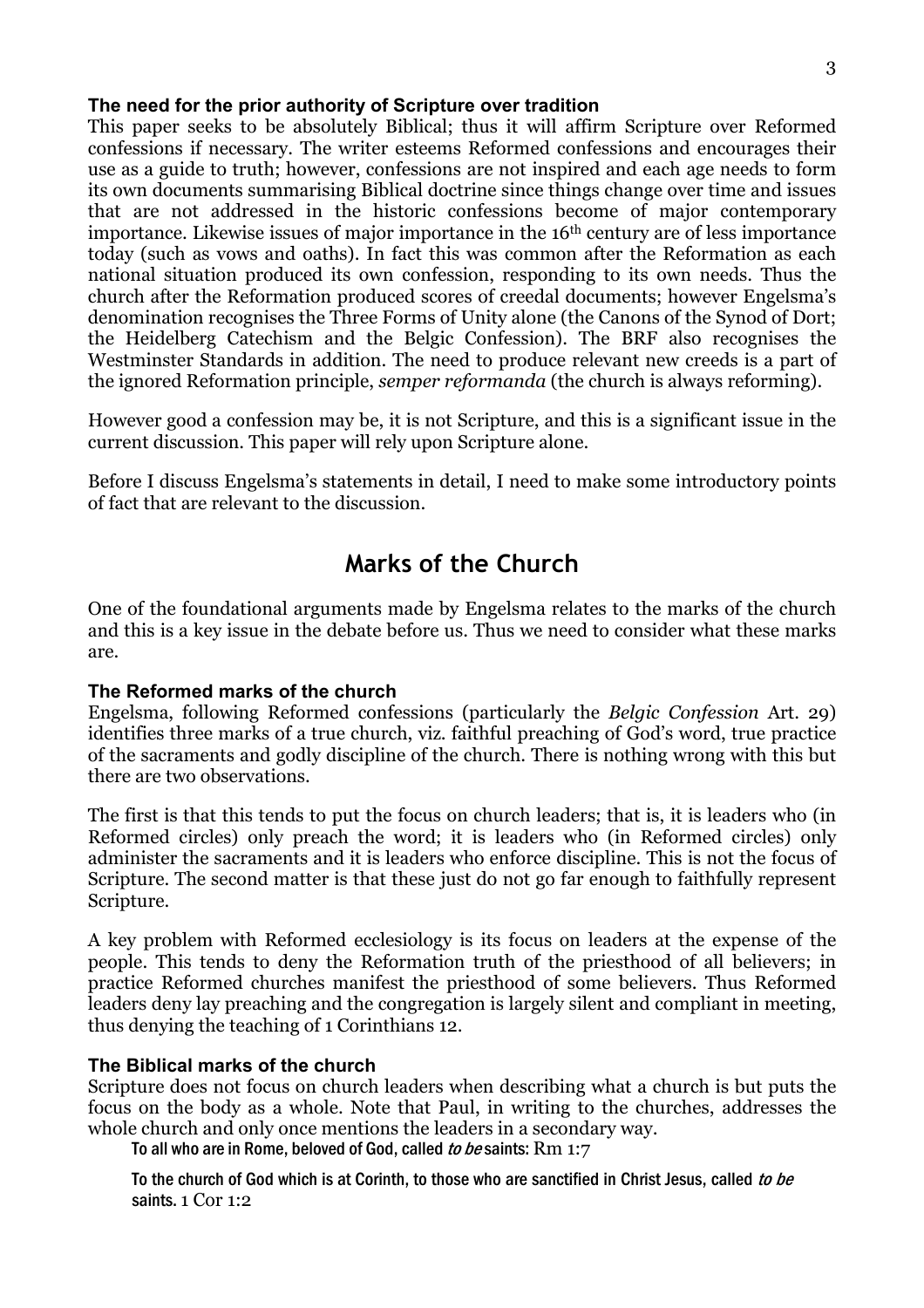To the church of God which is at Corinth, with all the saints who are in all Achaia.  $2$  Cor 1:1

To the churches of Galatia. Gal 1:2

To the saints who are in Ephesus, and faithful in Christ Jesus. Eph 1:1

To all the saints in Christ Jesus who are in Philippi, with the bishops and deacons. Phil 1:1

To the saints and faithful brethren in Christ *who are* in Colosse. Col 1:2

To the church of the Thessalonians. 1 Thess 1:1

To the church of the Thessalonians in God our Father and the Lord Jesus Christ. 2 Thess 1:1

The focus of Scripture is upon the body and not the leaders. This differs from most Reformed churches.

Furthermore, we must add some features to the Reformed list of distinctive marks in order to be Biblical. The Reformed list is good but insufficient. It is noteworthy that what we must add gives more focus to the people as a whole in the body.

#### The presence of Christ

For where two or three are gathered together in my name, I am there in the midst of them. Matt 18:20

There is no true church unless Christ is spiritually present amongst them. In history there were often cases where Reformed Presbyterian churches had apostatised and became liberal, but still claimed the marks of a true church. In truth, however, they had ceased to be churches and the lampstand had long been removed by the Lord. In the UK such churches joined with dead Congregational churches to become the liberal United Reformed Church.

True churches only exist where Christ is present with the people. If this is rejected because it is not an objective sign then I say that that person reveals his immaturity. All genuine believers know when Christ is present or not in a meeting, or even when they meet a believer for the first time. The Spirit bears witness in our hearts when we meet other believers. The PRC tends to downplay the ministry of the Spirit in a believer.

This is a major feature of a true church; it is ignored by Engelsma.

Where Christ is pre-eminent

And He is the head of the body, the church, who is the beginning, the firstborn from the dead, that in all things He may have the preeminence. Col 1:18

The true church is not only where Christ is present, but where Christ is also pre-eminent. Sadly, there are churches which claim to be Christian but where Christ is clearly not the focus in any meaningful way.

There are churches where the worship is not submission to, and reverence for, Christ but personal entertainment and whipped up enthusiasm. There are churches where prayers are never based upon the glory of Christ but on satisfying present human needs. There are churches where leaders become the pre-eminent features of the church meeting. There are churches where tradition is the chief focus of the church. There are churches where doctrinal standards are the chief emphasis in a church. But true churches are where Christ is pre-eminent.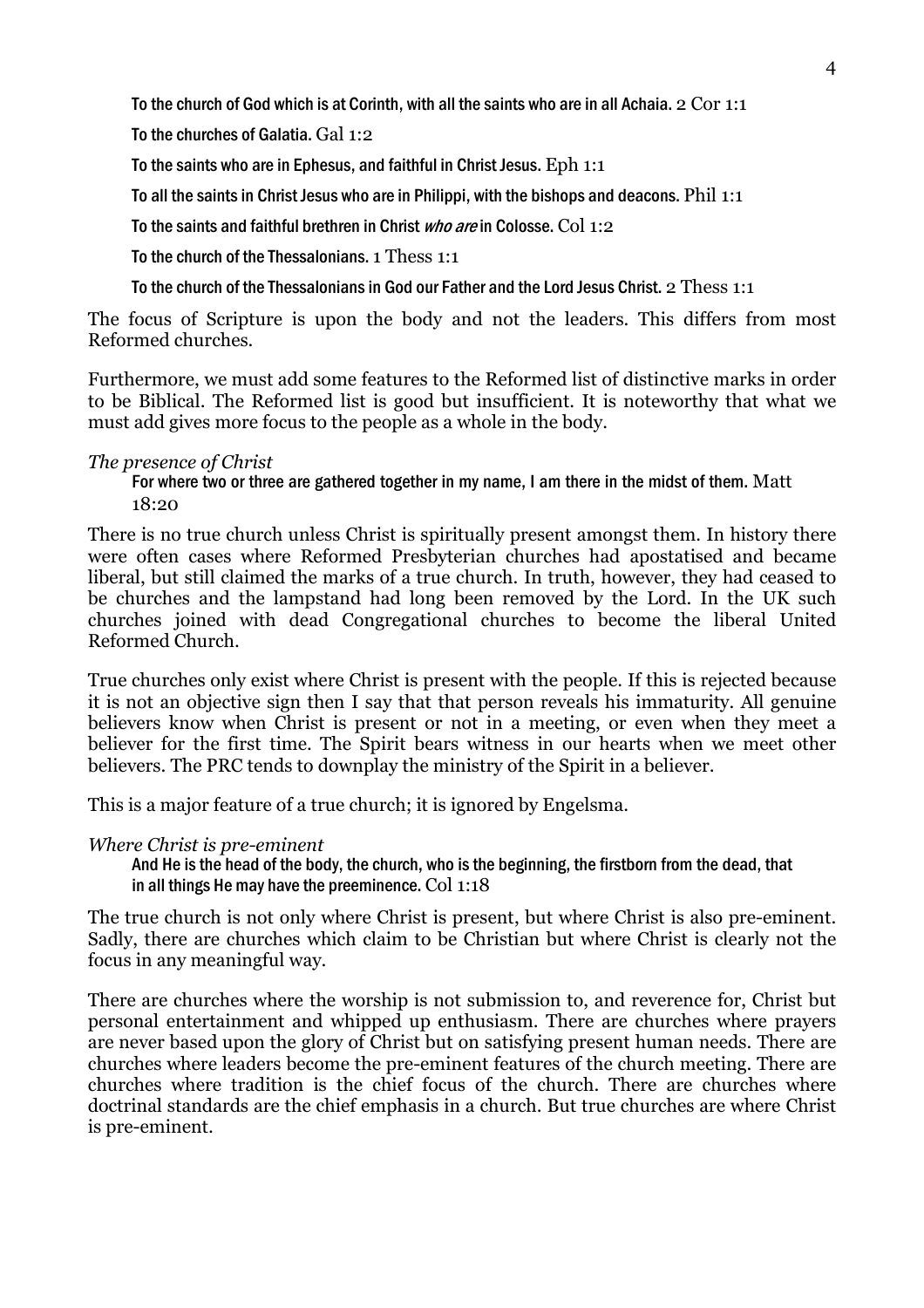#### The list of Acts 2:42

And they continued steadfastly in the apostles' doctrine and fellowship, in the breaking of bread, and in prayers.

This is the first description of a church meeting after the outpouring of the Holy Spirit and it is very significant.

We can say that continuing in the apostle's doctrine equates to the Reformed preaching of the word and that breaking bread (the Lord's Supper) equates to the Reformed doctrine of the sacraments.

But this list also mentions prayers (plural), indicating the supplications, petitions, worship and intercessions of all the saints, and specifically identifies fellowship (koinonia), which is the sharing of the saints with one another; mutual edification.

Neither prayer nor fellowship is identified by the Reformed confessions and this is a mistake since the NT clearly makes a big deal of these things. I Corinthians 12 alone spends a chapter explaining how important the mutual fellowship in the body is, something which Reformed leaders ignore completely, and even deny.

Thus the first apostolic statement about the marks of the church emphasise prayer and fellowship amongst all the Lord's people, something Engelsma ignores.

#### Love in the Spirit

We give thanks to the God and Father of our Lord Jesus Christ, praying always for you, since we heard of your faith in Christ Jesus and of your love for all the saints; who [Epaphras] also declared to us your love in the Spirit. Col 1:3-8

Love manifest in outward actions is a major theme of the NT and is clearly a mark of a Biblical church. Paul identified that the church in Colosse had such love and thus he taught them what was needed to be built on top of that to mature as a church. [That is: to be filled with the knowledge of God's will in all wisdom and spiritual understanding, increasing in the knowledge of God; to walk worthy of the Lord; being fruitful in every good work; to be strengthened with godly might for all patience and longsuffering with joy; and giving thanks to the Father].

Sadly it is not uncommon for Reformed churches, who claim to be Biblical, to be fully absent of any practical love at all. I have known of Reformed churches that were instead full of gossip, back-biting, slander, lies and manipulation. The apostolic view is that a church with no love for the brethren is no church at all, just as a Christian with no love for the brethren is no Christian at all (1 Jn 3:14-15, 4:7, 20).

This is a major feature of a true church; it is denied by Engelsma.

The church is a gathering of converted believers

For we are the circumcision, who worship God in the Spirit, rejoice in Christ Jesus, and have no confidence in the flesh. Phil 3:3

The meaning of ekklesia is 'a body called out' and derives from the Greek word which referred to the town electorate being called out to meet together to debate key issues. Those called out of the world as the church are the ones who have been converted; the elect in Christ. The body of Christ meeting in the local church consists of those locally who are in the body. It does not consist of non-believers. The local church is a gathering of believers and the gathering of believers is a mark of the true church. Churches that call themselves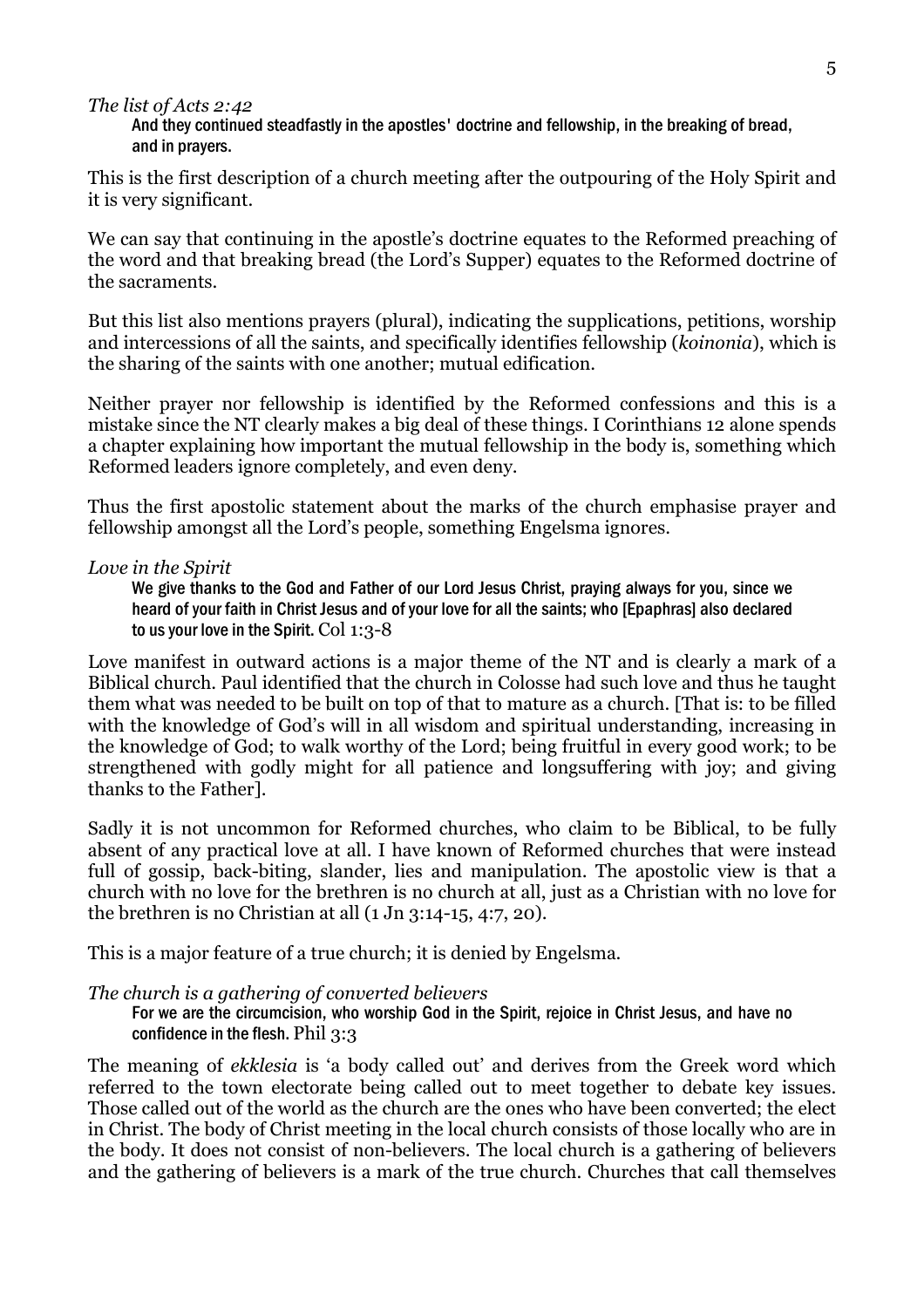'Christian', but which are filled with unbelievers, are not true churches. This is important since Engelsma denies it (see later).

#### Why this is important

We could perhaps extrapolate from this several other chief features of a true church but this is enough. What is certain is that the Reformed marks of the church are insufficient.

These additional features are significant because they mean that a number of churches in the UK are, by these features, shown to be genuine churches (though perhaps imperfect). Despite this, Engelsma (and his CPRC sister church based in Ballymena under Angus Stewart) claim that they are not; thus their call to relocate from England and move to Northern Ireland. An English church may not baptise like the Reformed confessions stipulate (paedobaptism) but comply with all these other features of the Biblical church. This makes them a genuine (but differing) church not a false one.

### Developing churches may not have all the marks but are not false

The confessions drew up the marks of the church to counter the Roman marks of the church. However, it was observed even then that a church may not have all the marks yet, or even be a fully pure church, and yet was a true church. William Cunningham explains that many developing churches took time to get teaching ministry, but were true churches.

The absence of a regular ministry, appointed in the ordinary prescribed way, or even the absence of a ministry altogether for a time, is not necessarily, and in all circumstances, a sufficient proof of itself that a society of professing Christians is not a church of Christ. <sup>4</sup>

A church can be developing for a considerable time before it becomes fully pure and bears all the marks of a church. Even in apostolic times we note that elders are not mentioned until Acts chapter 11, but the churches were genuine nevertheless.

#### Man-made demands

On the other hand churches in history have added man-made ideas to the marks of a Christian and a church, such as demanding total abstinence from alcohol or meat. This is unbiblical. In fact the PRC themselves are guilty of this by demanding that people, and especially leaders, abandon home-schooling and enlist their children in PRC schools (at significant cost).5 This is extra-Biblical also. I know of one case where a PRC pastor was deposed for failing to do this. This was an act of discipline that had no Biblical basis. This is an example of authoritarian control, typical of a cult. [See conclusion.]

#### Aside: the issue of baptism

We must come to the conclusion that receiving one another, a command of the Lord, must not be overruled by secondary issues. Those in whom the Spirit of God dwells must fellowship together even if they differ on the meaning and mode of baptism. Baptism is a command of the Lord, but saints who have been baptised in a certain way must not be shunned because they have not been baptised in the way, or at the age, you prefer.

My personal position falls between two stools. I am a credobaptist; that is I believe that baptism is a command to obeyed when you have become a disciple (Matt 28:19). It is the outward means of identifying your allegiance to Christ. This cannot be done as an infant.

<sup>4</sup> Historical Theology, Volume 1, p27-35.

<sup>5</sup> The Standard Bearer, Volume 86, Number 1 (October 1, 2009), p5-7. Volume 86, Number 2 (October 15, 2009), p28-30. Acts of Synod and Yearbook of the Protestant Reformed Churches in America 2009. A pastor named Mitchell Dick was forced to resign because he was home-schooling his children instead of sending them to the PRC school.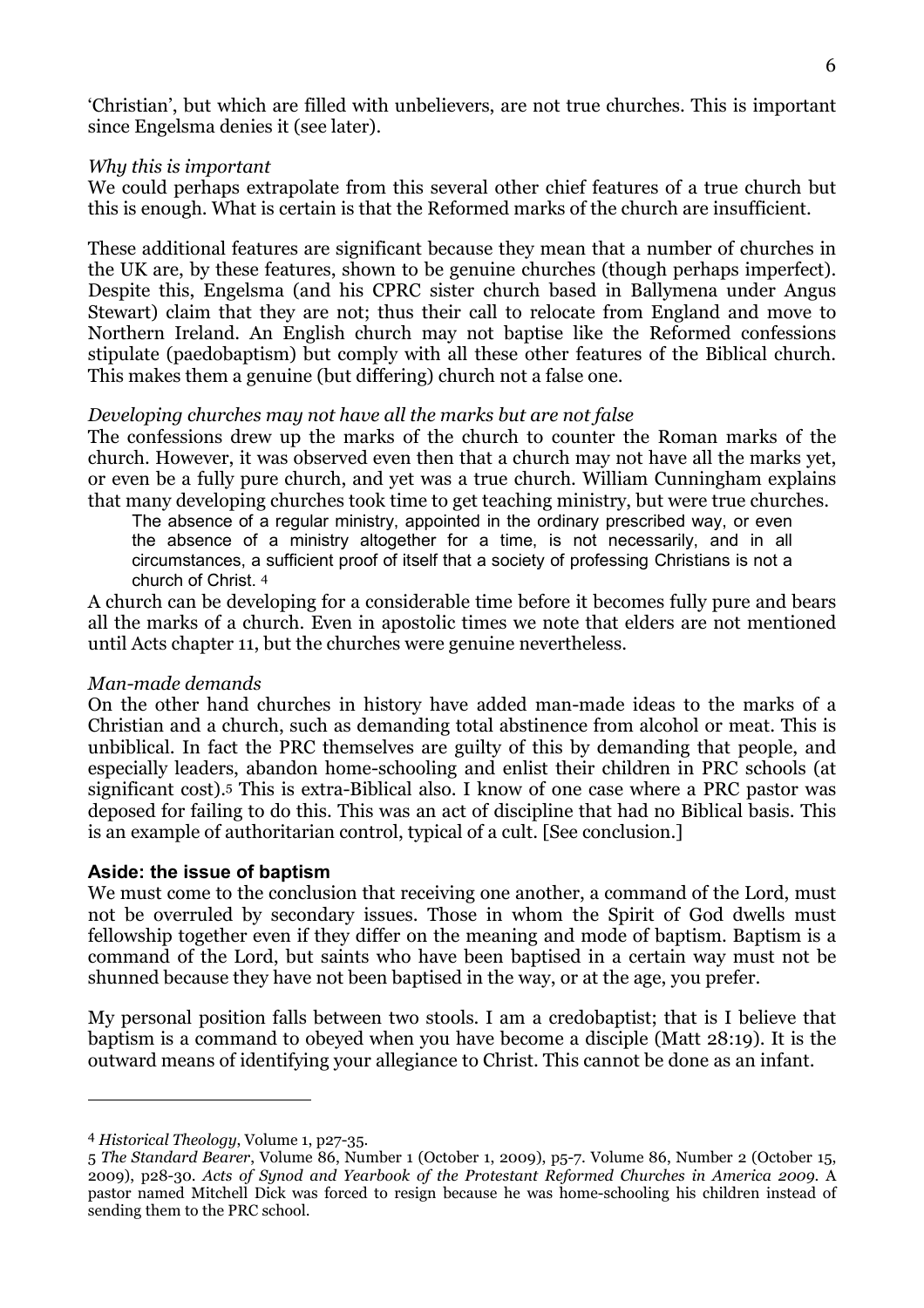The PRC doctrine of baptism arises from its view of covenant. I do not accept the PRC explanation of Covenant Theology, which is not a Reformation doctrine but something that slowly developed in the hundred years afterwards. This covenantal structure arose to unify the OT and NT but it is flawed.6 It fails to see that the covenant only arises after the fall of Adam and not before (the word does not appear until the flood); it is the means whereby God establishes a relationship with those who have been enemies. It also fails to see the importance of the NT emphasis on the newness of the New Covenant; 'all things have become new' (2 Cor 5:17). Instead the New Covenant is claimed to be just a superficial variation in the administration of the Old Covenant – this is not newness. Consequently it fails to see the temporary nature of the Mosaic Law (the central part of the Old Covenant) which is finished in Christ (Gal 3:19; Rm 10:4). Thus Christ is the standard of human behaviour and not the Mosaic Law. Believers must now follow the Law of Christ, as empowered by the Spirit not the Law of Moses which has no power (Gal 6:2). This law is the fulness of the eternal moral in the power of the Spirit, but not the Mosaic Law, which was local and just for Israel. Neither can the moral law, within the Mosaic Law, be separated from the Jewish civil and ceremonial laws; indeed to do this is very unbiblical. We cannot pursue this line further here.

The PRC view of the covenant leads to being a foundation for many of their ideas about church and especially baptism. Thus baptism is said to be the seal of conversion and the antitype of circumcision. This is wrong. The antitype of circumcision is the putting off of the flesh in the cross of Christ and the seal of the believer is the indwelling Holy Spirit.

Regarding baptism, unlike Baptists I believe that the preferred method of baptism is not immersion but sprinkling or pouring (though immersion is not forbidden). The overwhelming testimony of Scripture is that baptism is a picture of what the Spirit has done in applying salvation to us and this is most often spoken of as a sprinkling or a pouring (Ezek 43:18; Heb 9:13, 11:28, 12:24; 1 Pt 1:2; Acts 2:33, 10:45). The arguments for immersion often rely on faulty exegesis.

#### Interim conclusion

 $\overline{a}$ 

The basis on which the PRC and Engelsma claim that UK churches are false is faulty. Engelsma's evaluation of a church does not go far enough and does not take into account the case of developing churches, especially developing house churches recently planted, (which were, ironically, the basis of the churches addressed by the Belgic Confession).

By focusing on the confessional marks of a true church (sound preaching, sacraments, discipline) Engelsma elevates the place of leaders and consequently the institutional features of a formal church. The Bible, however, does not do this but focuses upon the people being centred upon Christ in relationship to him and each other. Engelsma concentrates upon formal, institutional churches that have no time for developing house churches; Scripture elevates relationships, koinonia, and the development of small house churches. [These points will be proved in due course.]

<sup>6</sup> What unifies the OT and NT is the Gospel, the counsel of God in salvation. The Gospel is mentioned in Eden (Gen 3:15) and is consummated in Revelation. From start to finish the Bible is unified by the Gospel of God, the counsel of God and the decree to save the elect.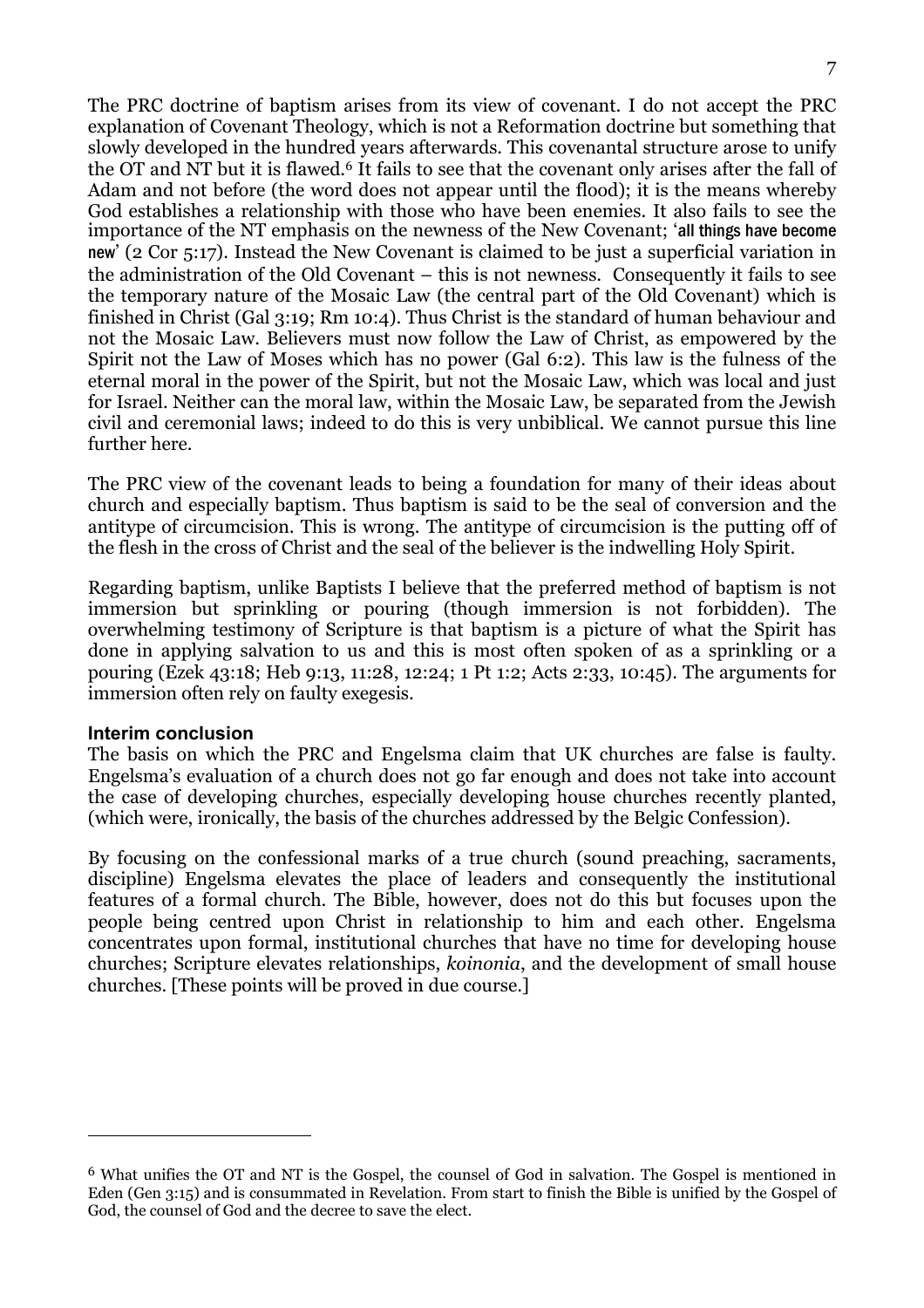# Marks of genuine teaching ministry

Another foundational argument of Engelsma regards what constitutes genuine ministry. For him, true ministry arises from the ordination of a true church after a seminary education and examination.7 There are two problems with this.

The first is that Scripture teaches nothing about seminary education at all but godly training for ministry is from a teacher to a disciple in the line of relationship and experience 'in the saddle'. This was how Jesus trained the disciples and it was how Paul trained Timothy, Silvanus and Titus.

The second is that everything depends upon Engelsma's definition of a true church, and his writing makes clear that most evangelical churches are outside this remit. The implication (though denied) is that only his denomination (with the possible exemption of a couple of churches with which the PRC is in communion with) is genuine. Thus all ministry outside the PRC (and a couple of other Reformed Presbyterian churches) is false.

This stance (which is also the stance of the last BRJ, issue No. 55) would mean that men like John Bunyan, John Owen and AW Pink stand condemned as false teachers, along with all Baptists and Congregationalists. Yet the PRC have sold books by Pink have warmly commended both Bunyan and John Owen. Staunch defenders of sovereign grace, like Baptist Abraham Booth, worthy missionaries like Baptist William Carey, eminent theologians like Congregationalist Thomas Goodwin or Anglicans William Perkins and William Ames, and powerful defenders of the Bible like Anglican JC Ryle all become outlawed by this policy. We could continue; all Puritans are nullified as being sound teachers; Charles Spurgeon ceases to have any value at all and most missionaries from CT Studd to Hudson Taylor are false ministers. Yet it should also be noted that there were times in history when Reformed Baptists were more stringent and faithful teachers of sovereign grace than many contemporary Presbyterians.

It is folly to say (as Stewart has said to me) that the bad things in a teacher's ministry can be avoided and the good things can be affirmed; therefore, Pink's work, 'The Sovereignty of God', has been republished by the RFPA.<sup>8</sup> If, by definition, a church is a false church and its ministers have no truly ordained ministry, then that ministry is, by definition, unsound and false. Stewart used this very argument to prevent the BRJ editor from publishing a letter from me on the matters pertinent to this paper (see later). This stance is inconsistent and typical of the self-contradictory arguments evidenced by Engelsma in his book. In fact Pink's position was even worse since he finally ceased attendance at any sort of church and advised his readers to do the same. He was the ultimate independent, yet he has been constantly supported by quotations in PRC ministry.

This teaching is also hypocritical. There was a time when the PRC itself was a fledgling, independent body with no authorisation from anybody. It was formed in 1924 when Herman Hoeksema was ousted from the Christian Reformed Church (CRC) and gathered those who left with him, who were effectively rebels to the CRC. The followers of

<sup>7</sup> This is a doctrine of the Protestant Reformed Churches. Note: 'All true preachers are accountable to an instituted church (i.e. a true church, i.e. the PRC). … The sacraments also may only be administered by men lawfully ordained by the church.' Martyn McGeown, BRJ, 55, p16. Note that Scripture does not command that the sacraments be administered by an ordained leader; neither does Calvin ('the efficacy of baptism does not depend upon the person who administers it,' French Confession, 28).

<sup>8</sup> The Reformed Free Publishing Assoc., the publishing arm of the PRC.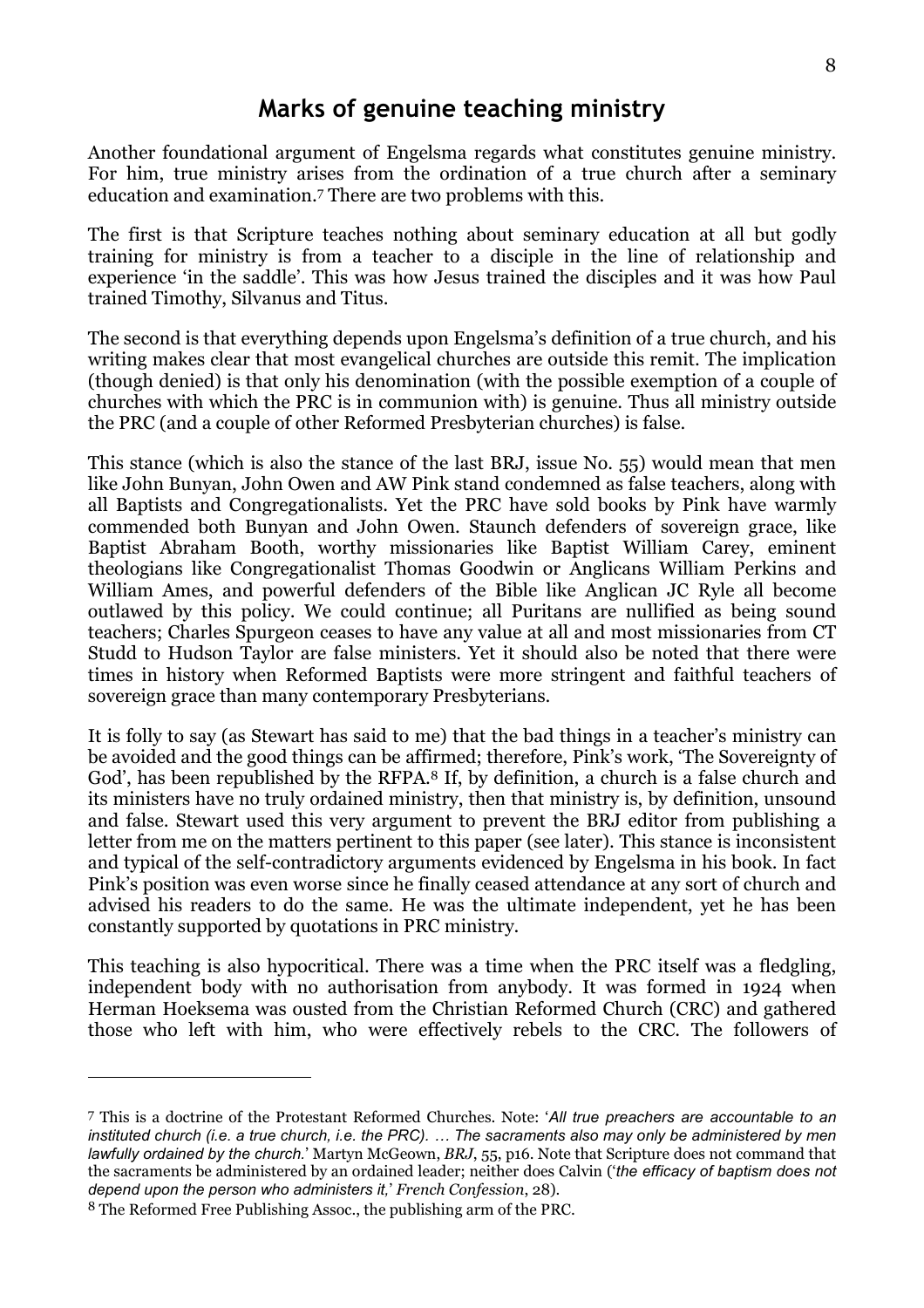Hoeksema were, in effect, technically schismatics by definition.9 Hoeksema and his ejected colleague10 effectively appointed themselves as ministers (with the consent of the congregation) and developed a new denomination. Thus at the beginning they had no authority at all from a mother institution. Yet they now claim that people starting new house churches have no authority to exist and teachers in such churches have no authority to teach.<sup>11</sup>

This teaching is offensive both to Christ and to the majority of the world's Christians. Effectively it is saying that true ministry only derives from a central source and that source is the PRC, or perhaps also a couple of other associated churches. This is cultic. We will revisit this later. So what is true ministry?

#### Sent from God, not men

He Himself gave some *to be* apostles, some prophets, some evangelists, and some pastors and teachers, for the equipping of the saints for the work of ministry, for the edifying of the body of Christ, till we all come to the unity of the faith and of the knowledge of the Son of God, to a perfect man, to the measure of the stature of the fullness of Christ. Eph 4:11-13

The ascended Lord Jesus Christ sends the gift of men to his church, his body on earth. It is not for men to certify who is a minister but for the local church in consensus to recognise the gift of God in a man as a result of his teaching. Each local church has the responsibility for recognising the gift, not some central body who then sends a man to a distant church who don't know him at all.

The emphasis of Scripture is the gift but the emphasis of seminaries is the training. Usually churches are so short of willing seminary students (I believe the PRC this year only has one enrolling, plus it has many vacant leadership positions) that often they take on men before any gift has really been ascertained. I have frequently met men (not from the PRC I must say) who have been through theological seminaries and are appallingly hopeless on doctrinal understanding. I once spoke to the seminary professor of a famous British theological college in London who told me that his students found the Westminster Shorter Catechism (which was written for young people and children) hard to understand!

A true minister is sent from heaven; a gift from God to the church.

#### Begins as 'lay' ministry

Now this gift must be recognised and the way it is recognised is through the person's gradual development in the local church. As he grows in knowledge and experience, he begins to speak words of encouragement in the local church, becoming more and more proficient in it. Wise elders will encourage and develop this ministry and the young man becomes more and more able.

However, PRC churches do not do this. I learn from Angus Stewart that 'lay' ministry is denied. Thus formal training must occur before any real chance of gifting is known for

<sup>9</sup> I agree with Hoeksema's stance but my point is that the PRC began by seceding from the CRC, even though it was with good reason. By the PRC definition, at this origin point, they had no authority as a church at all and from the standpoint of their mother church they were rebels. If the PRC can begin this way, so can other churches; including house churches.

<sup>10</sup> Henry Danhof.

<sup>11</sup> Angus Stewart, 'I think this is the key to the issue between us, and between you and Prof. Engelsma. Since your ecclesiology is a form of modern house-churchism and I and Prof. Engelsma hold Reformed ecclesiology, we are not going to see eye to eye in ecclesiology. Those who hold to house-churchism [are contrary to the (sic)] Westminster Standards and the Belgic Confession'. Personal email.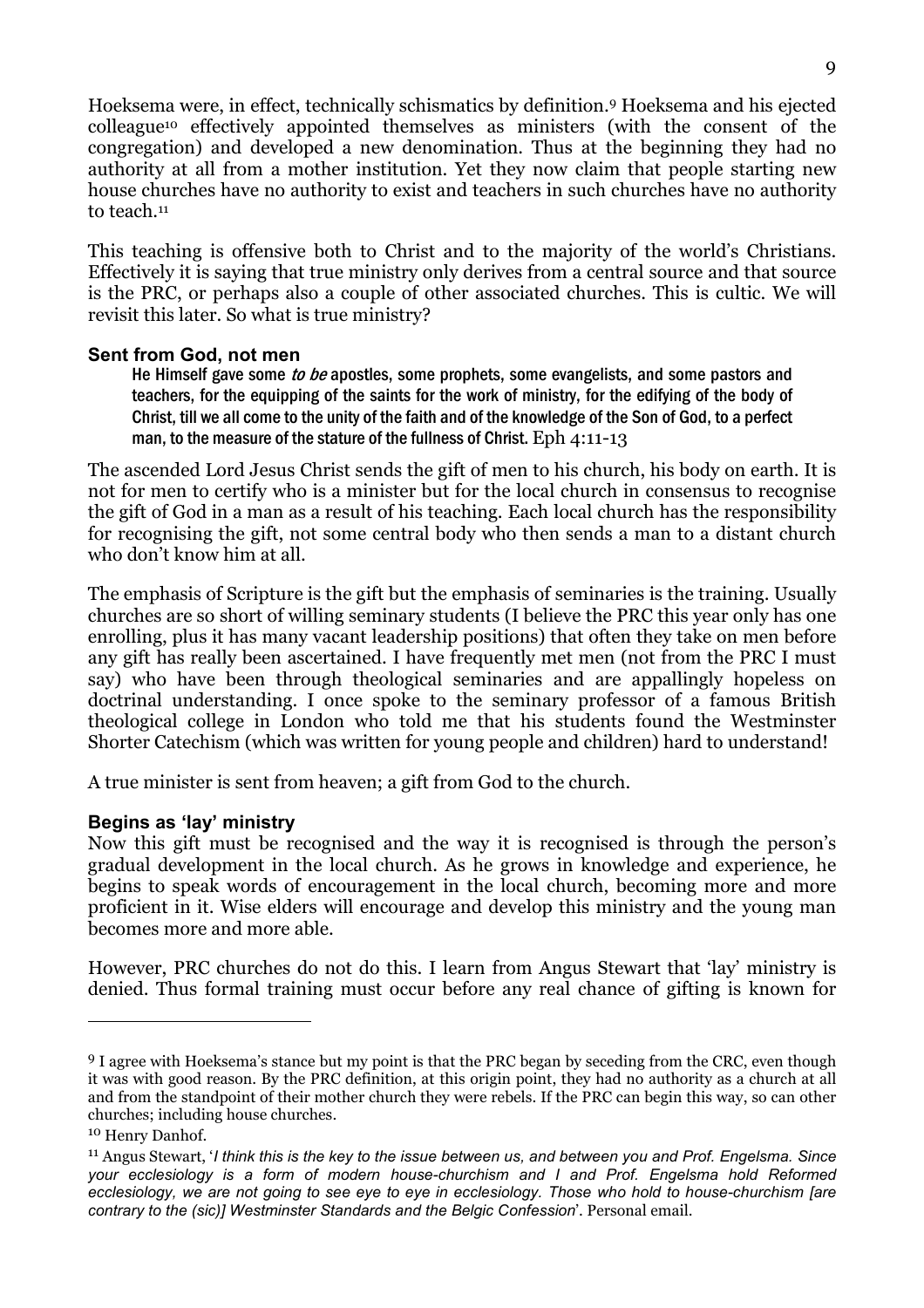certain. This also denies the apostolic method of apprenticeship, training in the saddle under an experienced minister.

### Seminaries are not Biblical

Theological seminaries may have their uses but they are not Biblical and not a single church leader can claim that they are. Apart from denying the Biblical methods of apprenticeship and a developing lay ministry, seminaries all tend to push their students in a certain direction according to the whims of the denomination. This tends to push sectarianism and inhibit independent thinking.

Another problem is that graduated students tend to feel that they are accomplished instead of feeling that they are on the starting block. It seems to me that major development of doctrine stops at this point. In my view the first criterion of being a Bible student is total dependency upon the Lord Jesus coupled with a thirst for knowledge. Seminary education tends to do the opposite.

To illustrate, I once mailed Professor Engelsma with a mild criticism of his teaching on justification by faith. Though his teaching on this is excellent in a number of ways, there was one issue which I believed was mistaken. His reply was honourable and complimented me on my argument but what surprised me was that he said that he had not been trained on this issue at all and therefore could not comment. He did not change his view or struggle to consider the alternative (this forum is now being published shortly like 'Bound to Join').

# Examples

The key issue with the PRC is that ministry is only genuine if it arises from their training school or that of someone similar. But Scripture does not take this view at all. God is sovereign over whom he gifts and sometimes he gifts surprising people.

The church in Antioch was started by unknown Gentiles who had no authorisation from the apostles and no contact with them until Barnabus arrived, who confirmed that it was of God. Apollos, even though he was wrong on some issues and needed correction, was accepted as a preacher of the Gospel by Paul, though he had no apparent authorisation from the apostles. Even Paul's ministry continued and was blessed by God for some years before he even saw the apostles face to face. The Lord promised to guide the 11 disciples into all truth and yet the main portion of the NT was written by someone who was not present (Paul). In fact the chief portion of NT history was also written by someone who was not there and was not even a Jew (Luke). Further, Paul was ambivalent about preachers of the Gospel who had no relationship with the apostles (Phil 1:15-18). Philip was not ordained as an apostle or evangelist, yet he acted like one successfully and his evangelism was only later ratified by the apostles.

It seems to me that the NT goes out of its way to emphasise that God sends men as he chooses; and sometimes from unexpected sources, such as an enemy of the church (Paul). Furthermore, Paul and Apollos were ordained by no one.

# Interim conclusion: genuine ministry is not restricted to PRC churches

The PRC does not have a monopoly of teachers. Now they would deny claiming that they do but their teaching leads directly towards this conclusion and the claims of Engelsma in his book certainly point in this direction. Statements by CPRC ministers in the BRJ also make this point. If you deny the validity of virtually every other UK national church, and thus deny the ministry from these denied churches, but then affirm the validity of the PRC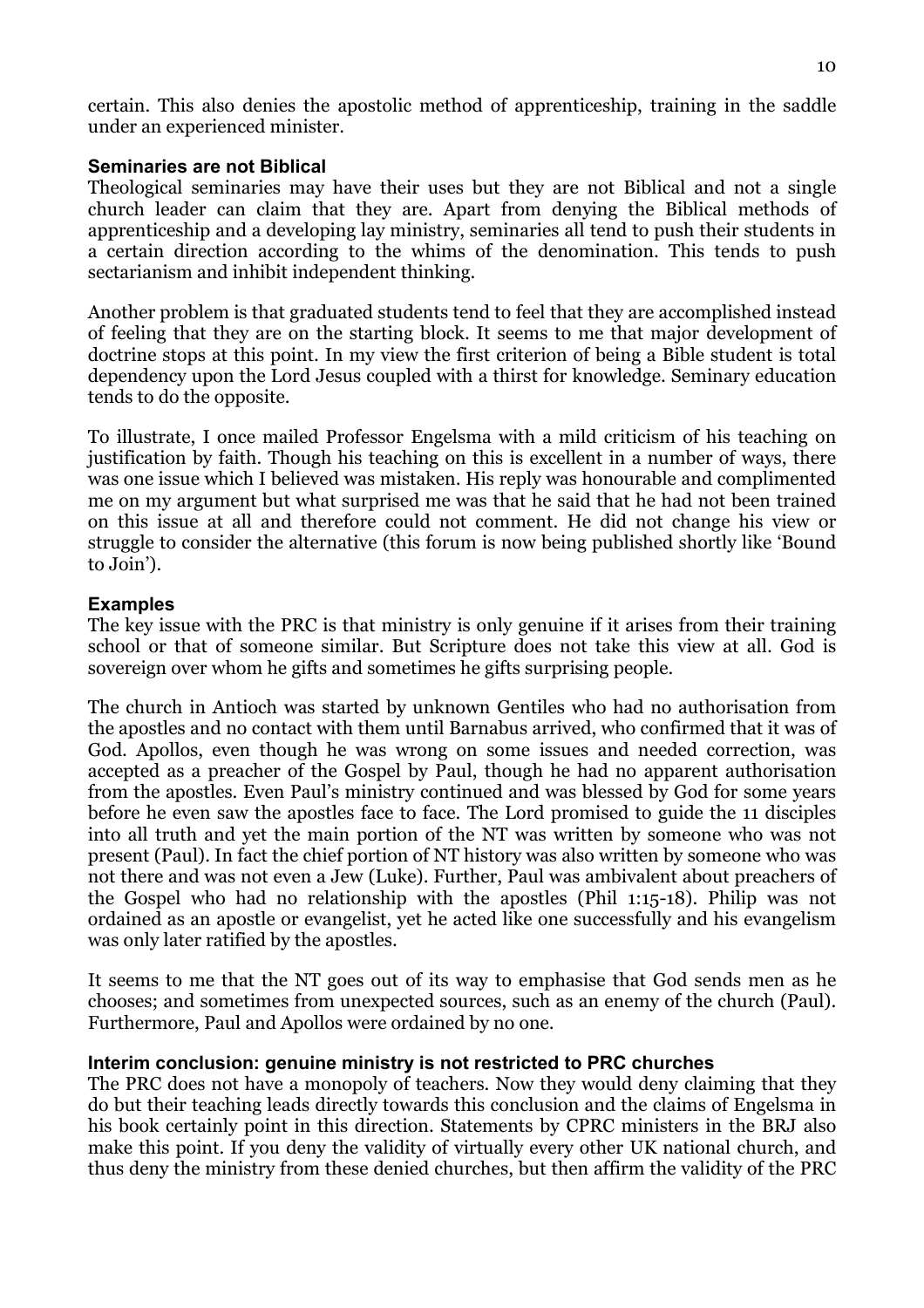and sister churches, you are implicitly stating that the only valid ministry is that which has been trained by the PRC. [See later.]

Instead, church ministry is a gift from the Lord and rises up in the local church as the membership recognises the gift of men who develop a teaching ministry. It sometimes arises from unexpected sources.

# Marks of true Christianity

Engelsma claims that true believers are only found in true churches and his implication is that outside the PRC (and perhaps a couple of other linked churches) there is no salvation. In order to deal with this error we must first understand what Scripture says about being a true believer.

As many as received Him, to them He gave the right to become children of God, to those who believe in His name: who were born, not of blood, nor of the will of the flesh, nor of the will of man, but of God. Jn 1:12-13

Then they said to Him, 'What shall we do, that we may work the works of God?' Jesus answered and said to them, 'This is the work of God, that you believe in Him whom He sent.' Jn  $6:28$ -29

And this is the will of Him who sent Me, that everyone who sees the Son and believes in Him may have everlasting life; and I will raise him up at the last day. Jn 6:40

Whoever calls on the name of the LORD shall be saved. Rm 10:13

We could add many more similar Scriptures, but the point has been made. Salvation is by believing in Christ, by calling on the name of the Lord, by receiving Christ as Saviour. It is the work of God in the elect.

### Grace plus

There have been many church streams which make the mistake of adding a human work to the gift of faith given by God. Reformed churches normally speak out against such things. However, Reformed people can sometimes be led by their own logic into making this mistake themselves.

Such is the case of people in recent years, particularly in the US, who have insisted that Arminians cannot be saved. What they are doing is saying that a man can only be saved by receiving Christ PLUS performing a meritorious work, that is, accepting the theology of Calvinism. Now Calvinism is Biblical theology and believers must learn it in my view, but Calvinism is not the basis of conversion. God saves people to make them theologians not because they already are theologians.

Thus an Arminian, someone who has picked up basic Arminian ideas from an evangelist, can call upon the Lord sincerely and be saved, even though his ideas are mistaken. The disciples of the Lord were mistaken on many theological and practical issues, yet they were still accepted by Christ.

In my view the arguments of Engelsma (and other PRC adherents) are teaching (or at least implying) that salvation is grace PLUS joining a pure church. Thus someone who is not in a PRC church cannot be certain of their salvation since a prime condition is missing. Although they will deny this, there is no doubt that they imply that a person outside the PRC cannot be sure of their salvation. This challenges the doctrine of justification by faith alone.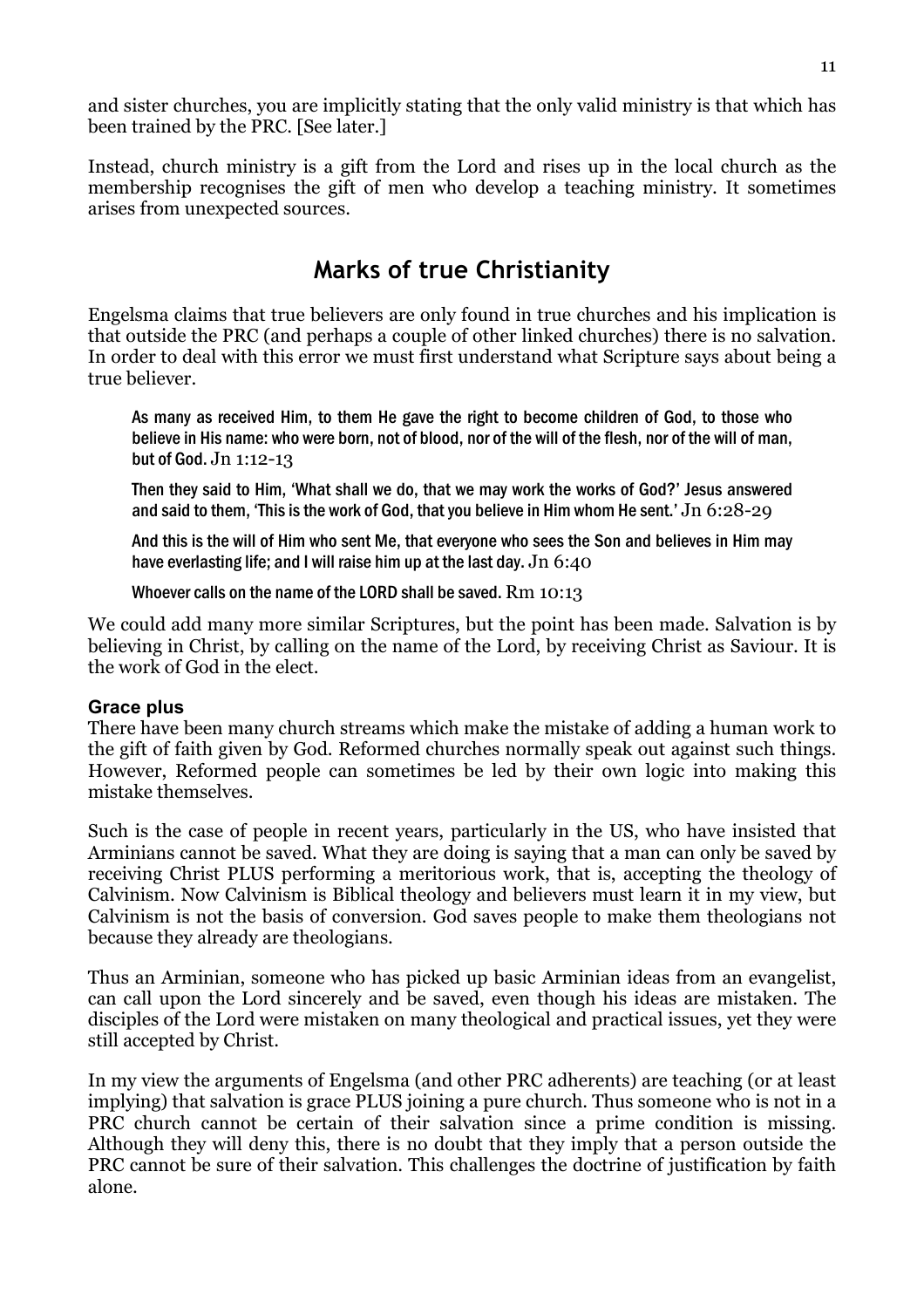#### The CPRC defence

 $\overline{a}$ 

In his positive review of 'Bound To Join', Angus Stewart defends Engelsma from this criticism by saying that justification is certainly by faith alone but it is not alone; that is, justification by the instrument of faith is always succeeded by fruit, viz. the righteous deeds that flow from justification.

Of course this is true but it doesn't save Engelsma from the criticism. Justification results in righteousness but the newly born believer is not immediately able to live a perfect life of righteousness; indeed the believer never attains this state of perfection in this life. Engelsma and Stewart, however, are making absolutist statements: the genuine believer must be a part of a pure (i.e. perfect) church in order to be sure that they are saved. If they are not, their chances of being genuinely converted are minimised. This is like saying that a justified believer must live a perfect life of righteousness in order to be sure he is saved; something not possible.

Just as genuine believers live imperfect lives, there are many true believers who attend imperfect churches. This does not make them reprobate, but people faced with a difficult situation that is not of their making.

To make this suggestion about salvation is further evidence of Engelsma and Stewart's unsympathetic counsel to people in difficulty. The problem of the UK having a dearth of sound churches is not the fault of the correspondents but of UK church leaders for over fifty years.

#### Conclusion: salvation is not conditioned on being in a church

It is unbiblical to add any condition, based upon human action, to becoming a true Christian. Salvation is by sovereign grace alone that does not rest on the strength or will of man in any way. Justification is by faith, not faith and joining a PRC church.

Now Engelsma would agree with this, but his emphasis on the necessity to be in a pure (i.e. PRC) church contradicts his own teaching. Since this is pretty obvious, it has to mean that his emphasis is wrong.

# The problem in the UK

Without doubt the church situation in the UK is dire; indeed I believe that it has never been so bad in all church history. The majority of Christians, according to census material, belong to Pentecostal and Charismatic churches. In this paper I make the presumption that readers will understand why I claim that these churches are unbiblical. They are churches who have engaged in syncretism with the world, the occult, the mystical and the pagan. They are false.

Apart from the Charismatics there are believers who have chosen to either stay in, or have returned to, the Anglican Church. That this is also an apostate body ought to be clear to discerning readers and needs no development here. No matter what your local Anglican vicar is like, to be in that body requires submission to the laws of that body, which are apostate.<sup>12</sup>

<sup>&</sup>lt;sup>12</sup> Exemplified by the predominance of liberalism amongst synod members, the endorsement of homosexual priests and the authorisation of the leadership of women.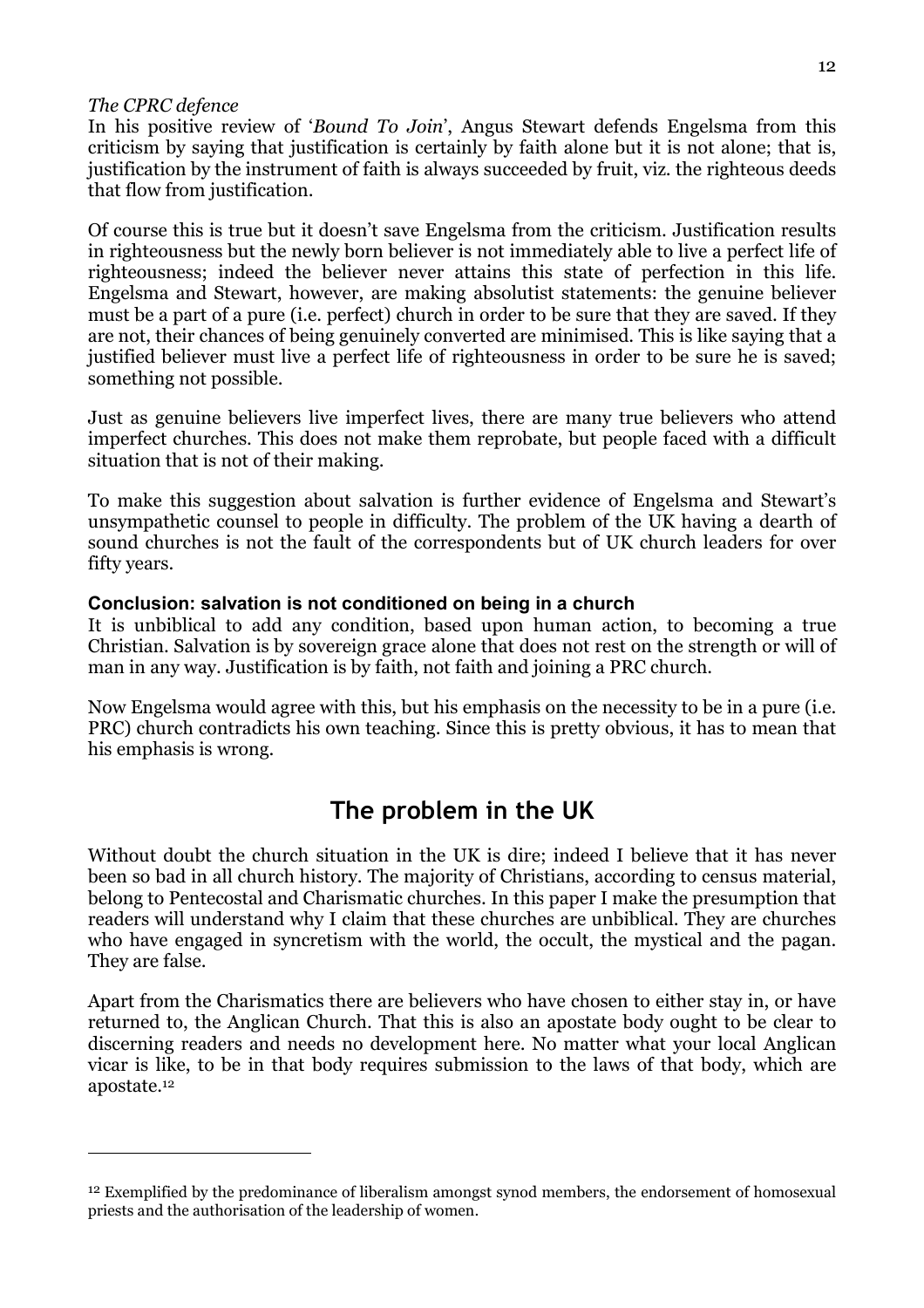Outside these groups are the Baptists, which are split into various associations. The Grace Baptists are very varied at this point. Some are Reformed to a degree but virtually all accept the free offer and common grace and most are adopting, or have adopted, Charismatic practices. I know of few that can be recommended. The Baptist Union has long been an apostate body and began to degenerate in the time of Spurgeon; it is now much worse and frequently completely liberal. Regarding Particular or Reformed Baptists, and Strict Baptists, many of these have long succumbed to Hyper-Calvinism. There are very few chapels left and most have congregations of a handful of old people. A very few are larger and the Metropolitan Tabernacle would be the biggest, though this is a free offer church and very centralised around the leader who is now ailing. There is also a handful of people in an association of Presbyterian churches.

Apart from these there are really only the independents, most of whom belong to the FIEC or one of the newer associations. The vast majority of these have long been Amyraldian, while many are legalistic, dry and spiritually dead. Some are trying to revitalise their meetings by becoming more Charismatic; the larger ones are already semi-Charismatic. There are a very few independent churches that are preaching the truth because they have a sound leader, but these are really few and far between and all have small congregations and an uncertain future as the pastor ages.

So the correspondence submitted to Engelsma for counsel was sad and troubling. Isolated Calvinists throughout the land often have nowhere to go and that is a fact of life felt by many thousands of people. It is a situation that the BRF was formed to encourage, seeking to hold a testimony to the truth in a land full of idolatry. This is why I believe that Engelsma's counsel and tone was offensive to people in dire straits.

# The answer of David Engelsma

### The marks of the church

Engelsma repeatedly refers to the marks of the church throughout the book, particularly in Letter 16. We have earlier explained what these marks are<sup>13</sup> and why the confessional list is insufficient. Engelsma will have no truck with this and denies additional marks quite strenuously, and this affects his counsel.

#### No subjective marks allowed

Engelsma denies the need for subjective marks and only accepts the objective marks of the confessions that he considers are easily observed.

The genuine marks, however, are objective. There is no doubt about their presence or absence.<sup>14</sup>

The marks are and must be objective.<sup>15</sup>

In fact this is not always true. For instance, his own denomination (contrary to Scripture) refuses to publish the reasons why a pastor has been disciplined and, on occasion, has even denied the defences of those loyal to the pastor to be admitted into judgment. So, in such cases of secrecy, there is no objective understanding of why the discipline took place. How

<sup>13</sup> Sound preaching, proper administration of the sacraments and godly discipline.

<sup>14</sup> Bound To Join, p102.

<sup>15</sup> Bound To Join, p102.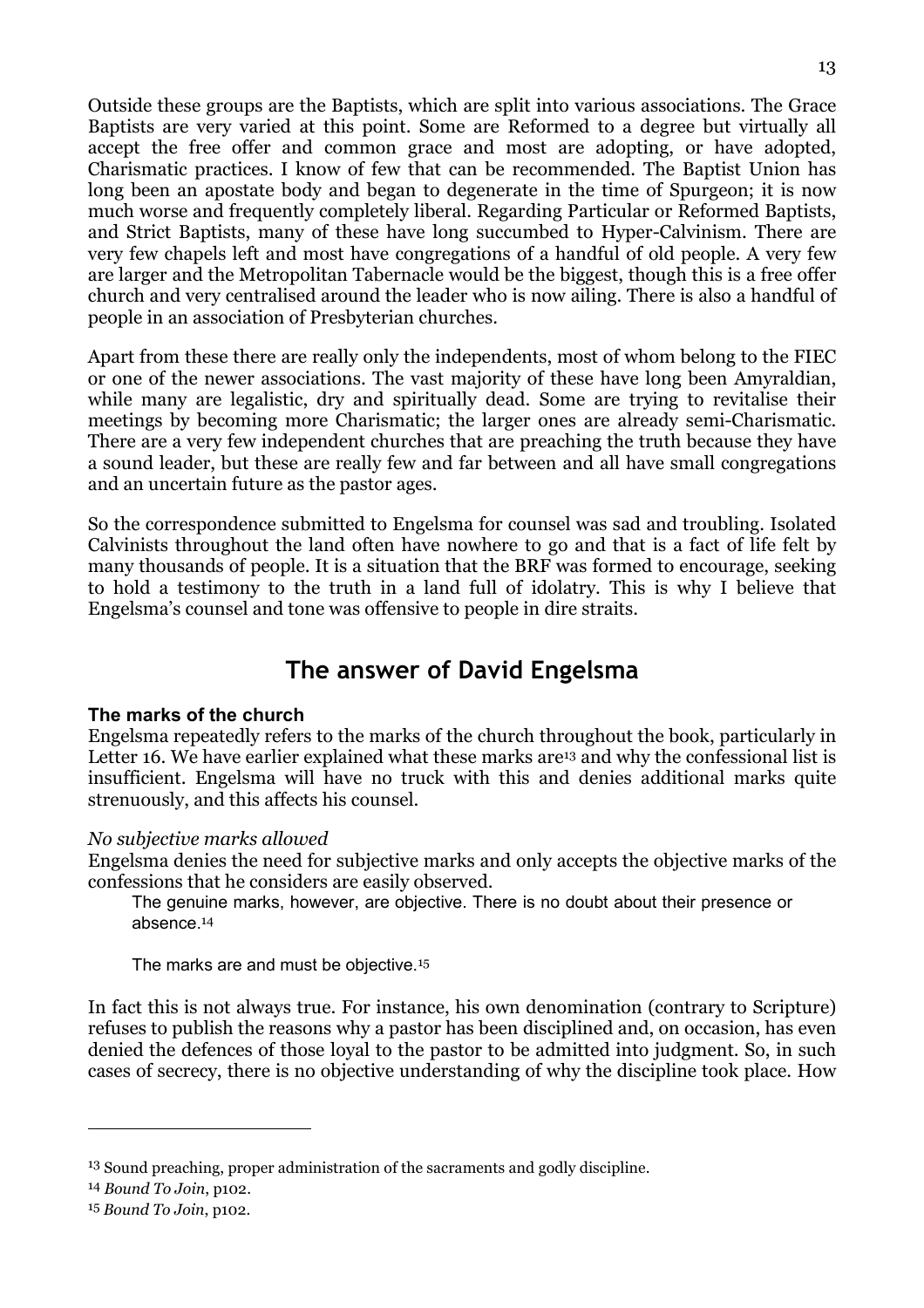can anyone be sure that this was Biblical (indeed it has often turned out to be unbiblical; see later). Thus this mark of the church fails his own denomination.

Another case is sound preaching. He says, 'The preaching of sound doctrine is as objective and incontrovertible as the colour of the church building'.16 Well he has earlier stated that the UK churches are virtually all apostates because their teaching is unsound. This means that the hundreds of thousands of members of these churches cannot discern sound teaching. He says the same about US churches, with memberships of millions. In my experience very few believers can identify sound preaching. If my criticisms of this book are correct, then it also means that PRC associated church leaders and members can't identify sound preaching either since they commended this book, and it contains much that is unsound (as we will prove).

So Engelsma's emphasis upon objective marks being easily understood is false.

Engelsma, as part of his continual self-contradictions in this book, having denied the need for subjective discernment, then commands such subjective discernment when he says, 'The members of the church are also qualified to determine that they are edified by the preaching'.17 This is a subjective judgment of the marks of the church.

It is impossible to determine the status of a church without spiritual reasoning, based upon the truth, which is largely subjective.

# The work and guidance of the Holy Spirit

What Engelsma utterly fails to appreciate is the ministry of the Spirit and he does this as a result of his resting upon reason, logic, human confessions and objectivity. This is not Biblical.

Christ tells us, 'If anyone wants to do His will, he shall know concerning the doctrine, whether it is from God or whether I speak on My own authority', (Jn 7:17). This is a subjective test. The believer who really wants to know God's will eventually learns what it is. Christ promises this. How is this done? The Lord tells us that it is the job of the Holy Spirit to lead us into truth, 'However, when He, the Spirit of truth, has come, He will guide you into all truth', (Jn 16:13). Now the Spirit always uses the word and the first application of this promise was to the disciples in inspiring them to write the New Testament. However, the promise is universal and timeless; it applies to all the elect. It is the Spirit's task to lead us into truth, usually by way of the Scriptures and teaching ministry. This influence of the Spirit is subjective within the believer.

The Holy Spirit is given to indwell the believer to make him see clearly the effects of God's love within the church. Just as the Christian is called to live by faith, and this is a subjective command, so the believer is called to see the working of God's love. Just as the believer is called to put off the old man and put on the new man (and this is also subjective) so he is called to discern the presence or absence of love in the body. As the Spirit enables us to live by faith and to put off the old man, so he helps us to see the impact of divine love in the Christian community. It is not an act of the human will unaided.

# The denial of love

 $\overline{a}$ 

Engelsma repeatedly denies that love is a genuine mark of the church.

<sup>16</sup> Bound To Join, p102.

<sup>17</sup> Bound To Join, p105.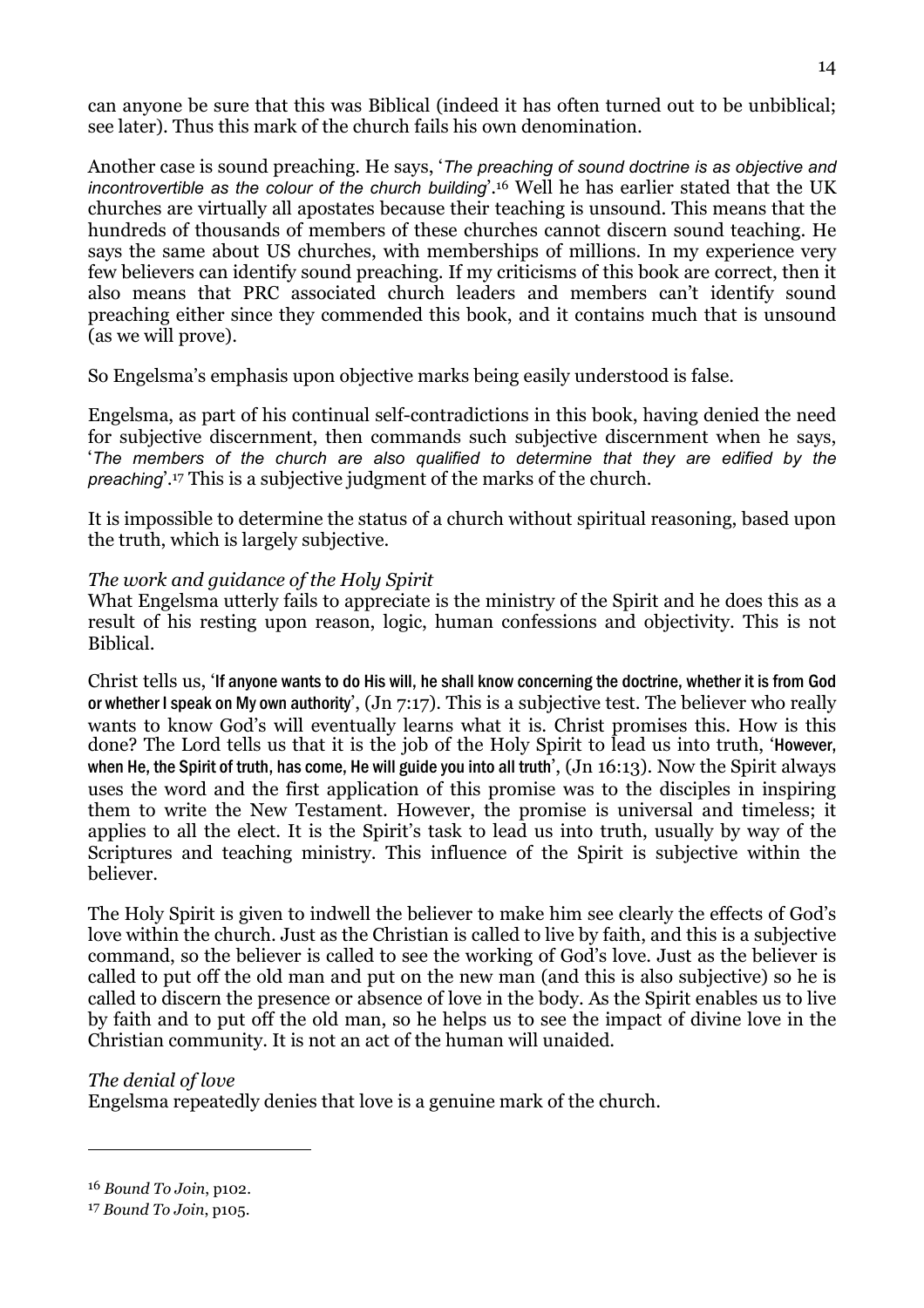I am referring to love … [this] ought to characterise a true church. But none of these … constitute the mark … of a true church. … Take love for example … lack of love on the part of the congregation is not ground for leaving.<sup>18</sup>

In fact he denies that love can be easily discerned

Love and spiritual fervour are subjective. They are qualities the presence or absence of which is difficult to determine.<sup>19</sup>

In fact this shows us a great deal about the spiritual life of Engelsma himself.

Firstly, love is a key mark of the church and the apostles mention this repeatedly. Far from it being difficult to spot and subjective, the apostles demand that we must discern its presence. We are to behold love, 'Behold what manner of love the Father has bestowed on us, that we should be called children of God' (1 Jn 3:1).' It is not difficult to see. In the same way God's love to us was clearly manifested, 'In this the love of God was manifested toward us' (1 Jn 4:9).

Indeed, we know that we are saved because we love other Christians, 'We know that we have passed from death to life, because we love the brethren. He who does not love his brother abides in death', 1 Jn 3:14. Thus love becomes a test to determine if a person is saved or not, 'He who does not love does not know God, for God is love', 1 Jn 4:8. 'If we love one another, God abides in us, and His love has been perfected in us. By this we know that we abide in Him, and He in us', 1 Jn 4:12-13.

Furthermore, love is a test of a true church and this test is applied by the risen Lord Jesus. To the angel of the church of Ephesus write, ' These things says He who holds the seven stars in His right hand, who walks in the midst of the seven golden lampstands. ... Nevertheless I have *this* against you, that you have left your first love. Remember therefore from where you have fallen; repent.' Rev 2:1-5

Clearly the Lord Jesus thinks that love is a mark of a true church and even if a church is orthodox, attests true ministry and condemns false teachers (as Ephesus did), but has no love, then it comes under Christ's condemnation. According to Engelsma's insistence upon objective marks, Ephesus would have been a perfect church; it was orthodox in its preaching and discipline; but Christ denies this and calls the church to repent because it failed an important subjective test.

To deny that love is a key mark of the church is to contradict Christ himself. Yet Engelsma is bold to do this.

#### The denial of genuine conversions

Engelsma states, 'thorough conversion of the members is not one of the marks of the true church'.20 I think most people that read this almost fell to the floor with shock. He denies this since it is a 'subjective consideration'. However, in many other places he (with other PRC teachers) write about the need for the fruit of conversion to be plainly seen and discernment made whether a person is saved or not based upon their growth in grace and righteousness. Church leaders must apply discernment about the state of a believer's condition all the time in order to properly counsel them. Believers also do this all the time, such as when praying for family members. We are constantly called to make a decision as to whether a person is saved or not and relate to them accordingly.

19 Bound To Join, p102.

<sup>18</sup> Bound To Join, p101-102.

<sup>20</sup> Bound To Join, p102.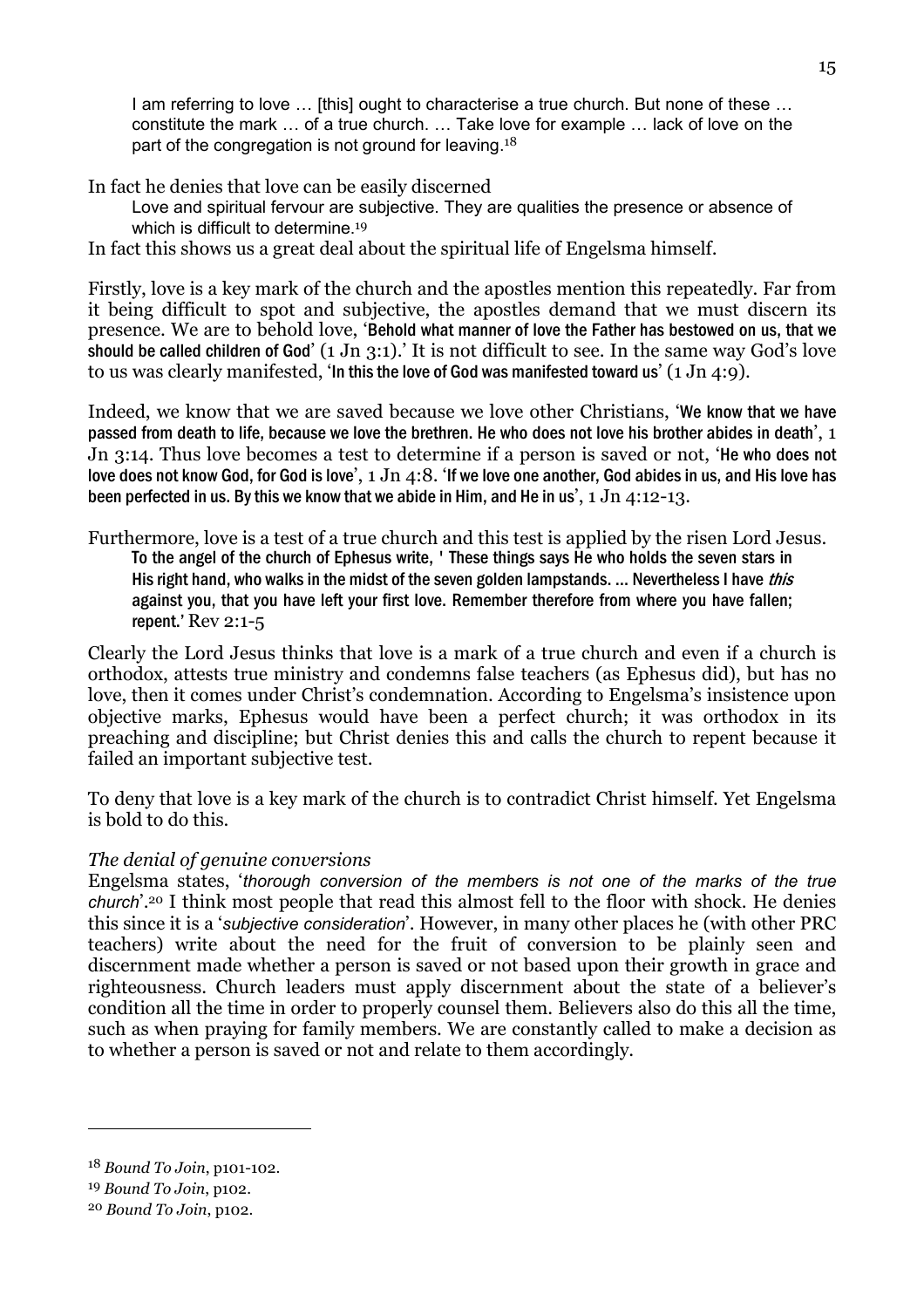The church is a place where true believers have been called out together; that is actually the meaning of the term ekklesia. The church is not a place for the gathering of anybody, but the gathering of the elect. The presence of believers in a local church is a plain mark of it being genuine. Churches that are full of unbelievers (such as Roman churches or liberal churches) are clearly not Christian churches at all. To deny this mark is exceptionally foolish; however, it is a common feature of large, formal, institutional churches.

#### Denial of righteousness

Engelsma says, 'No one may refuse to join a true church, or leave it, because of the sinfulness of the members. … The marks of the true church have nothing whatsoever to do with the perceived holiness of the members.<sup>'21</sup> In fact this is a denial of his own marks of the church. The sinfulness of members (perhaps many members, as in his own illustrations) reveals a lack of discipline by the elders of the church. There is a difference between the slight mistakes every saint makes every day, despite seeking to maintain a true testimony, and the habitual, obvious sinfulness of some people (which is in view here). If there is an obvious sinful tendency of many in a church that is ignored, then that is not a true church. Indeed, there is the likelihood that the sinners are not even true Christians: 'If we say that we have fellowship with Him, and walk in darkness, we lie and do not practice the truth'  $(1 \text{ Jn } 1:6)$ . True churches do not tolerate open sin.

#### Interim conclusion

Engelsma fails to appreciate marks of the church that are totally Biblical but are not confessional and some of which are subjective. This is a problem that directly affects the value of his counsel in being a member of a church. If a church is failing by preaching the free offer and credobaptism, but in every other respect is sound, then a believer may join that church even though it is not perfect. It is better than going nowhere. Furthermore, if the choice is between such a church and a Presbyterian church which denies the free offer but where Christ is not present, where there is no love, where there is much unrighteousness and where there are many unbelievers present, then my advice would be to join the former church.

The impression one receives when reading Engelsma on this matter is that it is propaganda used to support his ailing denomination and prop it up. It sounds like a plea to accept his church denomination, even though it is full of these wrong marks used in his arguments.

### No true churches in the UK except the PRC associates in Ballymena and Limerick

Now this is expressly denied by Engelsma and also by his colleague Angus Stewart. Having discussed this matter with Angus I can tell you that he strenuously denies it. However, I will prove that, in reality, this is exactly what they mean in practice.

#### A clear statement that there are no true churches in the UK apart from the CPRC

Engelsma repeatedly applies Calvin's statements to the historic, persecuted, fledgling, French church to the situation facing his correspondents in the UK. He says,

… an area where there is no true church, not even a true church that is less sound and

pure than it ought to be, but only a false church.<sup>22</sup>

We make the point elsewhere that Engelsma is not comparing like with like; the British situation is not that same as Reformation France. Such as statement implies that not only are Calvinistic Baptist churches false (something Engelsma openly declares many times) but also the 13 Presbyterian congregations of the Evangelical Presbyterian Church of

<sup>21</sup> Bound To Join, p98.

<sup>22</sup> Bound To Join, p75.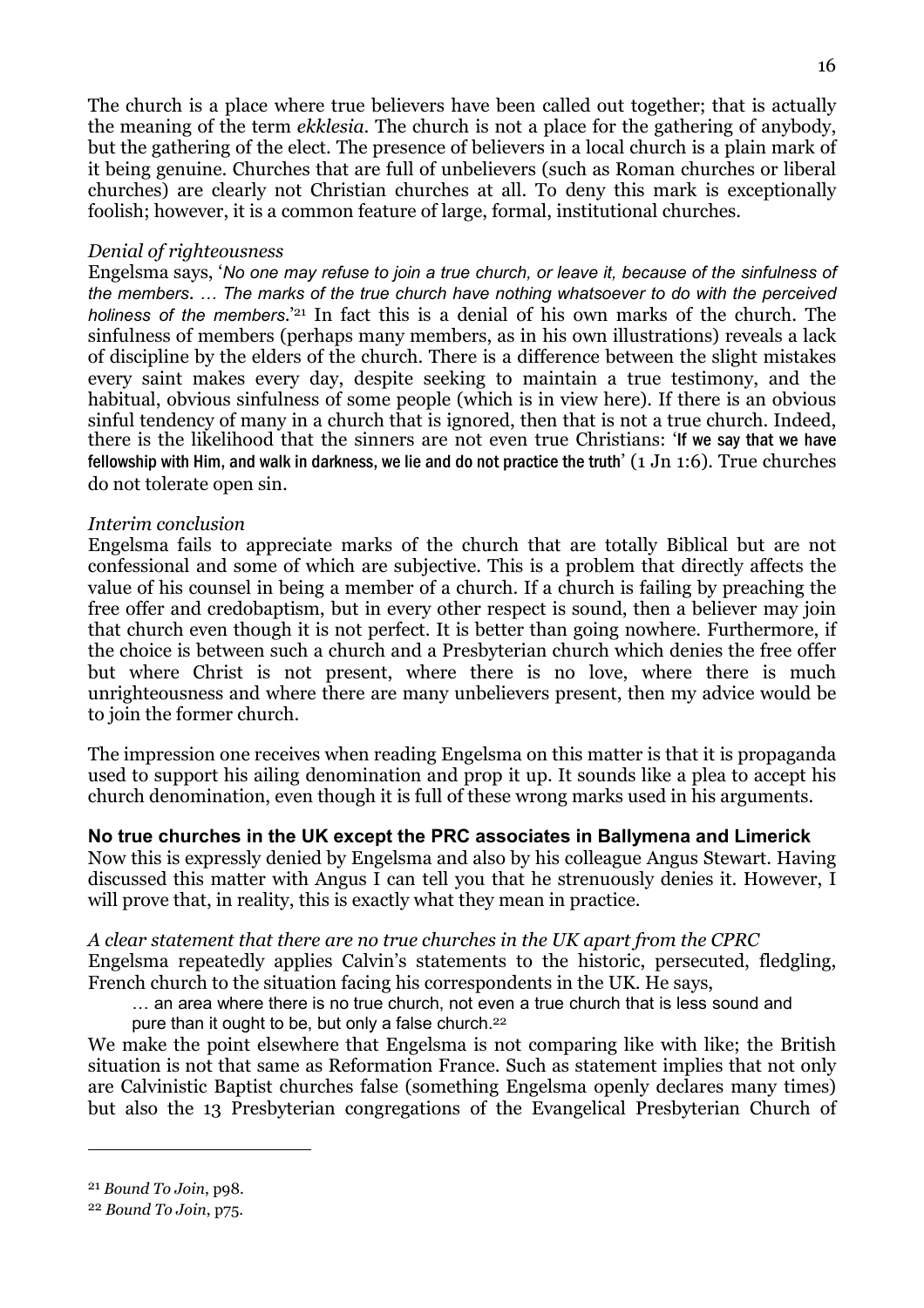England and Wales (EPCEW), between Cardiff in the east and Gateshead in the north which follow the Westminster Standards.<sup>23</sup> The PRC associates with two Presbyterian churches that adhere to Westminster in Singapore and Australia; why denounce the UK Presbyterians? Or is it that Engelsma did not research the UK situation before passing severe comments to his correspondents? Ironically these churches were described, and contact details given, in the BRJ issue 54.

It would be truly ironic, and indeed sinful, if Engelsma counselled a correspondent to relocate to Northern Ireland when a Westminster supporting Presbyterian church was in the region. Since the BRJ subscribers cover a wide area of the British Isles, this scenario is actually quite likely for some. This also almost equally applies to the Church of England (Continuing) congregations, which arose in 1994 after the Anglicans authorised the ordination of women and which adhere to the Thirty-Nine Articles.24 This has four congregations between the Midlands and London (St Silas Wolverhampton, St Mary's Reading, St John's South London, Holy Trinity Frinton-on-Sea).

Aside: Engelsma is also wrong in applying Calvin's Anti-Nicodemite writings to his correspondents. Calvin's readers were refusing to join a persecuted house church or flee the country; instead they deliberately committed idolatry in joining Roman churches while trying to maintain the faith in their heart. The BRF correspondents were not doing that (though a few came close by being present in Anglican churches); they were desperately seeking to be part of a true church but there were none locally. [See later.]

#### The advice to relocate

Further proof is that Engelsma, Angus Stewart and Martyn McGeown have urged people to relocate from distant places in order to join their churches. There has been pressure put on people in England to relocate to Ireland. I have also been informed that two people were encouraged to move from central Europe, who subsequently left their families and joined the Ballymena church. I personally know of people that relocated to Ballymena from the UK mainland, against the wishes of their family, the spouse and the children. The last issue of the BRJ (number 55, which McGeown temporarily edited) made this point of the need to relocate very strongly.

Now if Engelsma and his colleagues really believe that there are some true churches in England, then there is no point in disrupting families and getting folk to move such vast distances off the mainland. One only encourages folk to emigrate if one believes that there are no true churches in their country. This is plain proof that they really believe that England has no Biblical churches.

### The logic of Engelsma's argument 1

Engelsma openly denies that many of the church denominations and groupings in the UK are genuine churches. Such would include Arminians, Charismatics, Anglicans and Baptists.25 His church polity, based on the Belgic Confession, would also condemn all independents. There are almost no genuinely Reformed Presbyterian churches left in England or Wales (thirteen in a new association), though there are more in Scotland. So this effectively means that there are no sound churches in England or Wales by Engelsma's criteria (Engelsma ignores the EPCEW). The denial that the PRC considers itself the only

<sup>23</sup> www.epcew.org.uk

<sup>24</sup> www.cofec.org

<sup>25</sup> For example the Baptists on page 34; Liberals, Roman Catholics and Arminians on pages 7, 85, 133; Charismatics on page 133; Lutherans on pages 150-151.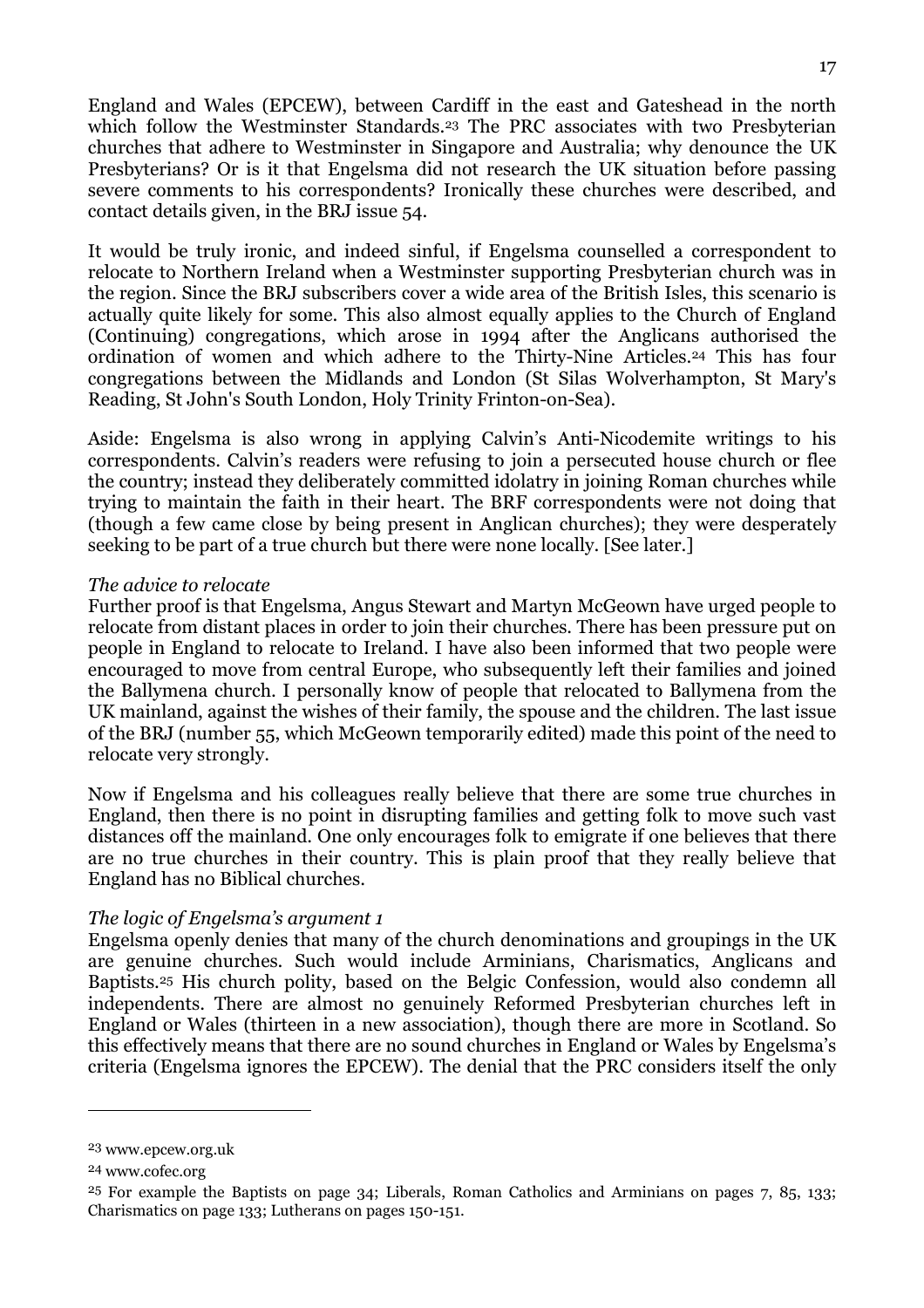true church rings hollow in that their argument teaches otherwise; at least as far as England and Wales are concerned.

#### The logic of Engelsma's argument 2

In his book Engelsma tries hard to deny that the PRC claims to be the only true church in the USA; but this is hard to swallow. For example, 'The Protestant Reformed Churches do not regard churches that hold the well-meant gospel offer and common grace as false churches'.<sup>26</sup>

Again, all Episcopal, Roman Catholic, Lutheran, Liberal, Baptist, Arminian, Dispensational, Charismatic and independent churches are automatically condemned as false by the PRC's open teaching in many places; Engelsma echoes this in Bound to Join page 7. But what of Reformed Presbyterians in the US? Engelsma refuses to openly call them false, presumably because they are his neighbours. But after denying that they are false, he spends pages and pages explaining why their teaching is false and why their espousal of the free offer makes them affirm universal grace. The conclusion is inescapable, according to Engelsma's own reasoning that,

Churches that consistently proclaim as gospel the dependency of God upon the will of the sinner in salvation, the impotency and inefficiency of the cross (universal atonement that fails to save all) ... are false churches.<sup>27</sup>

This has to include Presbyterian churches that preach the free offer since they believe exactly this. But this contradicts his previous statement. Engelsma even says,

Although the Protestant Reformed Churches do not condemn Reformed churches that teach the well-meant offer and common grace as false churches, they do condemn the doctrines themselves as false doctrines that very seriously corrupt the gospel. … They are very serious departures from the system of doctrine contained in the Westminster standards and from the faith defended by the Synod of Dordt.<sup>28</sup>

Churches [that are] Reformed in name are in fact denying cardinal doctrines of the Reformed faith. This is the case today with reputedly conservative Reformed and Presbyterian churches in North America. … [Such as] the denial of the gospel of salvation by sovereign, irresistible grace ... (the well-meant offer).<sup>29</sup>

Elsewhere he affirms (quite rightly) that churches which preach very serious false doctrines are not sound churches; yet here he says that they are true churches even though they teach false doctrines. His logic forces him to conclude that Reformed Presbyterian US churches are false churches, but he refuses to say this openly. In practice the PRC believes this to be true because they seek to build their denomination in isolation, even by taking people who were previously members of a different Presbyterian church. Also they seceded from a Presbyterian church in 1924. If it was a true church (even though it taught common grace and the free offer) why was it necessary to secede? [It is true that Hoeksema was thrown out, but his supporters did not need to leave, they seceded; that is, they left by choice to support Hoeksema.] The fact is that common grace and the free offer made the PRC start a new denomination. This alone implies that other Presbyterian churches are not sound.

Furthermore, Engelsma equates the free offer with Arminianism,

The teaching of the well-meant offer … is a blatant form of the Arminian heresy … it implies universal atonement … it teaches resistible grace … it implies that the salvation

<sup>26</sup> Bound To Join, p10.

<sup>27</sup> Bound To Join, p7.

<sup>28</sup> Bound To Join, p13.

<sup>29</sup> Bound To Join, p67-68.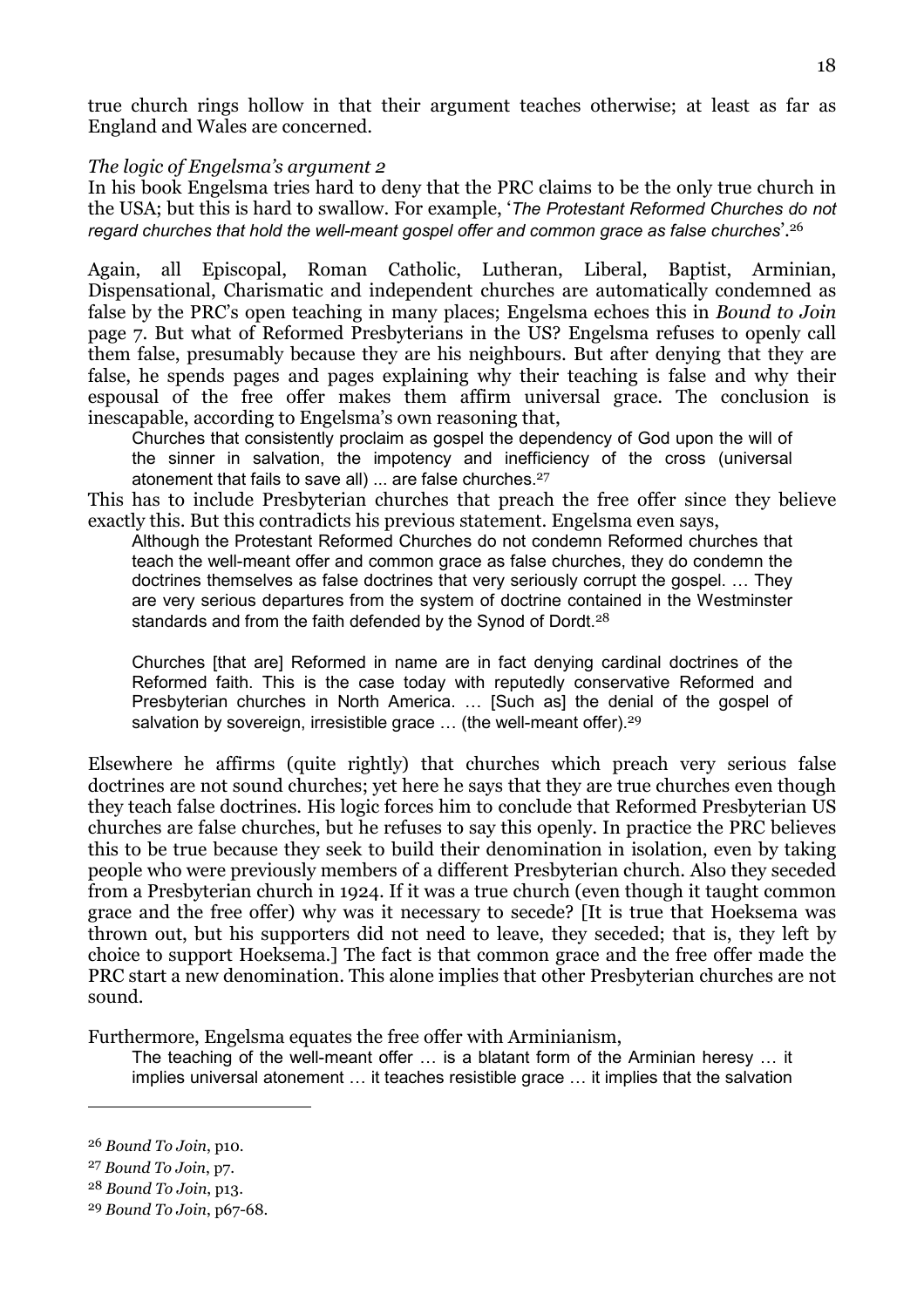of the sinner depends … upon the sinner's acceptance of the offer by his own free, sovereign will.30

If the free offer is Arminian, then by definition, the churches proclaiming it are false. I repeat his quote,

Churches that consistently proclaim as gospel the dependency of God upon the will of the sinner in salvation, the impotency and inefficiency of the cross (universal atonement that fails to save all) ... are false churches.<sup>31</sup>

On pages 16-17 Engelsma questions whether any Biblical Christian can tolerate the presence of false doctrine in the church and sit under it; saying that rather we should reject it and oppose error. Clearly Christians cannot remain in such a church and must leave it since it is false.

There is no escape, the logic of Engelsma's argument is plainly that all churches except the PRC (and possibly one or two other like-minded churches like the Evangelical Presbyterian Church of Australia) are false. In fact Engelsma states that the Christian Reformed Church (the church which the PRC came out of in 1924) illustrates the fact that the free offer and common grace leads to open Arminianism and even universalism (see page 14-16). A universalistic church is a false church.

Clearly, Engelsma is trying to have his cake and eat it. His argument clearly identifies other Presbyterian churches as false and even names one which he says teaches universalism. To claim that the PRC does not deny the validity of other US Presbyterian churches is shown to be a lie. The obvious implication, nay more than an implication, is that the PRC is the only safe church. I insist that such a claim is cultic and stands condemned.

#### Note the following examples of Engelsma's self-contradiction:

FREE OFFER CHURCHES ARE FALSE CHURCHES

Those churches that openly deny, vigorously oppose, and even blaspheme the doctrines of grace … while teaching with equal vigour, conditional election, universal atonement, the goodness and spiritual ability of the unregenerated sinner, conversion dependent upon the free will of the sinner, resistible grace and the falling away of the saints are false churches. … No believer may be a member of such churches. Every believer who finds himself or herself in one of these churches is duty bound to leave it, Now!<sup>32</sup>

This would apply to free offer, common grace, teaching churches (with the exception of the point regarding falling away) under Engelsma's own argument that the free offer rests upon universal grace.

I regard the false gospel of salvation by the free will of the sinner, making an inherently impotent cross effective for oneself, as being as much a denial of the gospel as is outright liberalism.<sup>33</sup>

The soundest, most conservative, and reputedly orthodox Reformed and Presbyterian churches in North America abandon the two great truths at the heart of the sixteenthcentury Reformation of the church: the sole authority of Holy Scripture and the gospel

<sup>30</sup> Bound To Join, p13.

<sup>31</sup> Bound To Join, p7.

<sup>32</sup> Bound To Join, p133.

<sup>33</sup> Bound To Join, p145.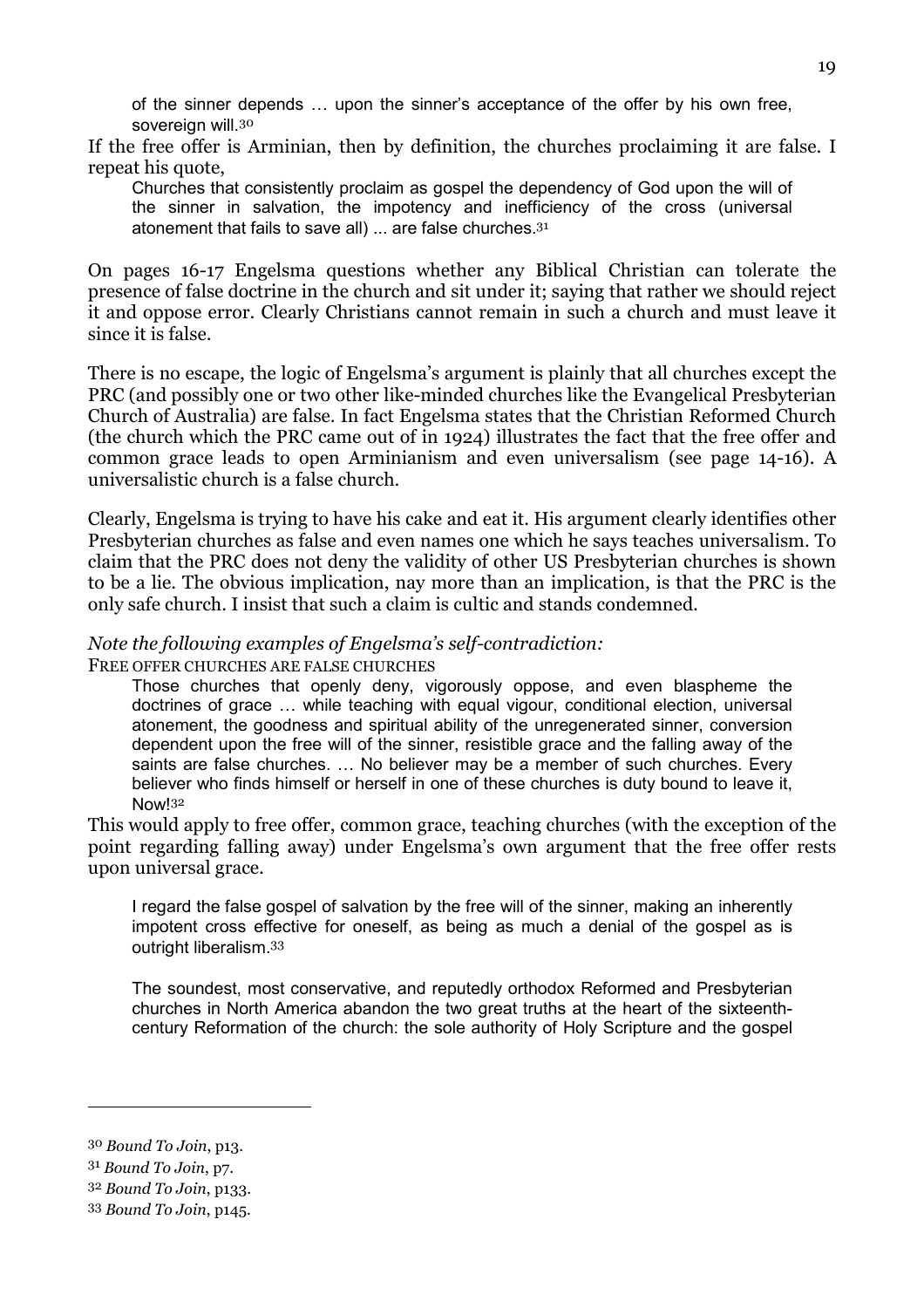of salvation by (sovereign) grace, centring on justification by faith alone. These churches are essentially one with Rome. … Apostasy has done almost all it can do.<sup>34</sup>

#### FREE OFFER CHURCHES ARE NOT FALSE CHURCHES

Do the Protestant Reformed Churches regard those Reformed and Presbyterian churches that maintain the doctrines of a well-meant offer of the gospel and of a common grace of God as false churches? The answer is No. The Protestant Reformed Churches do not regard churches that hold the well-meant gospel offer and common grace as false churches'.<sup>35</sup>

The doctrine of the well-meant offer, adopted and taught by a Reformed or Presbyterian church in flat contradiction of the confessions that the church professes to hold, does not, by virtue of this fact, make that church a false church.<sup>36</sup>

The latter quote is immediately followed by a statement which, in effect, denies this by saying that the free offer will make the church false in the end:

As a grievous corruption of the truth of the gospel of salvation by sovereign, particular grace, the doctrine of the well-meant offer can develop and will necessarily develop in that church, as it has already done in other churches, so that over time it eradicates every vestige of the truth of sovereign grace. Thus this radically unreformed doctrine very definitely contributes to that church's becoming a false church.<sup>37</sup>

#### Claims of exclusivity observed by his correspondents

Letter five in the book (p30ff.) raises this same objection regarding exclusivity by a correspondent; clearly I am not alone in coming to the conclusion that the PRC claims exclusivity. Engelsma again adopts a double standard by claiming that false teaching does not necessarily make a false church, though he has said himself that it does earlier. The self-contradiction is obvious in a book, but may not have been so in email correspondence over a period of time and the editorial policy of the book has foolishly not cleaned this up.

One argument he makes here is that churches take time to become false by failing to repent of teaching false doctrine. Thus Engelsma says that churches adopting a false doctrine may not yet be really false. However, the situation in America is that the churches, which have adopted Arminian ideas of universalism present in the free offer, have held these for a hundred years. Clearly they are now false churches since they have not repented; so again, other US Presbyterian churches are false.

#### Indeed Engelsma plainly states,

There is something seriously wrong with the man who says, "I can be content with all kinds of doctrinal errors, with impure worship … [and claims] It is still not an apostate church".<sup>38</sup>

There is no escape; Engelsma's logic leads to the conclusion that the PRC is the only true church in the US. Indeed he states this openly,

There still remain true churches of Christ in the world. Among them are the Protestant Reformed Churches in America.<sup>39</sup>

<sup>34</sup> Bound To Join, p158.

<sup>35</sup> Bound To Join, p10.

<sup>36</sup> Bound To Join, p16.

<sup>37</sup> Bound To Join, p16.

<sup>38</sup> Bound To Join, p35.

<sup>39</sup> Bound To Join, p158.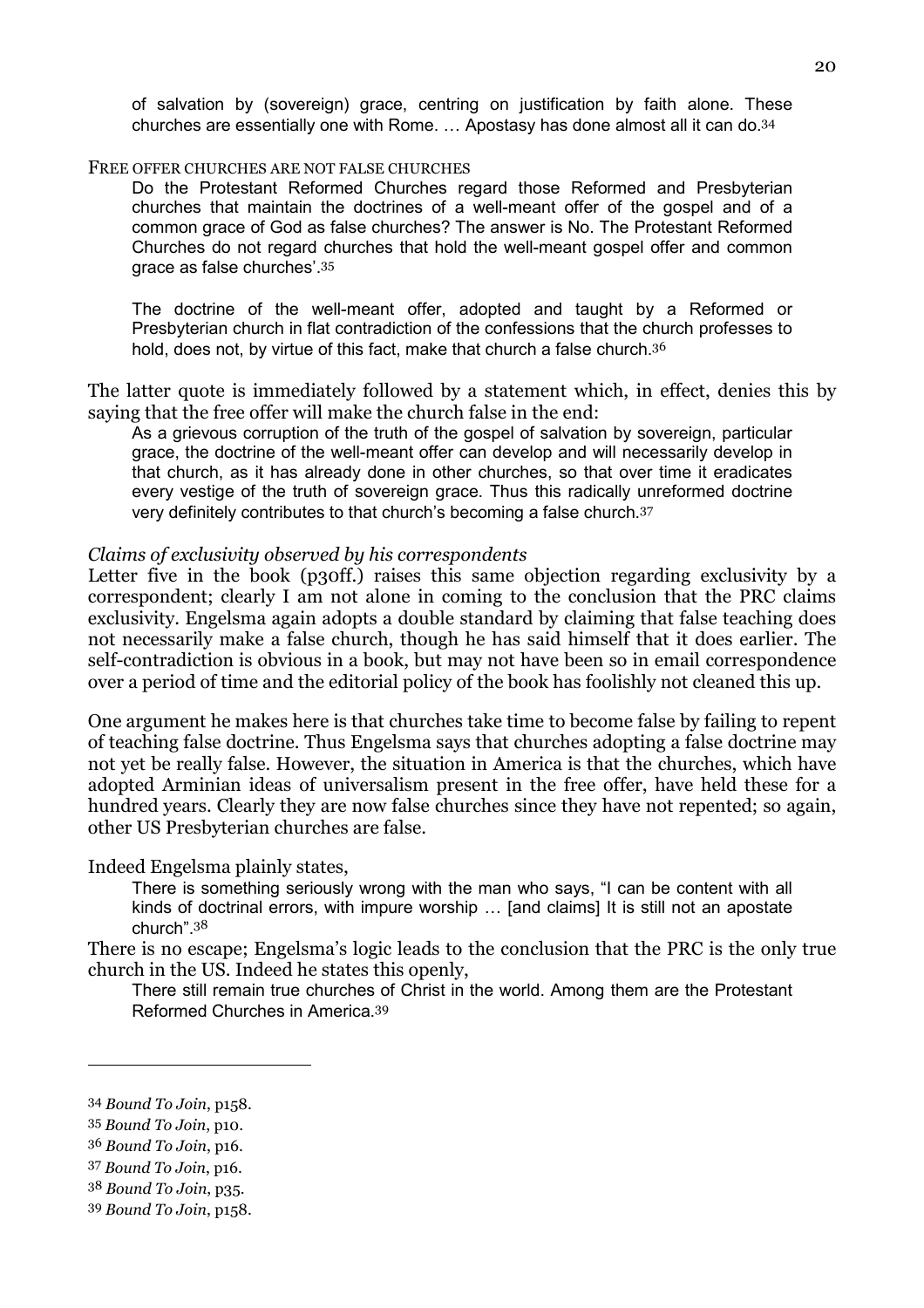It is noteworthy that he names no others.

#### Aside: hypocrisy

It is hypocritical of Engelsma to identify churches that preach common grace and the free offer as false (though not stated plainly) and yet refer to men who taught these things as authorities. Calvin taught, in his tracts on predestination, the sovereignty of God in salvation. However, sometimes, as a preacher, he got carried away and preached the free offer to his congregation. He does this in his sermon on 2 Peter 3:9.

Also Engelsma greatly esteems Herman Bavinck as a theologian and was on the board of directors for the publication of his, mostly excellent, four-volume Reformed Dogmatics. However, Bavinck taught a form of common grace that was accepted and developed by Louis Berkhof.

It is unacceptable for Engelsma to unequivocally condemn modern church leaders who teach the free offer and common grace as false teachers and at the same time unequivocally lean upon Calvin and Bavinck for support in his theological statements.

#### Aside: the historical context of the Belgic Confession

When reading the confession on the matter of the marks of a true church, one must bear in mind that the contemporary issue at stake was opposition to the Roman Church and perhaps also to Anabaptists and Lutherans to a lesser degree. What was not in mind is the plethora of churches and groups that claim the name of Reformed or other evangelical churches today; this fragmentation occurred later.

Therefore, one must be very careful in using the confession as a hammer to cause division between Reformed churches. It is very doubtful that Guido de Brès, or the authors of other Reformed confessions, would support such a divisive spirit amongst people who largely agree on cardinal issues.

#### Reprobation of everyone else

A central argument with Engelsma is the confessional doctrine that 'outside the church there is no salvation' [extra ecclesiam nulla salus], which he takes to mean the visible church. I hold (with many others) that this means the invisible church.

Following on from the clear implication that only the PRC and associated churches are genuine churches, then their doctrine that salvation is only found in a genuine church means that salvation is only found in the PRC and associated churches. This is also denied but again the logic of Engelsma's argument demands this conclusion.

We have proved that Engelsma affirms (in reality) that only the PRC churches are sound. He also affirms that salvation is only found in the true church.

Article 28 [of the Belgic Confession] declares, as the church has taught down the ages, "Out of it ithe instituted church with the word and the sacraments is no salvation." $40$ 

"All men are in duty bound to join and unite themselves with it" One reason is that "out of it there is no salvation: that is, outside the institute there is no salvation. … As there was no salvation only in the ark, so there is salvation only in the instituted church.<sup>41</sup>

<sup>40</sup> Bound To Join, p47.

<sup>41</sup> Bound To Join, p4.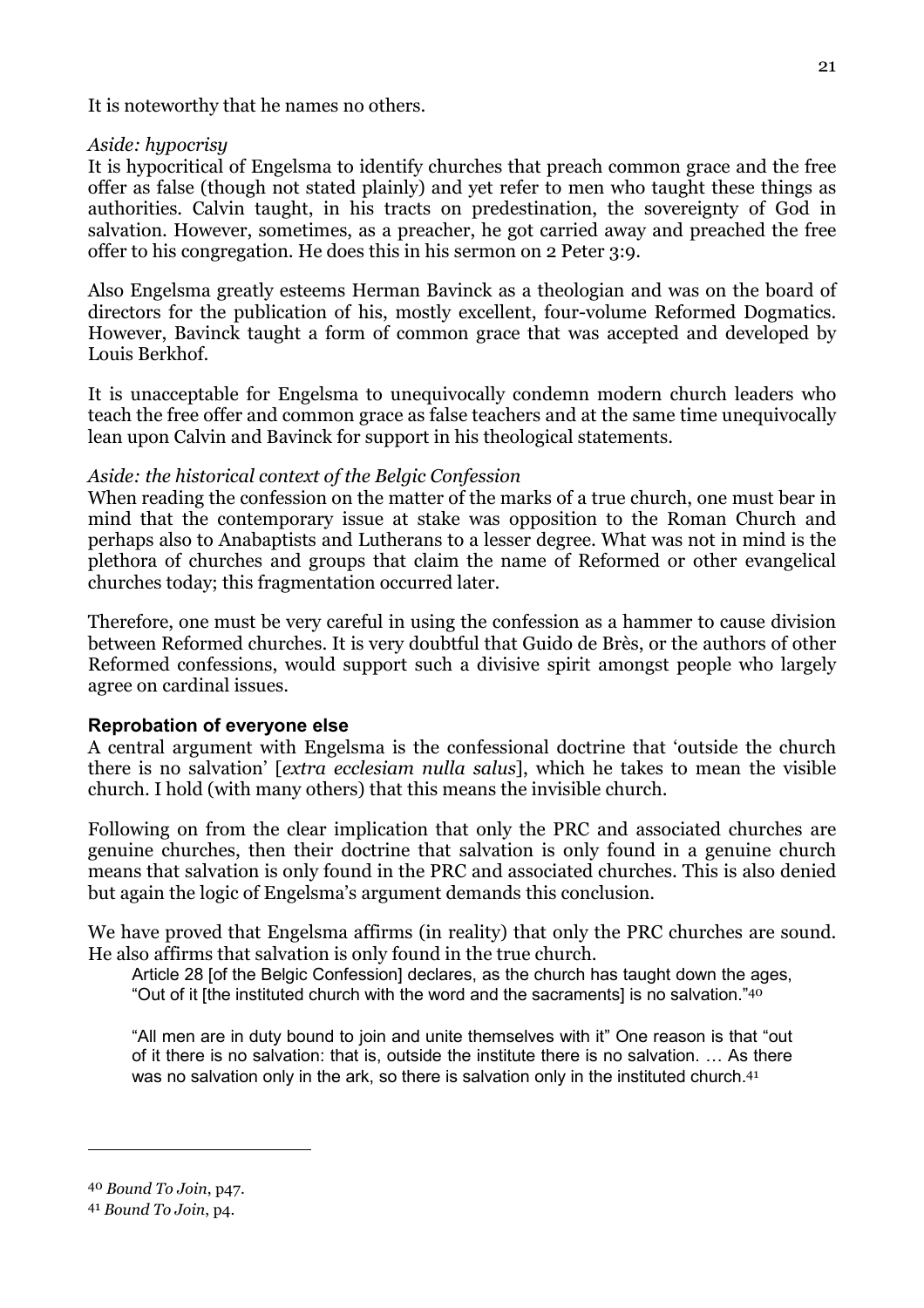Firstly we have to determine what exactly is meant in the Belgic Confession. This is what it says:

Article 28 That every one is bound to join himself to the true Church. We believe, since this holy congregation is an assembly of those who are saved, and that out of it there is no salvation, that no person of whatsoever state or condition he may be, ought to withdraw himself, to live in a separate state from it; but that all men are in duty bound to join and unite themselves with it; maintaining the unity of the Church; submitting themselves to the doctrine and discipline thereof; bowing their necks under the yoke of Jesus Christ; and as mutual members of the same body, serving to the edification of the brethren, according to the talents God has given them. And that this may be the more effectually observed, it is the duty of all believers, according to the word of God, to separate themselves from all those who do not belong to the Church, and to join themselves to this congregation, wheresoever God hath established it, even though the magistrates and edicts of princes were against it, yea, though they should suffer death or any other corporal punishment. Therefore all those, who separate themselves from the same, or do not join themselves to it, act contrary to the ordinance of God.

#### Similarly, the Westminster Confession,

 $\overline{a}$ 

The visible church, which is also catholic or universal under the gospel, (not confined to one nation, as before under the law,) consists of all those throughout the world that profess the true religion, and of their children; and is the kingdom of the Lord Jesus Christ, the house and family of God, out of which there is no ordinary possibility of salvation. (25:2)

Note that the Westminster statement is not in absolute form but is qualified; it does not deny that people can be saved outside of the church, but not ordinarily. So the Westminster Confession does not support Engelsma (despite Stewart's claim that it does).

It is important to note the historical situation at the time Guido de Brès wrote the Belgic Confession. It was not the product of a fully developed institutional church but was forged to meet the needs of house churches suffering under persecution, many of which may not have had any teachers.42 According to Engelsma, these were no genuine churches at all, yet this confession is an authority for him.

Engelsma takes the statement in the Belgic Confession to apply to the institute of the visible church on earth, but the natural reading is to relate it to the invisible church. The previous article states,

This Church hath been from the beginning of the world, and will be to the end thereof; which is evident from this, that Christ is an eternal King, which, without subjects, cannot be. And this holy Church is preserved or supported by God, against the rage of the whole world; though she sometimes (for a while) appears very small, and in the eyes of men, to be reduced to nothing: as during the perilous reign of Ahab, the Lord reserved unto him seven thousand men, who had not bowed their knees to Baal. Furthermore, this holy Church is not confined, bound, or limited to a certain place or to certain persons, but is spread and dispersed over the whole world; and yet is joined and united with heart and will, by the power of faith, in one and the same spirit.<sup>43</sup>

<sup>42</sup> The Belgic Creed is notable in another respect. It first saw the light, not in any synod or Church assembly, for as yet the Church of the Low Countries as an organised body did not exist; it had its beginning with a few private believers and preachers in the Netherlands. … They compiled them, as we see these few Flemish teachers doing, to be a help to themselves and to their fellow-believers in understanding the Scriptures, and to show the world what they believed to be the truth. JA Wylie, The History of Protestantism, Volume 3, 33. 43 Belgic Confession, Art. 27.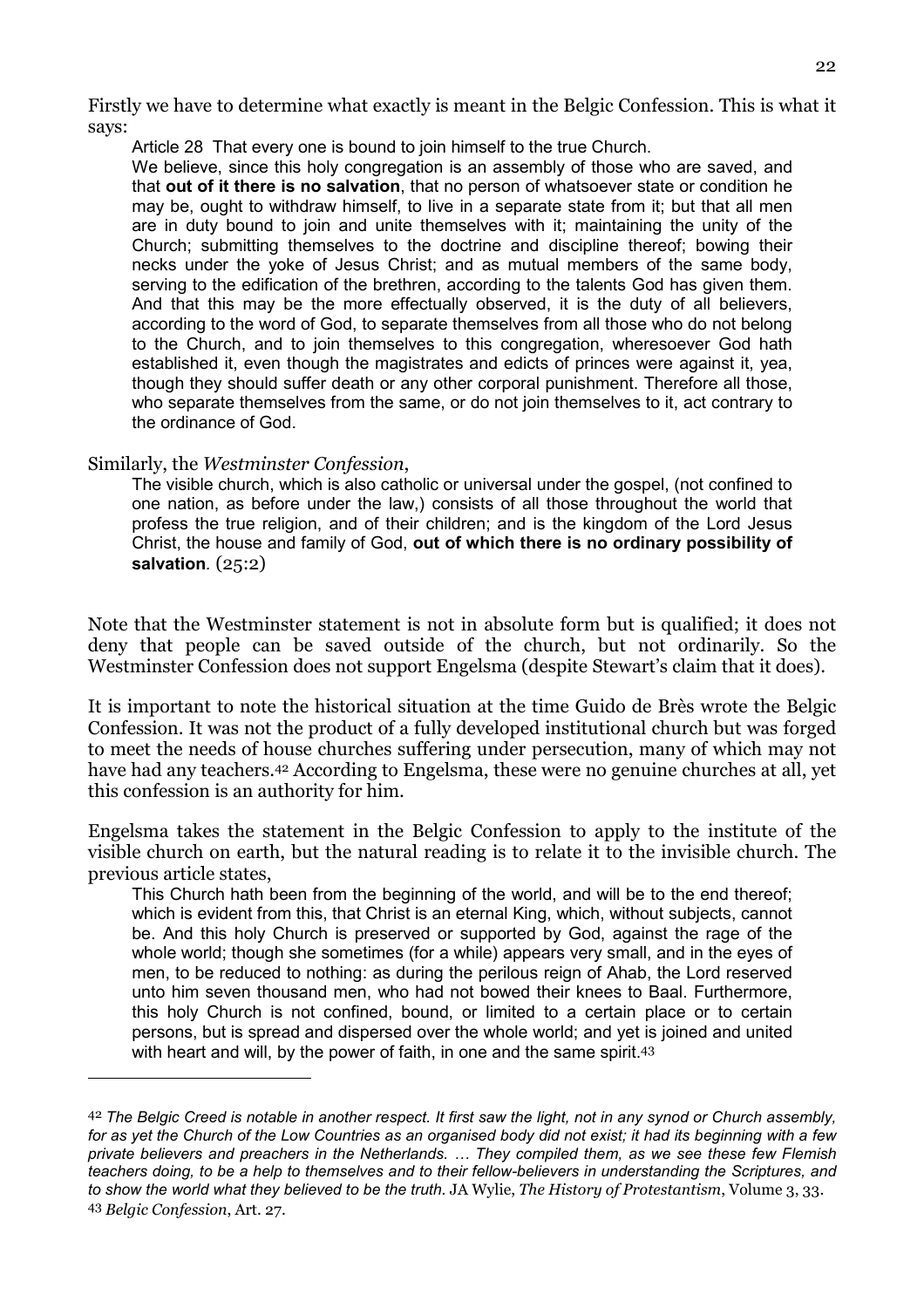Article 28 follows straight on from this and clearly is talking about the same church – the invisible, universal church.

Angus Stewart's defence of Engelsma's book44 lists quotes proving that the visible church is in view, but these are selected out of context and some are from poor sources (such as Cyprian who developed authoritarian, monarchical bishops). Kevin Reed's critique of Engelsma (see conclusion) goes out of its way to prove the opposite.45 Remember that Guido de Brès was writing a confession to oppose the statements of Roman Catholic doctrine where they specifically taught that salvation was only found in the church of Rome; de Brès was opposed to that concept.

General Reformed ecclesiology ... speaks in *absolute* terms only of the invisible, universal church.<sup>46</sup>

The interpretation of Engelsma (and Stewart) is wrong. The Belgic Confession relates to the universal church. Engelsma relates it to the pure visible church on earth, which we have already established, really means the PRC and a few others.

Like the heretic Cyprian, Engelsma uses the type of the ark to teach that Christians are only found in a visible church institution. In Cyprian's time all believers accepted that Christians were only found in the universal church, the body of Christ, but Cyprian changed this to mean the ark of the Roman Catholic Church; i.e. he introduced this idea to formulate a cultic notion. Engelsma is doing exactly the same.

In any case the ark is not a type of the church but a type of Christ. Salvation is experienced by being found in Christ and protected from the wrath of God outside of Christ. In fact the pitch on the ark refers to the atonement made by the blood of Christ, 'pitch' being from the same root word as 'atonement'. Salvation is in Christ. Christ is the ark. Those in Christ are the universal, invisible, church; the elect.

Furthermore, as even Engelsma acknowledges, there are many genuine believers who, for no fault of their own, are not part of a visible church. Such people include prisoners in jail (identified by Engelsma); terminally ill people on prolonged medical treatment for long periods of time; mentally infirm; physically handicapped; immobile through illness; or situated in isolated places with no ability to relocate and people with jobs in isolated places (such as Antarctic scientists). All these are still saved though they are not actually part of a local, institutional church. In fact if Engelsma's idea is to be accepted rigidly, then we are in contradiction to the NT which teaches the salvation of the thief on the cross who never attended church ever.

#### Interim conclusion

 $\overline{a}$ 

Engelsma's interpretation of the Belgic Confession is flawed and is not even Reformed. It is the universal church, the body of Christ, which is referred to in article 28, as it is in other confessions. Engelsma's claim is actually a Roman Catholic doctrine, developed initially by the heretic Cyprian. By teaching that salvation is only found in membership of a visible church, and by earlier implying that virtually only the PRC is a true church, then the

<sup>44</sup> Bound to Join: A Review and Defence.

<sup>45</sup> Reed shows credal statements to prove that the universal church is in view, such as The Scottish Confession chap. 16. He also cites Nicolaas H. Gootjes who traces the language used in the Belgic Confession (article 28) to a modification of the language previously employed in the French Confession with an expression taken from Beza's confession where the universal church is meant.

<sup>46</sup> Kevin Reed, The Trinity Foundation, Trinity Review, Number 301, Special Issue 2011. www.trinityfoundation.org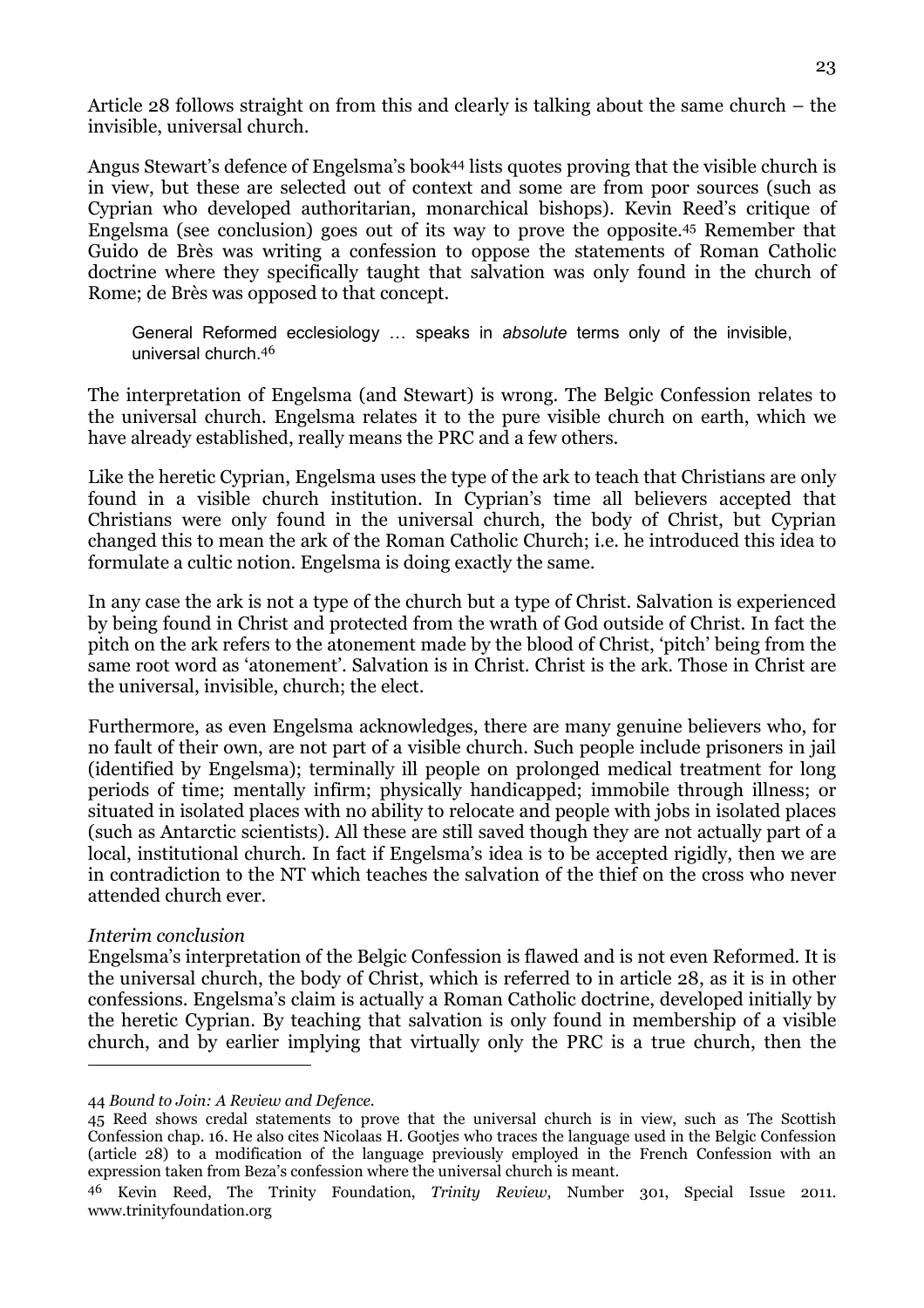further implication is that everyone outside of the PRC (and a couple of other associated churches) are reprobates. This is cultic.

## Genuine ministry only in a formally instituted church

Engelsma teaches, along with the PRC in general, that the only true church ministry is that which is ordained in a true church. As we have already established, in effect this means a PRC church, or that of a couple of other Presbyterian churches accepted by the PRC.

As we have already stated, this automatically means that godly teaching from Baptist, Congregational, Anglican, Separatist and independent church leaders are all wiped out as false. This, in itself, is a sectarian sign of great hubris.

Thus Engelsma talks about 'ordained ministry' and an 'instituted church'.<sup>47</sup>

A true church is an instituted body, it is not merely a gathering where some learned … teachers regularly gives lectures on the Bible.<sup>48</sup>

For him the only true church is a formally instituted, hierarchical organisation that meets in a dedicated building. He also teaches that denominations ('denominational federalism') are the logical outcome of this49 (though he accepts that there is little about them in his creeds). However, we do not see this in the NT during apostolic times. We do not see hierarchical leadership, institutional bodies, formalism, clergy/laity separation, or dedicated church buildings, or denominations. In fact, the churches addressed by his own creed (the Belgic Confession) were house churches with little organisation, no denominational institution and frequently with no teachers either. They would not be considered as churches at all by Engelsma. The churches in France addressed by Calvin in the Anti-Nicodemite Writings were also disorganised house churches. Indeed, Calvin wished for more house churches.

In the killing times in Scotland, God greatly provided for his persecuted people, sometimes in amazing ways. Yet these people were persecuted and met in woods, caves and isolated barns. They often had no leaders, since these had been killed, but they broke bread, prayed and encouraged one another. Sometimes a harassed travelling preacher, such as Alexander Peden, would teach them. Yet this disorganised motley crew was the church in Scotland at that time and later developed into a more formal body.

I agree with him that preaching centres (such as Westminster Chapel under Martyn Lloyd-Jones) are not proper churches and that the sacraments must be properly administered, but I deny his definition of true ministry or the necessity of an institutional, formal, organised church.50 There is no evidence in the NT for formal unity, and especially not for

<sup>47</sup> Bound To Join, e.g. p112.

<sup>48</sup> Bound To Join, e.g. p112.

<sup>49</sup> 'The unity of the church demands … that the congregation be joined in a federation of congregations.' Bound To Join, p117.

<sup>50</sup> Angus Stewart fails to understand what I mean by this so I will explain. An organised, institutional church is one that has a hierarchical leadership, meets in a dedicated building called a 'church', is formally institutional and has a single pastor, usually with greater powers than any other officers. This leader presides over a laity, which is separate from the official clergy, which is mostly silent in church meetings. These meetings are formally organised following a set, pre-prepared liturgy authorised by its parent denomination. It is rigid in structure, authoritarian in leadership and opposed to open, free participation in meetings. The centre of the meeting is the formal sermon and consequently the focus of the meeting is a man not Christ. Leaders are salaried and giving is always to the church for distribution as it pleases, mostly towards an unbiblical building structure. Contrary to this I champion the church as an organism based upon the interdependent ministries of all present; the church is a family not an organisation. This is facilitated by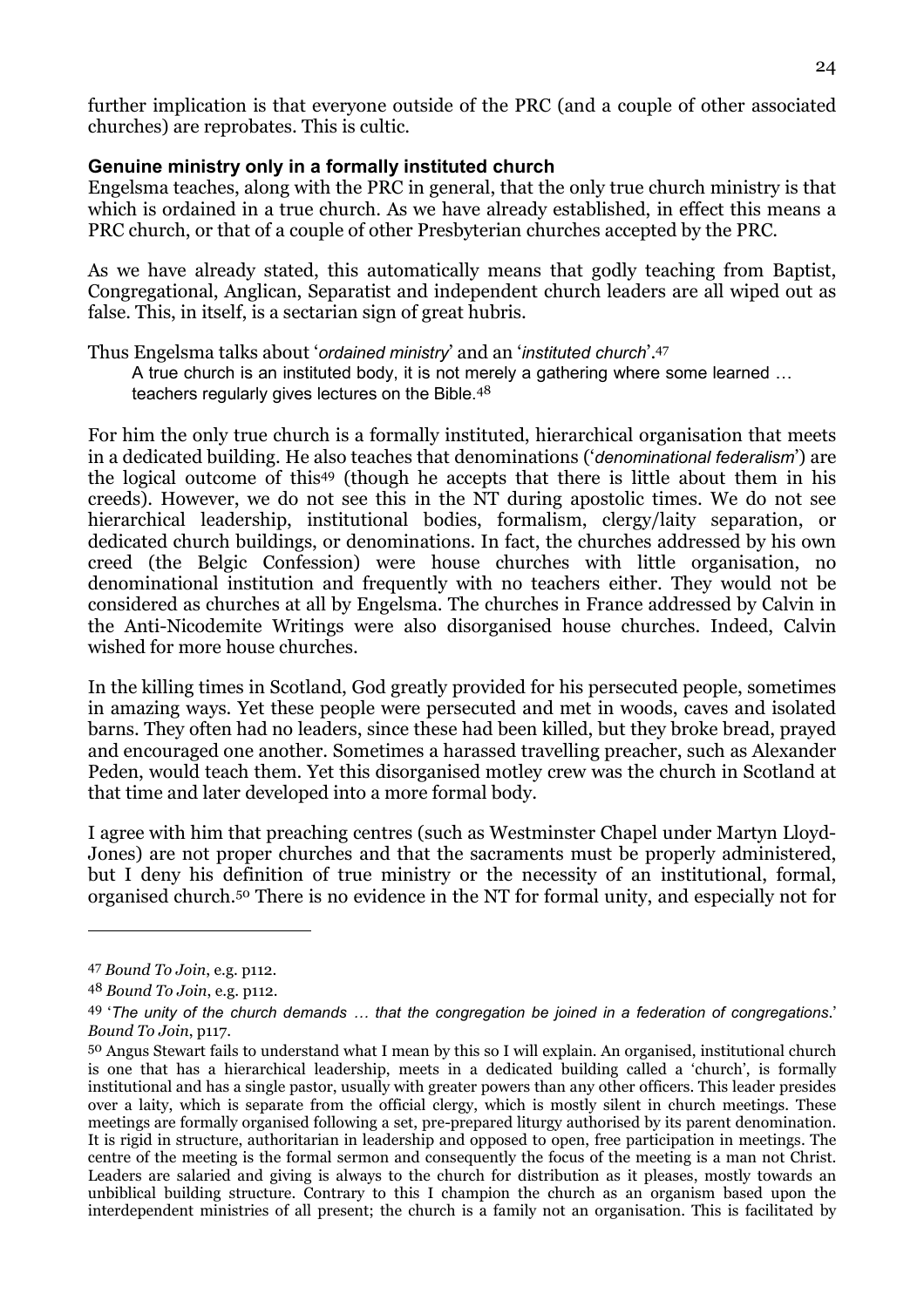denominational federalism. Yes there is support of one church for another and a unity in the Spirit. There are even synods where common issues may be debated, but this is never a formal, instituted, organised, hierarchical body, but a collection of churches meeting together. In fact in Acts 15 we see the predominance of the people in the decision making process, not an authoritarian declaration by a few leaders representing them.

The NT emphasises spiritual unity where the church members are of one another; formal membership on a roll is not required and never taught.51 It teaches a unity in the Spirit.52 It does not emphasise the ministration of a single pastor figure but mutual edification.<sup>53</sup> Admonishment is carried out by one another.<sup>54</sup> There is teaching of one another,<sup>55</sup> comforting of one another,56 everyone being submissive to one another (including elders).57 It emphasises that each member has gifts to be used in the edification of the whole body.58 It emphasises that the church is a family and the household of God, not a hierarchical organisation where the majority are silent and do nothing in a meeting.<sup>59</sup>

Furthermore, there is no mention of a church building; there is silence on a formal single pastor who teaches with elders who don't. There is condemnation of following the hierarchical management system of the world, which is the system of organisation followed by almost all institutional churches. There are no salaries for single ministers; in fact giving is chiefly for the poor and needy. There is no such thing as a manse. Paul models the case for a church leader making his own living as well as fulfilling a ministry.<sup>60</sup> Authoritarianism is condemned.61 There even is no instrumental music in church worship (and wasn't for hundreds of years).<sup>62</sup>

On the whole, the picture given by the NT for a genuine church does not look very much like the church exampled by the PRC at all, and certainly not the church pictured by Engelsma in 'Bound To Join'.

 $\overline{a}$ 

- 52 Eph 4:3.
- 53 1 Thess 5:11.
- 54 Rm 15:14.
- 55 Col 3:16.
- 56 1 Thess 4:18.
- 57 1 Pt 5:5.

58 1 Cor 7:7, 12, 14:26; Eph 4:7; 1 Pt 4:10.

- 59 Eph 2:19; Gal 6:10. Note that oikeios means belonging to a family or a home.
- 60 1 Cor 4:12; 2 Thess 3:7-12.

meeting in a home, according to the Biblical precedent, where all can participate according to their gift under the sovereignty of the Holy Spirit. Order is maintained by a team of equal elders and no one man is dominant; though usually one man will do more teaching than others (though all must be able to teach). The centre of the meeting is the Lord's Supper. The preparation for the meeting is usually a shared meal. The giving of the church is predominantly to the poor and needy, first in the church and then to outsiders. There are no salaries for leaders and giving to leaders is ad hoc as God leads and only to those who cannot both work and teach (usually itinerant ministries such as evangelist). Full-time leaders must live by faith.

<sup>51</sup> Eph 4:25.

 $61$  1 Pt 5:3.

<sup>&</sup>lt;sup>62</sup> The use of instrumental music was only widespread in the Roman church after 1200 AD. It began to appear in some eastern churches a couple of hundred years after the cross whereupon it was condemned by church fathers, such as Chrysostom, as pagan and fleshly. The Reformers had no instrumental music, Luther compared it to Baalism. Many Reformed churches in the UK had no instrumental music until Victorian times. Even then, Spurgeon had none. It is impossible to make an apologetic for instrumental music if you hold to the regulative principle.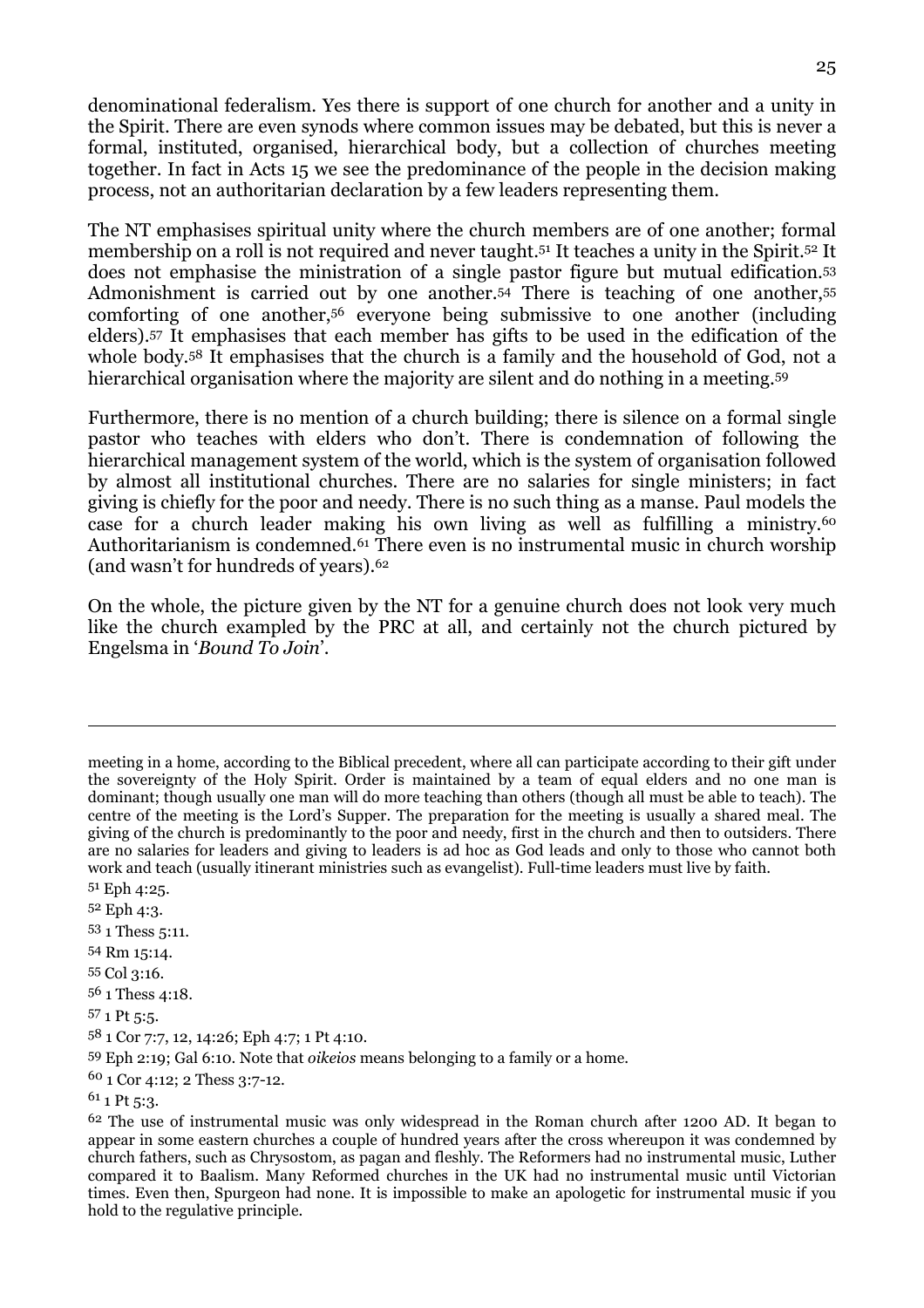# Harsh, unfeeling counselling

The impression one gets when reading the book the first time is that the author is a shocking counsellor. Here he is faced with people in a terribly distressing situation resulting from the judgment of God upon the British church; times have never been so bad. In this circumstance, sensitive Christians who hold to the doctrines of sovereign grace, but from various church backgrounds, sought counsel from a respected Bible teacher.

His approach, continued over months (presumably) of forum emails back and forth, was to clobber people with harsh counsel, a forceful demanding approach, doctrinal invective and no heart whatsoever. Over several chapters he just quotes page after page from Calvin's book on the Anti-Nicodemite writings, which has little application to these people and which is applied wrongly (Calvin wrote to idolaters who celebrated mass in a false church; these people are not willing idolaters but are in various grades of erring churches). He incredibly demanded that people relocate even if it meant abandoning a reluctant spouse. His advice is not only unbiblical, but it is harsh, unfeeling and abusive.

Esteemed author Kevin Reed agrees with me,

The book is woefully deficient from a practical, pastoral perspective. When one considers the pleas of the original correspondents to the professor, as catalogued at the beginning of the book, one senses the burden carried by people seeking pastoral guidance about what to do, when facing the tragic reality of lacking a sound church in their vicinity. Engelsma's response is to hit them over the head with a series of combative, disjointed letters harping on the duty of church membership.<sup>63</sup>

One example of thoughtless behaviour is the way Engelsma addressed a former member of the BRF committee who had dared to disagree with some of the professor's counsel in emails. Engelsma disparagingly terms him 'Dr. Fierce', as if to subdue his arguments by belittling his character. No matter how combative and passionate this person's emails may have been, it behoves a pastor counselling needy people to act lovingly and not sarcastically. It was not a false teacher he was confronting, but an associate who had asked for help.

### Wrong advice to relocate

 $\overline{a}$ 

Due to the dearth of genuine churches in the UK, the main thrust of Engelsma's advice is to relocate, and the clear implication is to relocate to the CPRC in Northern Ireland (as some families have already done). However, this is extreme and unnecessary. Neither does it help to fulfil the calling of God upon believers to evangelise their homeland.

Remember that the correspondents addressed in the book are BRF conference attendees who well know the close association between the PRC and the CPRC in Ireland. Angus Stewart is the Chairman of the BRF and the driving force behind it today and the BRF conferences are always platforms for the chief preachers from the PRC, Herman Hanko and Engelsma, [however, the BRF was not originally formed as a PRC vehicle]. The PRC does not support any church in England, Wales and Scotland; indeed it has met with strong opposition from other UK Reformed bodies.

There are alternatives to leaving the country.

<sup>63</sup> The Trinity Foundation, The Trinity Review, Number 301, Special Issue 2011. www.trinityfoundation.org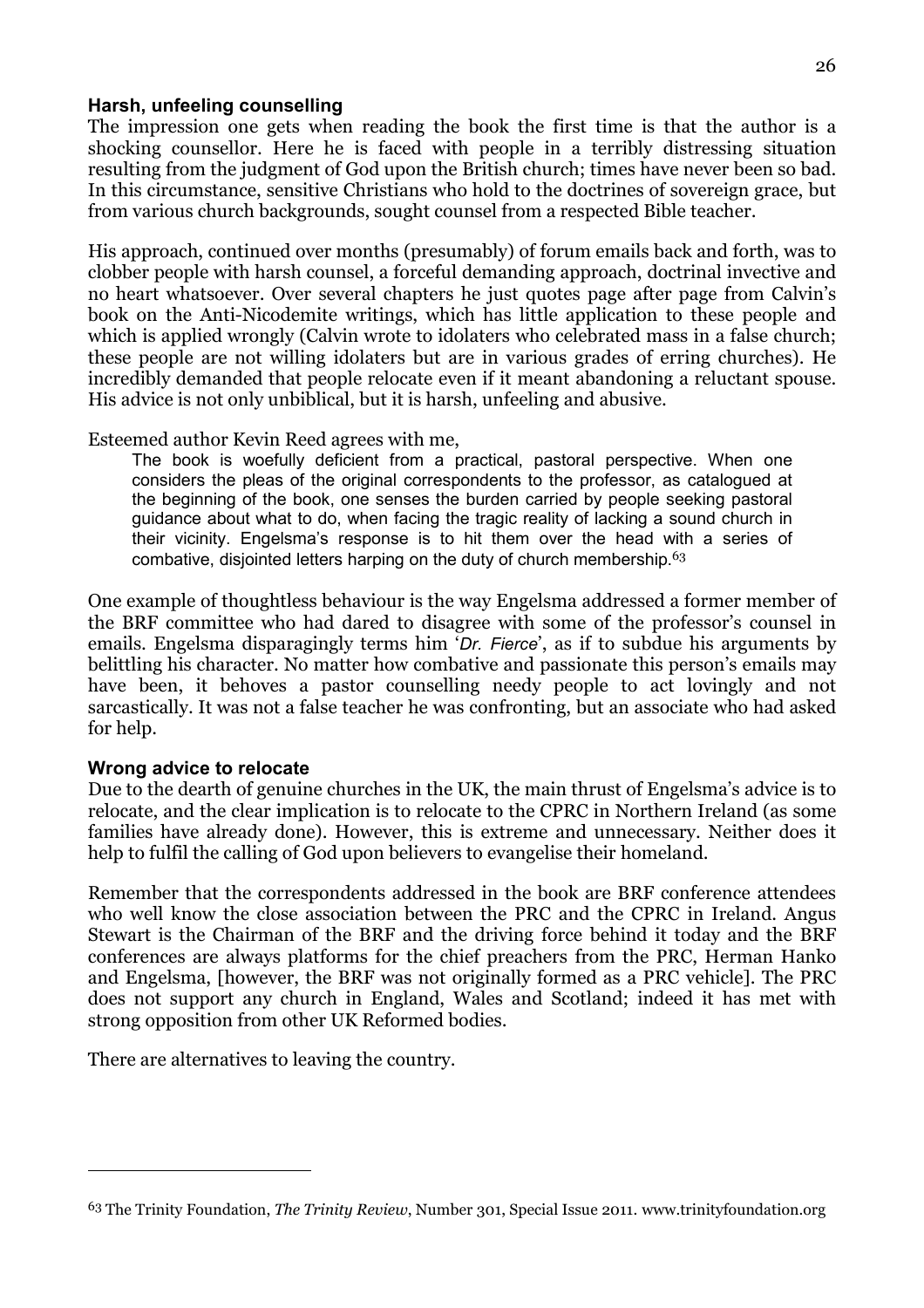#### Plant a new one

The first is to form a new local church based on Biblical principles. Just as in the early church, a meeting in a home is ideal [I will develop this later]. In fact this was Calvin's preferred option for the persecuted French church:

As for those babblers who ridicule us, wondering if one cannot get to paradise except by way of Geneva, I answer: would to God they had the courage to gather in the name of Jesus Christ wherever they are, and set up some sort of church, either in their houses or in those of their neighbours.<sup>64</sup>

Engelsma's claim that Calvin called for French believers to relocate to Geneva (p72, 78) is historically incorrect. Furthermore, the very churches for which the Belgic Confession was written (the chief support used by Engelsma) were house churches, many of which had no teachers due to persecution. Under Engelsma's rule, the very churches for which his main authoritative confession was written for, were not genuine churches.

However, the PRC hates independent house churches and considers them to be false, unless they have been planted by an authorised minister of the PRC.65 Throughout history most churches that were planted began as house churches (including some PRC churches), so this is a foolish response. The real problem for the PRC is not the venue but the congregational independence.

#### Find a distant one

You don't have to leave the country to find a church that you can reasonably settle in. With patience over secondary issues one can usually find a place where the truth is taught and the sacraments practised Biblically. It may not be perfect, but neither is the PRC (in my humble estimation I hold that a number of PRC practices are actually unbiblical).

#### Temporarily meet informally with other believers

In dire straits, it may be that you cannot meet in a church but you may be able to meet with a few like-minded believers and enjoy the benefit of spiritual fellowship, being able to pray together and encourage one another in the word. It may be that teaching is lacking, but you try to manage as best as you can. Time would be spent interceding that God would raise up a teacher to help bring the gathering into a proper expression of the church in time. This is better than sitting at home alone doing nothing.

Furthermore, remember that many of Calvin's contacts in France met in this way, awaiting his help by sending missionaries from Geneva. It was also the situation facing Guido de Brès in the Lowlands.

#### Impact on national evangelism

 $\overline{a}$ 

If every true believer followed Engelsma's advice and left the UK mainland what impact would that have on the evangelisation of the nation. Remember we are saved to be a witness and our testimony is first to be directed to our own locality and homeland. Believers here need to seek the Lord to pray that he will send men to plant and build up

<sup>64</sup> John Calvin, Come Out From Among Them, Anti-Nicodemite Writings of John Calvin, p192.

<sup>&</sup>lt;sup>65</sup> Note correspondence with Angus Stewart: 'the issue between us is house-churchism vs. Reformed and Presbyterian ecclesiology … Those who hold to house-churchism have civil liberty to promote their views as they wish but it would be foolish of the BRF (and contrary to its purpose) to allow you to promote these views in a journal dedicated to biblical and Reformed doctrine (inc. ecclesiology) as summed in the Westminster Standards and the Belgic Confession…. house-churchism, which you claim is biblical and which I and the Reformed and Presbyterian churches deny is biblical.' Personal email.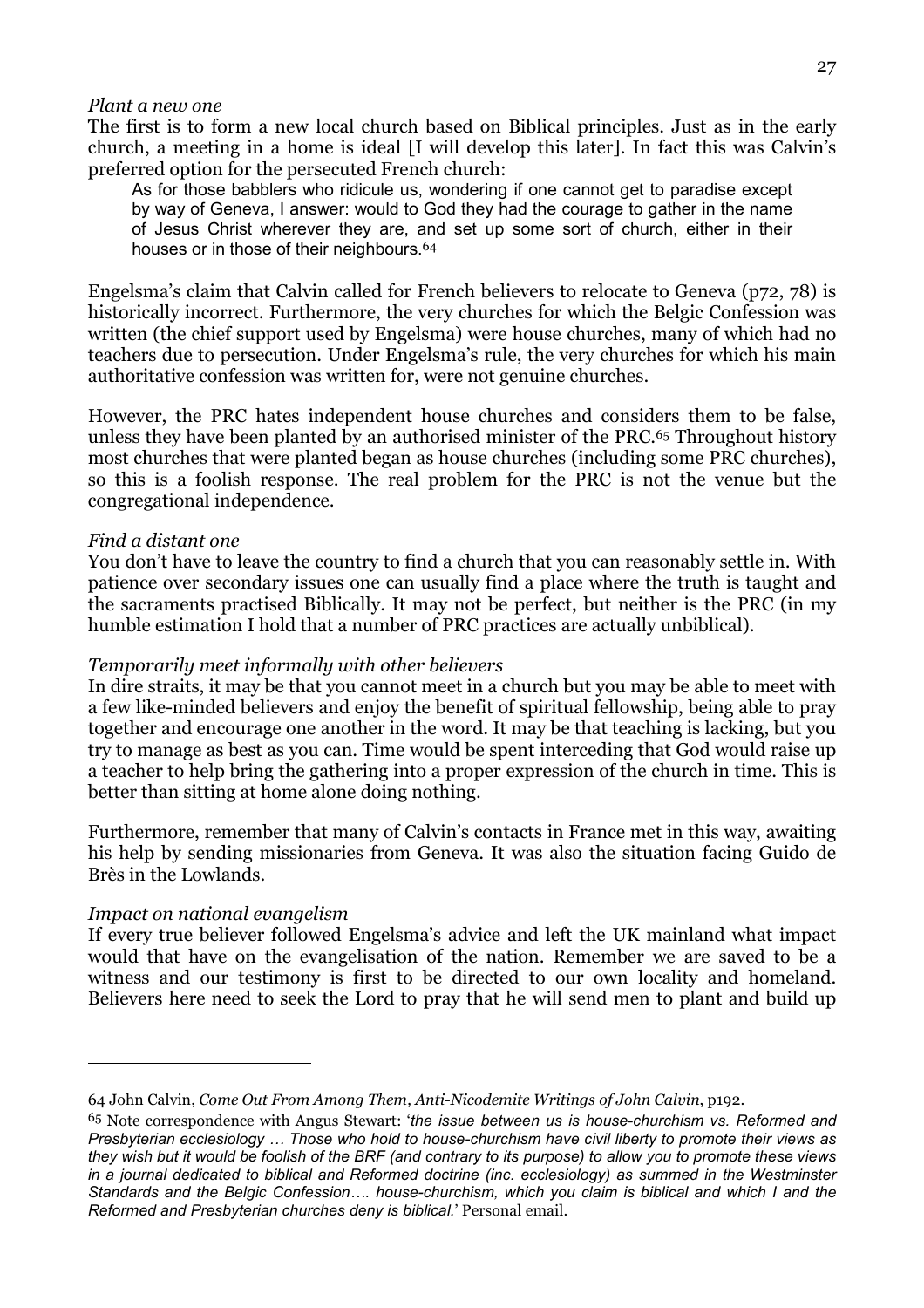indigenous churches. If we fail in this we have not served the Lord faithfully. Giving up and getting out is not a Biblical option.

#### Interim conclusion

Engelsma's advice is not only unbiblical but it is contradictory to God's plan for believers in the UK. It speaks more of building up a sectarian empire than serving the body of Christ.

## Sinful advice to split families

Engelsma gives the extreme counsel to separate from a spouse if they hinder your desire to relocate some distance to join a true church. He seeks to justify this by misusing Scripture and chiefly by referring to Calvin. Let's see what he says plainly.

The rule is that membership in a true church … must prevail over the earthly family relation.<sup>66</sup>

He must move if necessary. If his wife refuses to move with him, he must go anyway. Right worship of God with the true church takes precedence over marriage.<sup>67</sup>

He has no sin in the break-up of his marriage.<sup>68</sup>

The believer must move to a foreign country, despite the fact that the unbelieving mate refuses to accompany him or her.<sup>69</sup>

Right worship of God with the true church takes precedence over marriage.<sup>70</sup>

Circumstances may complicate the matter, especially her being the mother of children, whom she might have to leave as well.<sup>71</sup>

In the extreme case, the believer must move to a foreign country, despite the fact that the unbelieving mate refuses to accompany him or her.<sup>72</sup>

In my view this counsel is not only extreme, it is false and wicked. To suggest that a mother can fulfil God's will better by abandoning her husband and children instead of keeping them and putting up with a few difficulties in an evangelical church is sinful in the extreme.

Although Engelsma quotes Calvin is support, to be fair to Calvin he was addressing people in the most extreme of all circumstances, being put to death for your faith and thus his counsel is at times harsh, such as: 'leave everything you own and flee the country'. But the people Engelsma is addressing are not in this situation but are Reformed believers attending evangelical churches that are not as pure as they would like.

### Wrong priorities

Engelsma has made a significant mistake in judging that membership of a church is to take precedence over honouring family responsibilities. I must emphasise that this is a fallacy.

<sup>66</sup> Bound To Join, p72.

<sup>67</sup> Bound To Join, p74.

<sup>68</sup> Bound To Join, p74.

<sup>69</sup> Bound To Join, p77.

<sup>70</sup> Bound To Join, p74.

<sup>71</sup> Bound To Join, p75.

<sup>72</sup> Bound To Join, p77.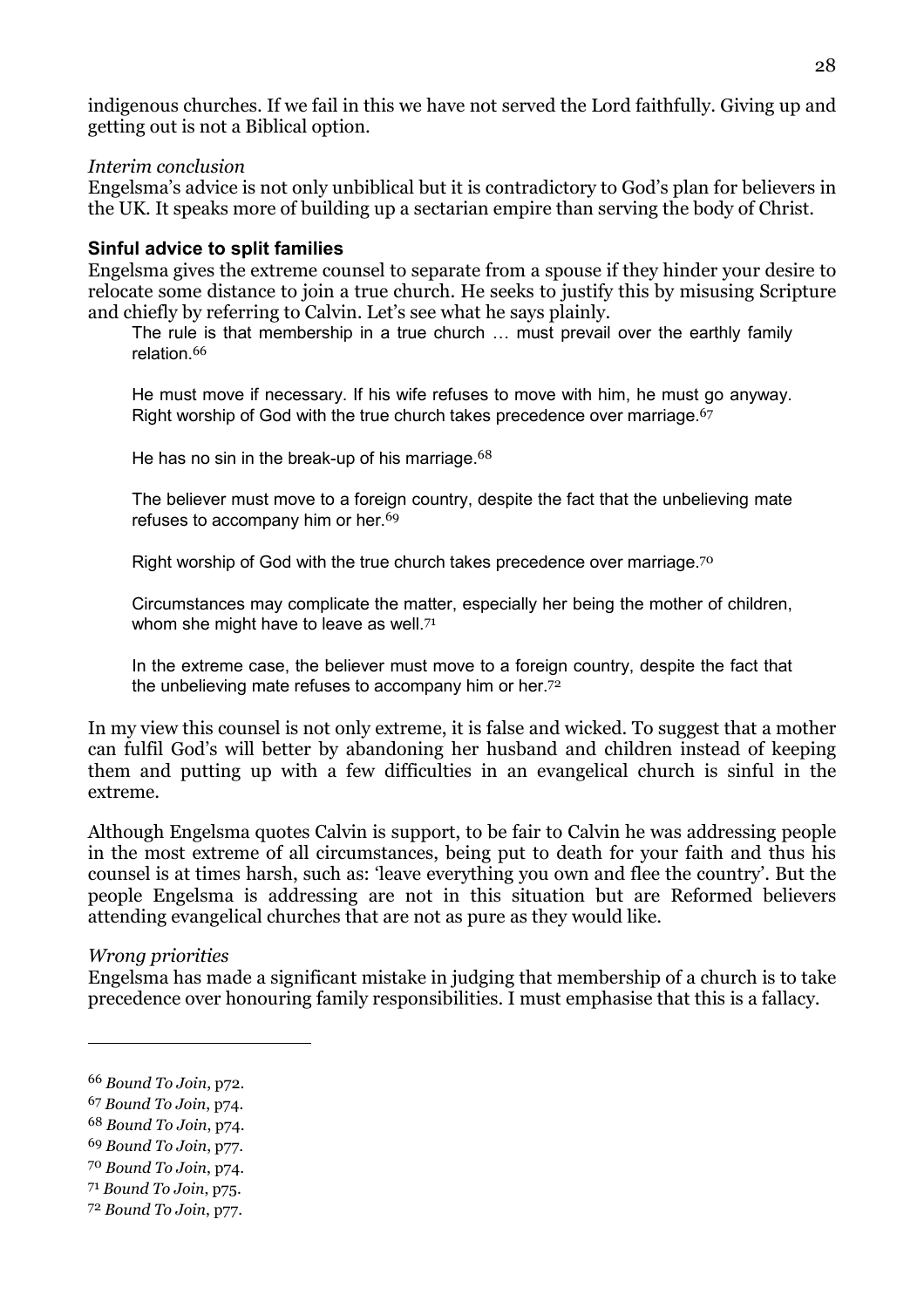One promise of the Gospel was exemplified in the ministry of the one who prepared the way for the Messiah; Malachi tells us that he would,

Turn the hearts of the fathers to the children, and the hearts of the children to their fathers. Mal 4:5-6

Luke 1:17 confirms that this was fulfilled in the ministry of John the Baptist. The power of Christ's message is to unify families as God intended as one of its fruits. This is because honouring the family is a major issue of God's law for man. Over and over again the responsibility of fathers, mothers, and children are explained throughout the entire Bible.<sup>73</sup> Indeed, Paul makes the point that the honouring of father and mother is the first commandment to include a promise of life (Eph 6:2). The matter is sealed by Paul when he says,

If anyone does not provide for his own, and especially for those of his household, he has denied the faith and is worse than an unbeliever. 1  $\text{Tim } 5:8$ 

If we were to relocate to a distant country in order to join a decent church and ignore the needs of elderly parents a long way away, we would be worse than an unbeliever. This command cannot be ignored and is in direct opposition to Engelsma's counsel. Amazingly Engelsma stoops to use 1 Cor 7:15 in his defence, which is about the unbelieving spouse departing, not the pure believer instigating a break up. I insist that breaking up a marriage is sin; period! That such counsel should come from a man who has written books on the importance of marriage and family is shocking – and I don't care what Calvin says; sola Scriptura!

But what of Matt 19:29 ('And everyone who has left houses or brothers or sisters or father or mother or wife or children or lands, for My name's sake, shall receive a hundredfold, and inherit eternal life'), used in defence by Engelsma? To this we can add,

For I have come to 'set a man against his father, a daughter against her mother, and a daughterin-law against her mother-in-law'; and 'a man's enemies will be those of his *own* household.' He who loves father or mother more than Me is not worthy of Me. And he who loves son or daughter more than Me is not worthy of Me. And he who does not take his cross and follow after Me is not worthy of Me. Matt 10:35-38

Seek first the kingdom of God and His righteousness, and all these things shall be added to you. Matt 6:33

Luke 14:26 and Matthew 10:37, ['If anyone comes to Me and does not hate his father and mother, wife and children, brothers and sisters, yes, and his own life also, he cannot be My disciple'] are explained as follows. This is a Hebraic form of emphasis, seen also when Jesus tells us that to obtain eternal life we have to hate our own selves (Jn 12:25). It means that when there is a conflict between our parents and God's will, then God must come first. In comparison to God's command, the will of our parents should be hated if in opposition, just as our own desires must be hated if they oppose God. As Jesus himself confirmed, in normal circumstances we must honour, obey and listen to our parents, especially if they are believers.

First note that we ourselves are part of this stricture, we must not put ourselves before Christ but must take up the cross (that is, die). Consequently nothing must come before Christ and his kingdom must take first place. Surely all this is obvious?

The believer must put Christ first in all things, even above his own preferences. If a parent, who must ordinarily be obeyed, insists on making you sin you should put Christ first and refuse to sin. If a parent is opposed to you fulfilling the will of Christ, then the parent

<sup>73</sup> For example: Deut 21:18-21; Ex 20:12; Lev 19:3, 20:9; Prov 1:8, 15:5, 23:22, 30:17; Mal 1:6; Matt 15:4; Eph 6:1-2; Col 3:20.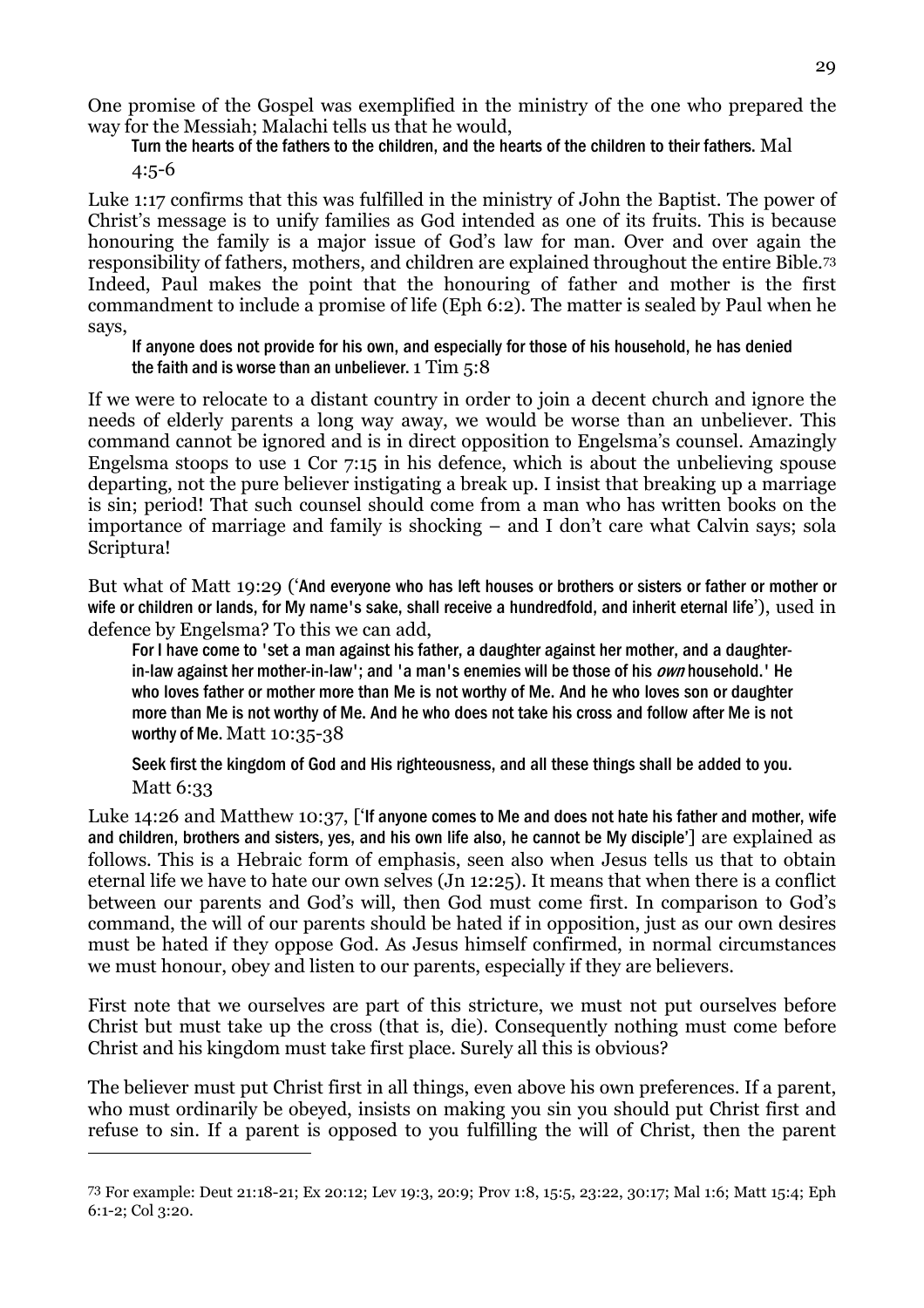should be ignored at that point alone. [For instance if a person is called to the mission field and a doting mother objects.] On many occasions in history a parent wanted a child to become a lawyer or of doctor but instead the son became a pastor. This is the sort of thing in mind here. [But note that the responsibility to family would mean that a missionary must return to his family if they were in need.]

Christ's kingdom must come first, even above our own lives; but we must remember that our families are also part of Christ kingdom. The kingdom is where Christ is submitted to as king and encompasses all the elect, thus the church is the sphere of the reign of Christ; the kingdom. But the kingdom is also where any Christian is and especially a Christian family. The Christian household is also an expression of the kingdom; it is where Christ reigns and Christ is present in a certain street. It is wrong to set the church against the family.

Furthermore, Paul tells us that a husband should love his wife in a sacrificial way, in the manner that Christ loves the church (Eph 5:25). This means to love her at your own expense. Engelsma teaches the opposite.

There are no Scriptures which tell us to put the local church above the family in our priorities and this is the cultic mistake made by many Charismatic churches, which tend to separate families by focusing members' interest on the church alone. It is cultic to prioritise church above family.

The Scriptures above do not sanction putting the church above families but are explained in many ways, some of which I have explained. The vast multitude of texts which emphasise the importance of the family to God show us that God sets a higher priority on family life. Ordinarily the two work together, family and church taking an equal place in our responsibilities; but where there is a clash, then honouring family comes first. It is cults that emphasise church over family. This is a further worrying example of the cultic way the PRC is developing (some would say that it has been cultic for some time).

#### The recourse to Calvin

Engelsma, as part of his constant referrals to the Anti-Nicodemite writings, enlists the support of John Calvin in encourage a person to leave their spouse in order to relocate to a true church. The problem is that Engelsma is not comparing like with like.

Calvin is referring to an extreme situation that then existed in France whereby Reformed Christians were likely to die for their faith if they remained there. Calvin, a Frenchman, was torn apart by this and did all that he could to help individuals and house churches there. The problem with the Nicodemites was that they claimed to believe the truth in their heart and honour the Lord, and yet were free to publicly attend a Roman Catholic church and celebrate the mass in order to preserve their lives in France. They were like Nicodemus who went to Christ in the dark for fear of the Pharisees. Calvin explains that this is idolatry and inexcusable. His counsel was to form new churches meeting in secret in homes or leave the country; at this point a spouse may object, hence the counsel to separate in such extreme circumstances.

This is not the situation facing the believers who approached Engelsma for help and his advice is harsh, unsympathetic, misguided and wrong.

Most of the isolated Reformed believers in the UK are not tempted to join an apostate church, such as the Roman Catholic Church, but a less than pure church; such as a Grace Reformed Baptist church, a Strict Baptist chapel, or a Calvinistic independent church that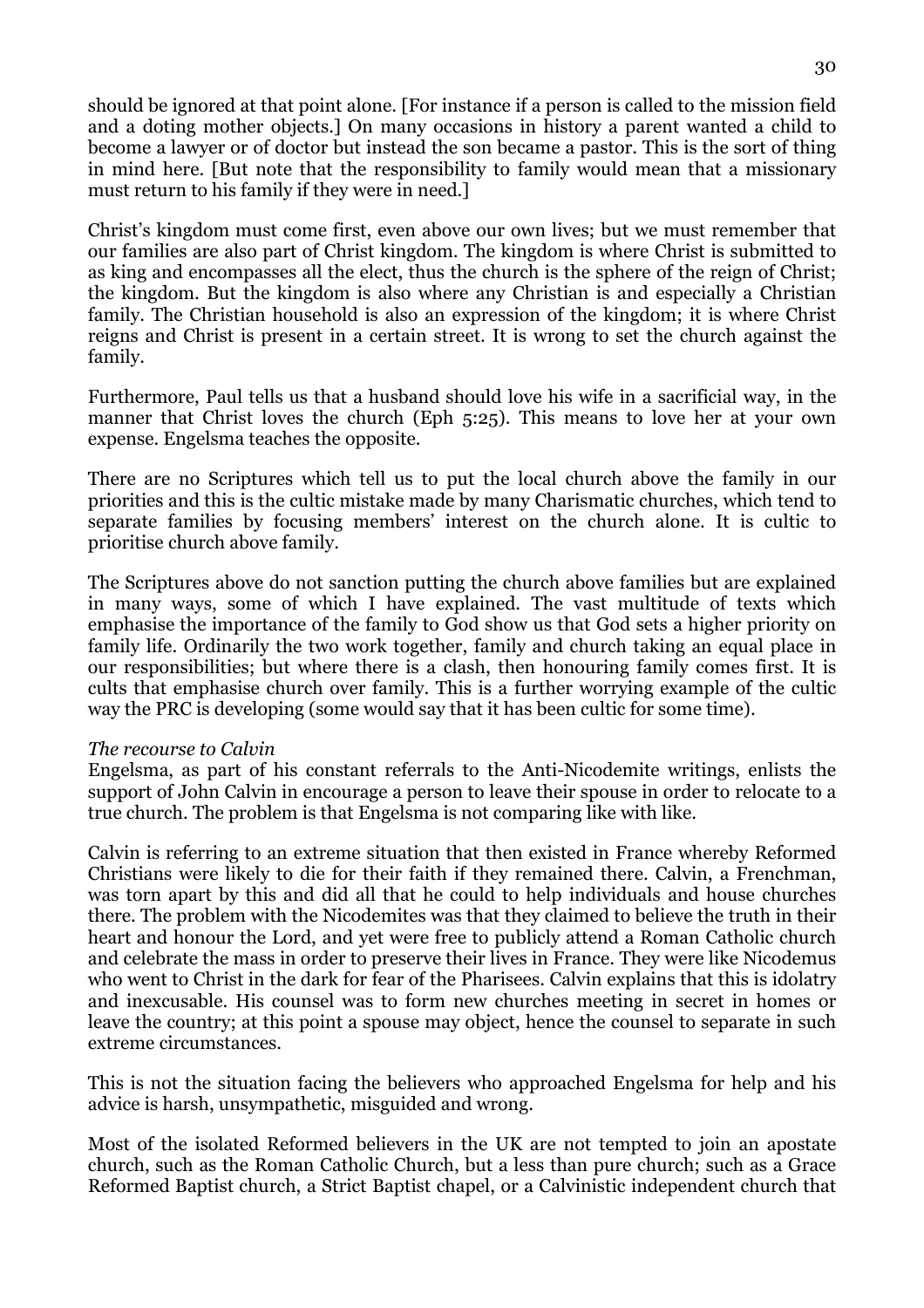may espouse the free offer. Being in such a church does not constitute idolatry but less than favourable circumstances.

By emphasising relocation over family life, in effect Engelsma is saying that if your wife wants to stay in a 4-Point Calvinistic independent church, or even a free-offer Reformed Presbyterian church, then you must leave her, and your children, to relocate to Ballymena in order to be slightly more pure in doctrine.74 This is not only absurd but sinful counsel. Calvin would have no truck with this and Engelsma is wrong to enlist his support by taking Calvin out of context.

Those on the correspondent list who were uncomfortably remaining in Anglican churches is a more difficult problem since this is an apostate body. However, most would be members of local Anglican churches where the vicar was an evangelical, or even Reformed in theology, and they comforted themselves by this. In my view this is wrong as they are supporting an apostate body and submitting to an organisation that has departed from Scripture in its synodical laws. Evangelical pastors in post ought to leave to avoid hypocrisy and sin. However, even this does not constitute the same sort of idolatry of a Roman mass. Neither does it require leaving the country and forcing a separation from a spouse. There are many alternatives to this, as we have demonstrated.

### Sola Scriptura

It surprises me that a Bible teacher of the standard of Engelsma does not sufficiently base his arguments on Scripture; indeed, there is not much Scriptural exposition and argumentation in the book (though there are many references). There are pages and pages of quotes from Calvin (out of context) and there are repeated references to the confessions and lengthy quotes from the Belgic Confession, but there are not lengthy expositions of Scripture. Indeed, a reviewer who was trained by the PRC and who favours the book comments,

I would have liked to have seen him quote from the Scriptures more often, however. How good it would have been to see a thorough exegesis of, for example, Ruth chapter 1, or I Kings 12 with 18:30-32.<sup>75</sup>

This is unsound procedure. Any development of doctrine must absolutely rest upon Scriptural exegesis, exposition and argument. How much more important is it, then for a book of counsel which advises people to break God's law and leave their spouses, or to disrupt their families and relocate abroad, to have a genuine Biblical foundation for the argument.

The reason that there is so little Scriptural exposition is because Engelsma's' disputed points are not Biblical and are contrary to God's law.

### Reading Scripture

 $\overline{a}$ 

Engelsma denies the value of the simple reading of Scripture both in church and in personal devotions.

The Reformed faith does not consider the mere reading of Scripture by the church to be a means of grace.<sup>76</sup>

<sup>74</sup> Although Engelsma majors on the situation where a believing man is married to an unbelieving woman, he makes general statements about leaving a spouse and the emphasis on relocating supersedes the marriage bond in his argument. Though some of his correspondents were married to unbelievers (p81), the majority were Christian couples.

<sup>75</sup> Rev. David Higgs, The Evangelical Presbyterian, July 2011, p12.

<sup>76</sup> Bound To Join, p137.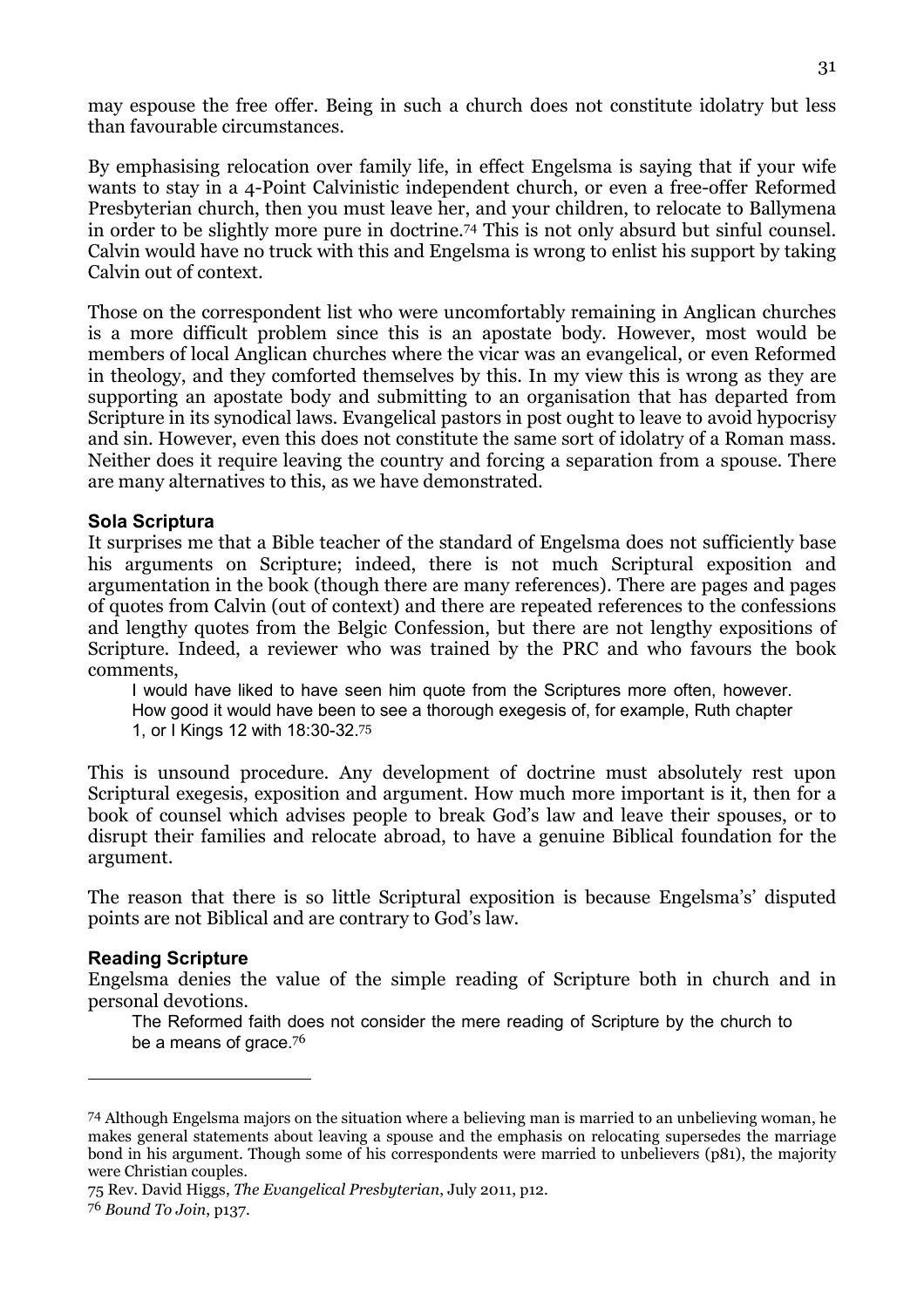Other writers have pointed out that this is a denial of Reformed statements and particularly contravenes the Westminster Shorter Catechism.

The Spirit of God maketh the reading, but especially the preaching of the word, an effectual means of convincing and converting sinners, and of building them up in holiness and comfort, through faith unto salvation.<sup>77</sup>

The simple reading of Scripture was, perhaps, the chief means of effecting the Reformation. It was as Scripture was translated into vernacular languages that the truth of God took hold in nations. If God's grace was manifested in the Reformation, it was chiefly manifested through Scripture reading. The Dark Ages were dark because the light of God's word had been hidden from men.

This is a significant mistake made by Engelsma and is part of his tendency to emphasise the role of men (leaders) in the means of grace. This is a cultic tendency.

# My answer to the UK problem

### Introduction

In issue 54 of the BRJ the editor, Michael Kimmitt, raised the same heartfelt concern that the correspondents of Engelsma did; what to do when there is no church locally that you can attend. In this he made the point that, contrary to Bound To Join (which was reviewed in the previous issue) genuine believers with nowhere to go are not extra ecclesiam, rather they are in a predicament that is not of their making. He made some suggestions of alternatives, including some Calvinistic churches that may be less than perfect and also the possibility of meeting in homes.

I wrote a letter to the editor taking up this strain and developing it since I believe that this is indeed a pressing issue for the church today (I have had many papers published in this magazine). Indeed as persecution comes upon us, as the end approaches, an underground church will be the only way for the church to survive, just as it did in apostolic days.

The editor not only decided to publish this but also said that it was excellent and had some support from others, including from the previous editor. However, Angus Stewart overruled the editor and a letter expressing the very opposite feelings, from a PRC sister church member, replaced it. In fact the official editor was absent in the next edition and a temporary editor put in his place (McGeown). This was because he was overruled by Stewart and felt it best to step down.78 This behaviour is authoritarian and a symptom of cultic control. This meant that the tone of issue 55 totally reflected the PRC line advocated by Bound To Join, and it was this tone that first raised my fears about a cultic tendency before I had read Engelsma's book.

What should have happened is that both letters should have been published and the readers of the BRJ asked to comment. When the Evangelical Presbyterian Church of Australia reviewed 'Bound To Join' the editor clearly had grave misgivings; however, he even-handedly published two reviews, one in favour by a PRC trained pastor and the other a critical review by a non-PRC pastor. This is the spirit of Christian fellowship, unlike the

I

<sup>77</sup> Westminster Shorter Catechism, Q. 89.

<sup>78</sup> Angus' argument was that my overall position was contrary to the Three Forms of Unity and the Westminster confession and so should not be published. However, I had previously had many articles published, while, in fact, the PRC position itself is contrary to Westminster on several issues (see later).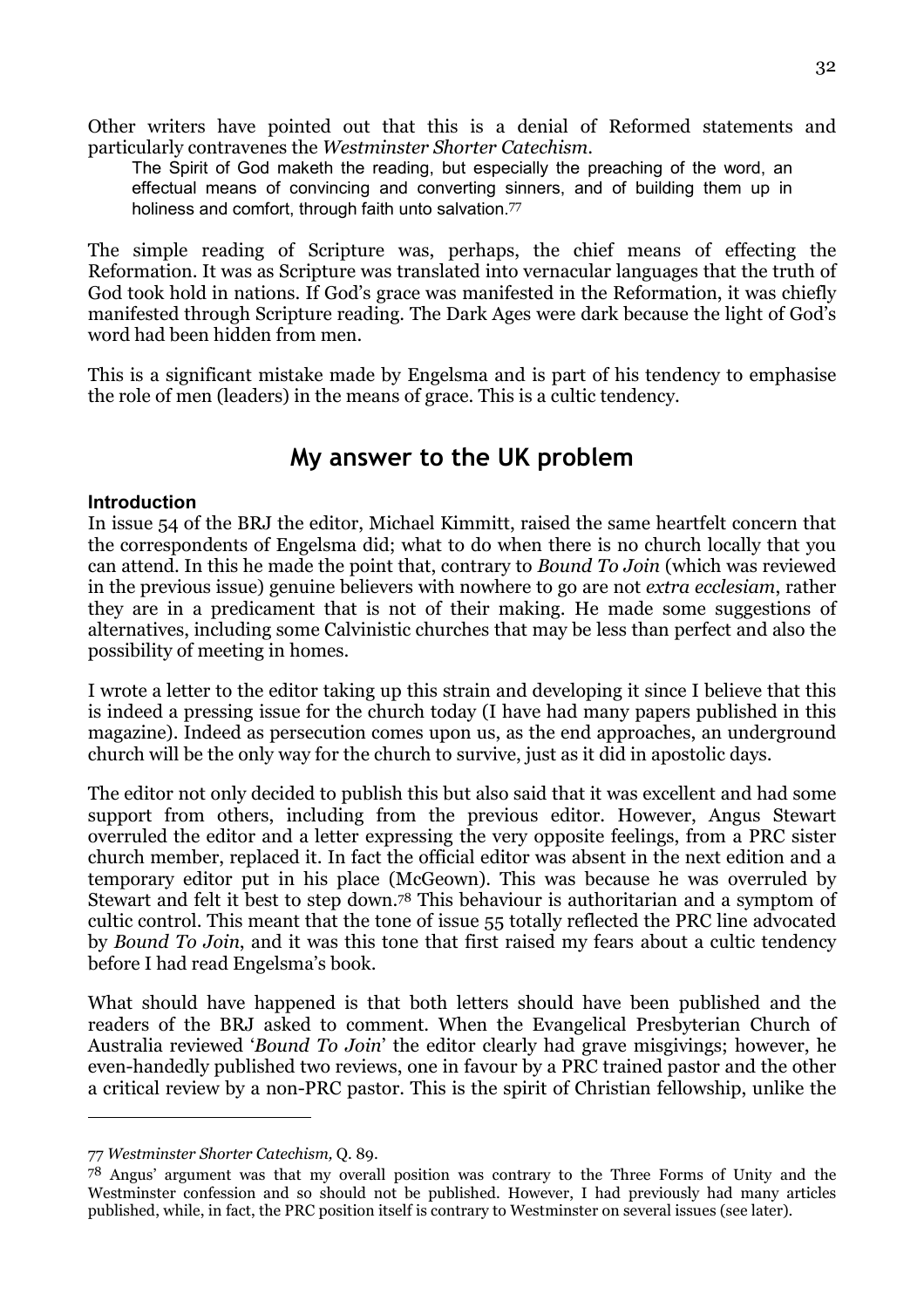stance of Angus Stewart who was not even the editor of the BRJ and went against the wishes of both previous editors.

Since it is relevant to this section of this paper, I reproduce it here.

Dear Michael,

You raised an interesting point in your recent editorial about meeting together informally but did not really develop it. Now I entirely agree with the comments made by my friend Angus Stewart about this; he is correct in his statement about how churches are composed as opposed to social fellowship together. But this is missing the point.

We are supposed to discern the times (Matt 16:3) and this means understanding how the wisdom of God applies to current situations where norms may be affected by circumstances, such as widespread apostasy or persecution. In these situations it is sometimes necessary to adopt something that is less than perfect for a time.

Now Scripture shows us that this happened frequently with God's servants when circumstances called for it. When David's soldiers were starving they ate holy (consecrated) showbread that was sanctified to the Tabernacle and which only priests could eat (1 Sam 21:2-6). The Lord himself upholds this as acceptable, but unusual, practice as a defence for his own seeming stretching of the law (Matt 12:3-4). Deut 23:25 allowed for plucking grain from someone else's field, but strictly speaking this was threshing which broke the law that forbade servile work on the Sabbath (Ex 20:10; 35:2-3; Num 15:32-36). The sating of the hunger of Christ and the disciples was more important than a minor aspect of the law. It was lawful to do good on the Sabbath (Matt 12:12). A better law (sustaining life) overpowered another law. Thus it was acceptable to go and find a lost sheep and get it out of a pit on the Sabbath (Matt 12:11). When priests kindled a fire to burn the sacrificial lambs on the Sabbath they actually broke the letter of the law (Matt 12:5). Jesus even commanded a man to break the law to make a point (Jn 5:8-12 with Ex 23:12; Neh 13:19; Jer 17:21).

There have been many times in history when persecution stopped the local church from functioning perfectly. Elders were killed and meeting places had to be found in secret, often in woods, caves and barns in deserted spots. People fellowshipped and broke bread as best as they could, often without a fully functioning eldership, in order to obey a more important command of God – to meet together. In the Scottish killing times, faithful and courageous preachers often travelled from place to place (in great danger) in order to edify local groups of faithful, leaderless believers.

Our present UK situation is different, but no less serious. We live in times when God's judgment is upon the nation and there is widespread apostasy of a level unknown in previous centuries. Every previous historical heresy is now present in the church including (amazingly) Docetism. In this time faithful believers find it almost impossible to meet in most cities. I am constantly asked for advice regarding where to worship and most often can offer no help. In the majority of towns in this country there is no true Gospel witness. Even the better churches (those that do not accept Charismaticism or liberalism) are mostly Amyraldian at best. Many churches claiming to be Reformed are on actually on a slippery slope towards Charismatic worship and Arminian theology.

In this awful mess I know of many people who have no choice but to follow Pink's advice and stay at home and read good books. They do not deny the need for gathering together, but they have no one to gather together with. They yearn for fellowship but are lonely in their ones and twos, listening to good sermons and praying for God's people.

Now it is also my belief that there are many such folk who are actually quite close to each other geographically, and I think that they should begin to find each other. Angus' comments, though correct, are the sort of thing that prevents these folk from real fellowship. They feel that they can only go to an accredited church that meets in a dedicated building and has elders and deacons. It is my contention that this is wrong for the time.

Rather than folk going nowhere at all, I believe that they should meet together in a home and seek the Lord for development into a new church. They should consider themselves to be missionaries in their own countries.

Now the first thing to say is that there is no doubt that Scripture intends believers to meet in homes not in dedicated buildings. This is incontrovertible and yet everywhere denied. There is no other precedent in the NT than meeting in a home. This is not a model to be ignored as just for that particular time, but was for a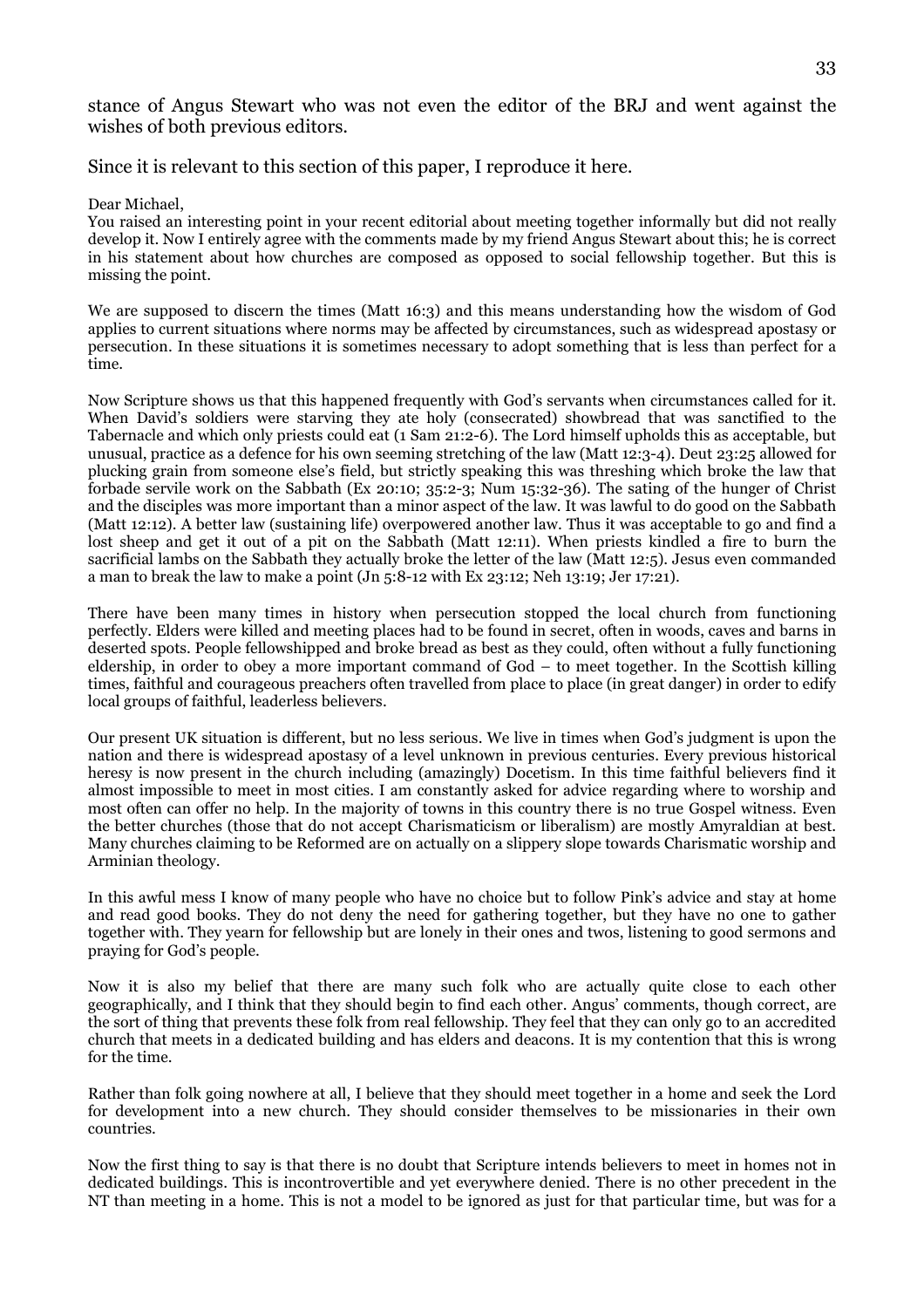reason. Local churches are small in the NT and are meant to be families not organised events. Participation in edifying one another is also another clear apostolic teaching which is impossible in larger organised churches (Rm 14:19; 1 Cor 14:26; 1 Thess 5:11). Churches are places of one-anothering ('one another' appears over 60 times in the NT). I could say much more (and have done many times elsewhere) but this is enough to make my point that there is nothing wrong with meeting in a home, always.

As Paul went on his missionary journeys, many people in a region believed (Acts 13:48, 14:21). He then moved on in preaching the Gospel elsewhere. On returning to the brethren he strengthened them and appointed elders who had manifested themselves in the intervening period as teachers raised up by God (Acts 14:21-23, 15:41). Sometimes Paul himself could not do this and sent a delegate to fix what was lacking and appoint elders (Titus 1:5). Thus a church could be planted and continue for some time without elders. Indeed, this is normal. When a church is planted from scratch, teachers must rise up from the congregation and become recognised before they can be set apart formally.

Dare anyone say that these planted fellowships were not churches because it was a while before elders arrived? Indeed, the churches in Judaea had no elders until Acts 11 and while apostles had authority they were chiefly missionaries in nature rather than elders. Local churches are not led by apostles but by elders. The situation in Jerusalem also shows us that deacons only become necessary when the need arises. It was a long time before deacons were appointed and was only necessitated by the friction between Hellenists and Jews regarding the distribution of alms. A true church does not need a deacon until the need arises.

I have known good people leave the country in order to join a decent church when there were many isolated, like-minded brethren living in their locality. The problem was in thinking that there had to be a functioning church in a building before they could meet up. This is nonsense. They should all be fellowshipping in homes now. Hopefully, in God's providence, such home meetings will grow into proper churches, with a functioning eldership in due course.

When a child is growing up it has all the characteristics of a human being but is not a mature adult. It is growing up to be one, but it still functions as a person. It cannot be called something else; it is human. The same applies to churches. When a group of people gathers together to break bread, read Scripture, sing praise and edify one another in teaching, they are a church. Yes they may be lacking in certain characteristics, chiefly elders, for at time, but they cannot be called something else. This is not just two or three gathering for a coffee, or for a chat, this is a meeting established to glorify God. The main constituent is the Lord's Supper. That is the centre of the gathered church and that is what chiefly constitutes it (Acts 20:7).79

#### Acts 2:42, 46 shows us this in action;

And they continued steadfastly in the apostles' doctrine and fellowship, in the breaking of bread, and in prayers. … breaking bread from house to house.

Remember that elders are not mentioned until Acts 11. These were meetings in homes that constituted immature churches in development. This is what we need in this country today.

I could say more about the fact that only churches meeting homes will be able to withstand the impending persecution that will erupt, but that is another matter. We need the Lord's people to find each other and gather together in homes instead of remaining isolated and discouraged. This is my fervent prayer.

#### The need for new churches

 $\overline{a}$ 

The church in the UK is certainly under judgment and that is why there is a dearth or famine of the Lord's word and why there are so few Biblical churches. Those who are faithful to Christ in this time must recognise the fact that we are in days of small things and have to live under some difficulty. There is great distress amongst the Lord's true people in

<sup>79</sup> This is not the place to argue at length that a sermon is not the centre of the local church. While teaching is key, the sermon is not the Biblical means of delivering it, rather this is the means for evangelism (along with proclamation and heralding). Teaching in church is according to mutual encouragement, exhortation, dialogue, discussion and answering questions; just as Jesus did with the disciples. The problem arises from 'preach' being the main translation of several Greek words in Scripture. In fact, the NT often uses the word dialegomai (translated as 'preach' in the AV, e.g Acts 20:7), which means 'to discuss, converse'. Thus the sermon overturned the Lord's Supper as the focal point of the local church. Thus it led to the focus upon men instead of Christ.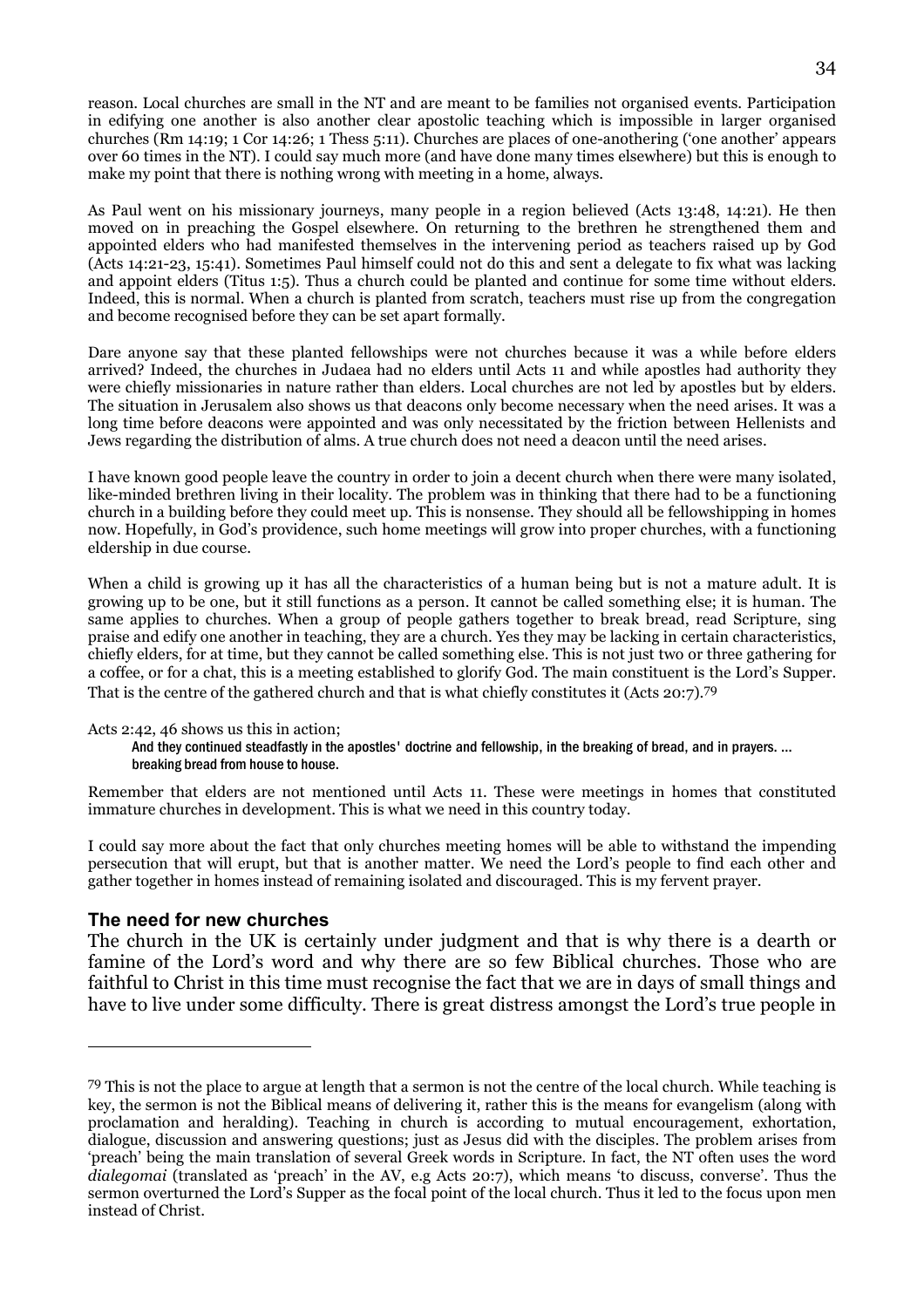these days since true fellowship is so hard to find; for Engelsma to clobber such needy folk over the head with severe counsel, harsh advice and unbiblical demands is not the way to proceed. Indeed, I believe, sadly, that his book is a blemish on an illustrious ministry as a Bible teacher.

What the Lord's people need to do is to find each other, and having done so to form new churches meeting in houses. This needs to be done with great patience and long-suffering and the beginning will not be perfect. There are many needy folk out there thirsty for knowledge and spiritual understanding who may (hopefully) come to join such groups. However, they will have much to unlearn as they grow in the truth and it may take some years for them to get settled in Biblical doctrine. In my experience, with thirsty souls, it takes three to four years to get people to unlearn Charismatic errors and become firm in Biblical doctrine, for instance. [This shows how serious the effects are of imbibing Charismatic teaching and practices over decades.]

Such developing churches will have people present in various stages of maturity and great patience and forbearance in love will be required. In the same way Jesus taught the disciples and bore with them despite their obvious faults. We will not form perfect churches immediately.

The concept of forming such churches wherever the Gospel prevails is not unbiblical but very true to Scripture. Clearly such churches were initially without appointed elders, which appeared gradually as God gifted men and were formally recognised by an apostle or his delegate later, such as Titus confirming elders in Crete (Titus 1:5). Note that elders are not mentioned in Acts until chapter 11 but believers met in homes from chapter 2!

Calvin's chief concern (outside his pastoral responsibility for Geneva) was for his homeland, France, and the isolated home churches meeting as an underground operation seeking to avoid persecution. Most of these arose from local initiatives, not missionary enterprise, and many of these churches (yes they were churches) had no permanent teaching elders and thus Calvin sought to support them by sending teachers to help them develop. Much of Calvin's income was spent on such enterprises so that he had no great savings when he died. In the current crisis in the UK, Calvin would be supporting my position and not Engelsma's.

House churches should be established wherever the Gospel takes root and such home churches should be supported, even if they have no elders yet. Engelsma's position is that these are not churches at all and that people in them cannot be saved. Such folk must relocate to join a PRC church to be certain of salvation, even if that means emigrating. This is contrary to Calvin and Scripture. How does getting all true believers in England to relocate to Northern Ireland assist the proclamation of the Gospel in the UK?

#### The Biblicity of the home church

Please see the appendix for Scriptures regarding this issue. No Reformed theologian can supply one apostolic text to support building a church meeting place of bricks.

We must abandon institutional ideas set in stone for centuries. We do not need churches meeting in buildings made of bricks and mortar, God does not dwell in temples made with hands but in the hearts of his people.

We can turn this country around, not by some fabricated Charismatic global revival, nor by some sentimental Reformed ideas of an emotional awakening. What we need is hard work to be prepared to function together in new churches based totally on God's word. There are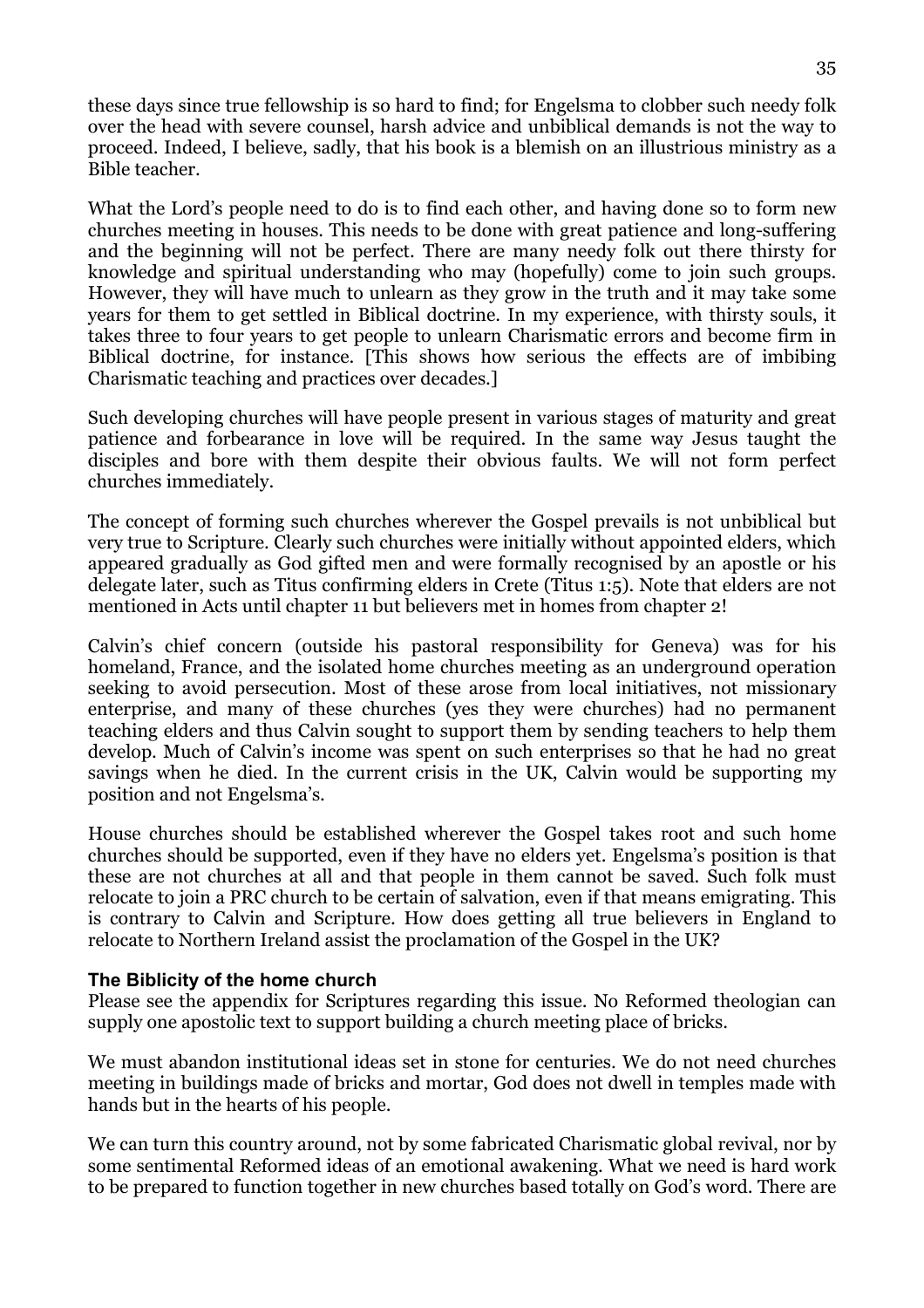enough believers out there already to do this, but we must find them and convince them to work with us.

Abandoning the country is not the answer; this is a failure of our responsibility to serve the Lord where we are called. Neither should we link up with sectarian, cultic denominations with their unbiblical strictures. No, we must have faith that God will build his church and will raise up a testimony to the Son of His Love in these dark days.

# Conclusion

# The value of 'Bound To Join'

The book has a number of good arguments for leaving a truly false church, particularly towards the end of the book. Components of false churches are pointed out, explained and shown in their historical connection and the urgent need to leave such apostate works are pressed. Some specific false churches (e.g. Roman Catholicism and Charismaticism) are evaluated and condemned.

All of this is valuable and if these could be extracted from the book and published as a booklet under the title, 'Bound To Leave' then we would have a better work.

# Summary of criticism

The key issue at fault with this book is the wrong application of the Bible and the confessions to the British situation. The Bible commands that we come out of a false church and the confessions, especially the Belgic Confession chiefly referred to, directly relate to the need of Reformed believers to leave the Roman Catholic Church. Even though the Lutheran church had begun to go deeply astray from Scripture under Melanchthon's leadership, the Reformed Confessions do not call Lutheranism a false church but an erring church, which is not the recipient of the same condemnation.

Contrary to this Engelsma considers that all the churches on the UK mainland, chiefly England and Wales, are full of false churches; in fact his implicit argument is that this is true of America as well. Thus the call to leave false churches in England and Wales (which I suspect are the domiciles of most of the correspondents) and consequently relocate to the only true churches accepted by Engelsma, the PRC sister churches in Ireland, especially the CPRC (though these are not named explicitly but it was the CPRC who organised the original conference where the forum was initiated).

The arguments pursued by Engelsma thus misrepresent some churches in the UK and do not give sufficient weight to the important counsel (advocated by Scripture, Guido de Brès and Calvin) to form new house churches based on the truth. They also fail to appreciate further marks of true churches as identified by Scripture which would mean that believers could find spiritual fellowship in some less than perfect churches. His arguments further develop into dangerous ground when he misinterprets the confessions and Scripture in order to make absolutist statements which result in unbiblical demands, such as breaking up a marriage and leaving spouse and children in order to be rooted in a slightly better church. All this is to be condemned.

His line throughout the book tends to manifest a cultic, sectarian tendency which is now being reproduced in the sister churches in Ireland and which has recently spilled out into the BRJ, now dominated by these churches (though originally the BRJ was set up to help isolated, diverse, Reformed believers in the UK).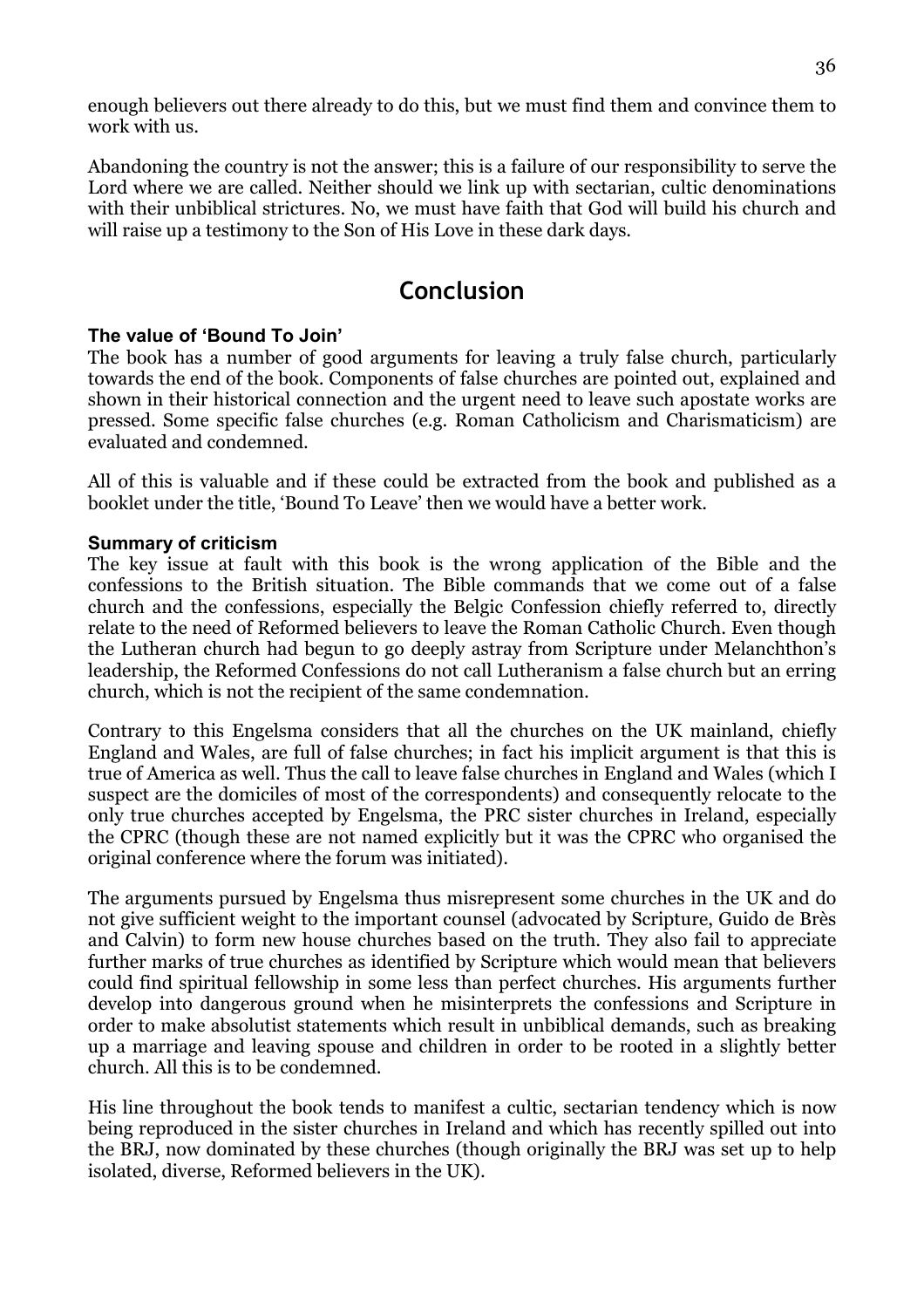It should be noted that I am not alone in condemning the cultic nature of Engelsma's remarks in this book. Several blogs have appeared dealing with this issue, not least the paper by Kevin Reed, 'Church Membership in an Age of Idolatry and Confusion' in the Trinity Review, which ought to be consulted.80 The Trinity Foundation is a fine Calvinistic ministry founded upon the work of Gordon Clark. Reed's assessment of the book is,

If the book is used to brow-beat persons into submission to the Protestant Reformed Church's extra-Scriptural impositions in worship and family life, then the author has missed a preeminent emphasis of the Reformers, the Reformation creeds, and (most importantly) the Scriptures.<sup>81</sup>

#### Here is another caution,

The book will, we anticipate, not unite the Reformed camp. … this book is, we feel likely to set believer against believer. A rhetorical use of history and the creeds, packaged in absolutist language, tends to do that. Engelsma's book will likely divide the Reformed camp. … we must repudiate imperious ecclesiasticism just as keenly as impious individualism. Engelsma's book does not do that. So, take note of his concern it is legitimate; but don't take on all that he gives by way of answer,  $82$ 

The last two quotes are interesting in that they come from two bodies that would normally be in the same doctrinal camp as the PRC;<sup>83</sup> yet they are concerned.

What appals me is that though Engelsma's book is essentially an implicit argument that the PRC church is the true church and everyone should join it, in actual fact the PRC even fails it's own standards since it has added additional commands to its membership over and above Scripture. The Belgic Confession condemns this:

As for the false Church, she ascribes more power and authority to herself and her ordinances than to the Word of God. Belgic Confession, Art 29, on the marks of the true church.

Although this paper is not an evaluation of the PRC, I simply mention a few points:

- A failure to enforce church discipline Biblically; such as the case of the pastor who was deposed for not sending his kids to a PRC school, as previously mentioned.
- The separation of teaching ministers from ordinary ('ruling') elders. In Scripture all elders must be able to teach and are called 'pastor-teachers'. [1 Tim 3:3; Eph 4:11]
- The toleration of 'devils' in ministry and the toleration of poor ministry.<sup>84</sup>
- Setting budgets as a guide for church members to pay in order to maintain ministry and church buildings.85 [Christian giving must be under God's sovereign guidance and personal choice and is chiefly intended to supply the needs of the poor and needy. Giving is only to church leaders for ministry in rare conditions (itinerant preaching) and is personal giving as God leads, not a budget set by the leaders who get the money!]

<sup>80</sup> The Trinity Foundation, Trinity Review, Number 301, Special Issue 2011. www.trinityfoundation.org. Kevin Reed is a member of the East Texas Reformed Fellowship in the USA. This is a body of believers who, for conscientious reasons, are seeking to establish a confessional Reformed Church that will be faithful to Scripture alone in all her doctrine, worship and government. It has connections with the Evangelical Presbyterian Church of Australia.

<sup>81</sup> The Trinity Foundation, Number 301, Special Issue 2011. www.trinityfoundation.org

<sup>&</sup>lt;sup>82</sup> Editorial, *The Evangelical Presbyterian*, July 2011. The magazine of the Evangelical Presbyterian Church of Australia. This magazine also published Kevin Reed's critique.

<sup>83</sup> That is, they deny the free offer and common grace.

<sup>84</sup> Bound To Join, p103.

<sup>85</sup> Bound To Join, p100.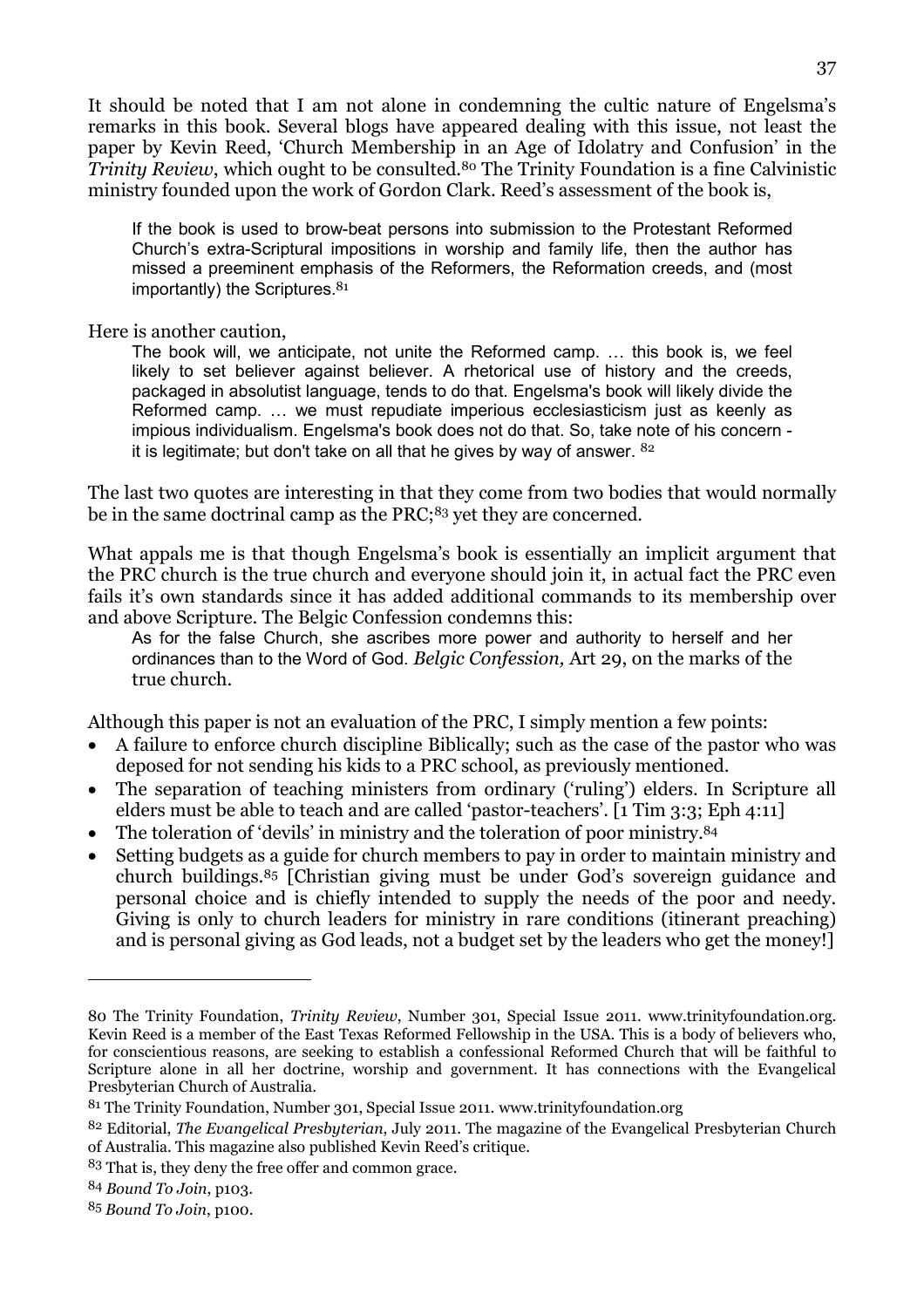- A failure to explain church discipline, especially of pastors, to the congregation. It is the policy of the PRC not to publicise discipline decisions. [I have personal knowledge of several cases of this sort. Note the contradiction of 1 Tim 5:19-20.]
- Focus upon a dedicated material building when the precedent of the apostles is meeting in homes. [See appendix.]
- Closing down congregations when numbers were deemed too small contrary to Matt 18:34. [I have personal knowledge of this.]
- Treating pastors despicably when they had been unfairly criticised and 'ganged-up' upon by sectarian members; even refusing their pension after decades of faithful service. [I have personal knowledge of this.]
- It uses instrumental music to accompany singing, something the Reformers condemned and which has no Scriptural basis.

We could add more if we had time. By the standard of his own argument, Engelsma's own denomination fails the marks of the true church. In addition, many other Reformed Presbyterian churches have criticised the PRC for is contravention of the Westminster Standards, even people who are generally favourable to them and have been trained by Engelsma. One such example is Rev. David Higgs.86 The claims of such folk tend to be that the PRC contravenes the Westminster Confession in these areas:

- Eldership.
- Remarriage after a Biblical divorce.
- The covenant.
- Assurance.
- Antichrist.

 $\overline{a}$ 

• Denial of the reading of Scripture to be a means of grace.

Engelsma's cavalier criticism of almost every other church in the world is proved to be hypocritical even by his own standards; and this is before Baptists or Congregationalists attempt a defence of their Biblicity (which I would endorse, in the main).

Much as I regret having to do this, I am bound to say that David Engelsma's book, 'Bound To Join' is based on unbiblical arguments, specious reasoning from the confessions and is harsh in its tone to the original correspondents. Some of his pronouncements are severe and contrary to God's law. It is a book that should never have been published. Why it was published is a mystery since the original correspondence caused severe controversy and even led to the resignation of a BRF committee member in anger. It peddles sectarianism and this must be condemned.

> Scripture quotations are from The New King James Version © Thomas Nelson 1982



<sup>86</sup> The Evangelical Presbyterian, July 2011, p12.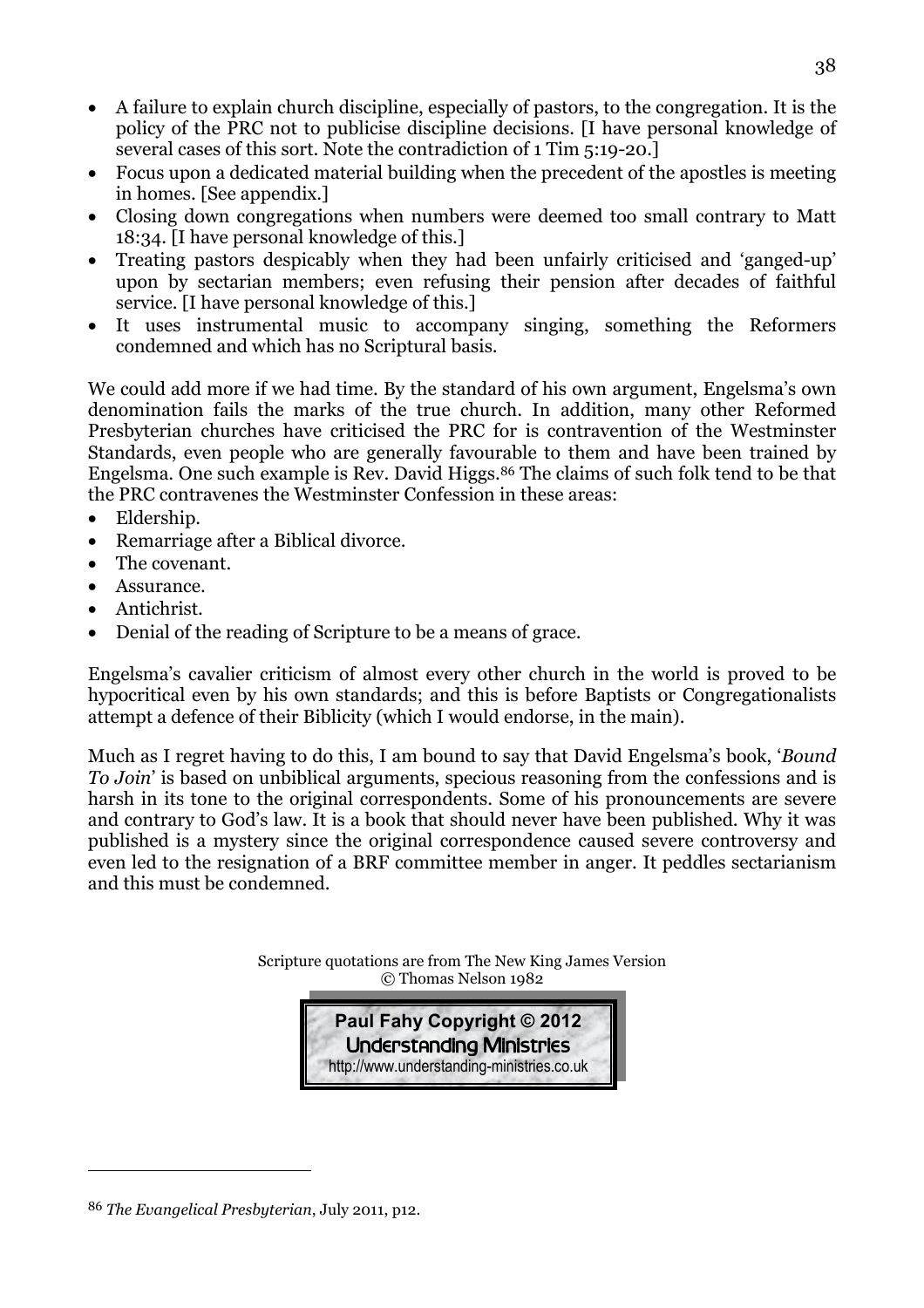# Appendix

# The church in the house

It is unequivocal that the apostolic church only met in houses and nowhere else. However much modern church leaders wish to affirm the practicality of purchasing dedicated buildings for the church to gather in, they cannot avoid the simple fact that the apostles never used this option. In many cities there were buildings available for public rent big enough to house large numbers. We see Paul use this for preaching the Gospel and holding debates in the Hall of Tyrannus in Ephesus for instance, but we know that Paul and the other apostles never used dedicated buildings for church meetings.

Not only do we see clear statements that when the church gathers on Sunday it meets in a house (Rm 16:5; 1 Cor 16:19; Col 4:15; Philem 1:2), every instance of the church meeting in the New Testament is in a home and nowhere else. This is over and above the statements about churches in the house. This is the case early in the church's history, as in Acts 1:13, but also later in mature apostolic church history, as in Col 4:15 (60 or 61 AD). We will demonstrate this in this paper.

Wherever he goes in, say to the master of the house, 'The Teacher says, "Where is the guest room in which I may eat the Passover with My disciples?"' Then he will show you a large upper room, furnished *and* prepared; there make ready for us. Mk  $14:14-15$  ['Upper room' is *anogeon* meaning a first storey, i.e. 'upstairs', which more wealthy people were able to build above the main ground floor rooms. This was the prototype church meeting established by the Lord.]

And when they had entered, they went up into the upper room [*huperoon*] where they were staying: Peter, James, John, and Andrew; Philip and Thomas; Bartholomew and Matthew; James *the son* of Alphaeus and Simon the Zealot; and Judas the son of James. These all continued with one accord in prayer and supplication, with the women and Mary the mother of Jesus, and with His brothers. Acts 1:13-14

As for Saul, he made havoc of the church, entering every house, and dragging off men and women, committing *them* to prison. Acts 8:3

So, when he had considered *this*, he came to the house of Mary, the mother of John whose surname was Mark, where many were gathered together praying. Acts 12:12

Now on the first *day* of the week, when the disciples came together to break bread, Paul, ready to depart the next day, spoke to them and continued his message until midnight. There were many lamps in the upper room where they were gathered together. Acts 20:7-8 [This was an upper room (*huperoon*) in a private dwelling; this may refer to more temporary structures build on the flat roof of a house (cf. 2 Kg 4:9-11, 21, 32-35.]

Likewise *greet* the church that is in their house. Greet my beloved Epaenetus, who is the firstfruits of Achaia to Christ. Rm 16:5

The churches of Asia greet you. Aquila and Priscilla greet you heartily in the Lord, with the church that is in their house. 1 Cor 16:19

Greet the brethren who are in Laodicea, and Nymphas and the church that  $i$ s in his house. Col 4:15

For if a man does not know how to rule his own house, how will he take care of the church of God?). 1 Tim 3:5 [In other words there is a direct correlation between a father